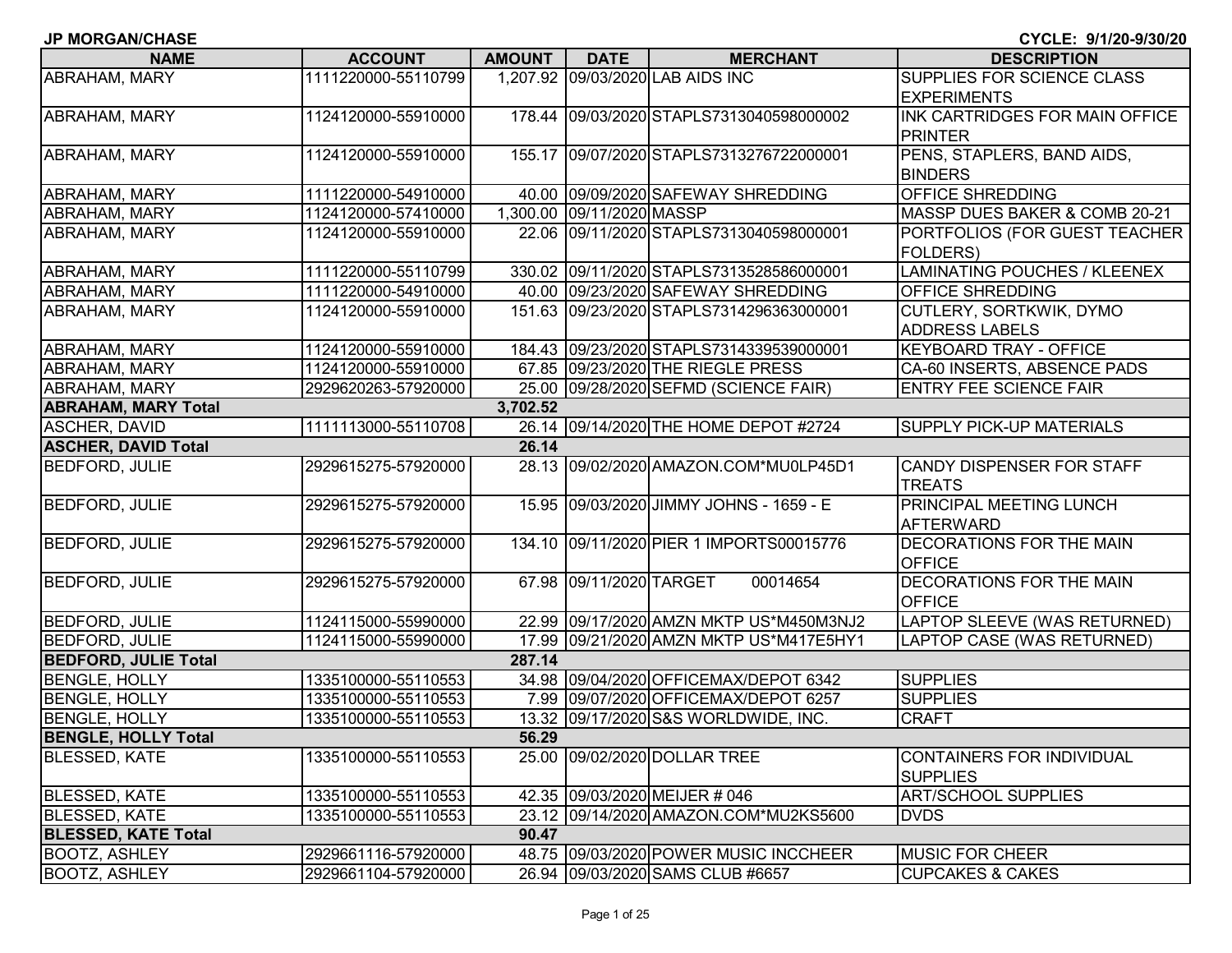| <b>NAME</b>                   | <b>ACCOUNT</b>      | <b>AMOUNT</b> | <b>DATE</b>              | <b>MERCHANT</b>                            | <b>DESCRIPTION</b>                   |
|-------------------------------|---------------------|---------------|--------------------------|--------------------------------------------|--------------------------------------|
| <b>BOOTZ, ASHLEY</b>          | 1426100000-55990000 |               |                          | 9.32 09/09/2020 AMZN MKTP US*MU9FE9RZ1     | WRIST BANDS FOR EVENTS DUE TO        |
|                               |                     |               |                          |                                            | <b>COVID</b>                         |
| <b>BOOTZ, ASHLEY</b>          | 2929699279-57920000 | 90.00         |                          | 09/09/2020 FIRST FOR INSPIRATION           | <b>LEGO LEAGUE CHALLENGE SET</b>     |
|                               |                     |               |                          |                                            | <b>TEAM 38268</b>                    |
| <b>BOOTZ, ASHLEY</b>          | 1426100000-55990000 |               |                          | 45.74 09/10/2020 AMZN MKTP US*MU8TJ4WF1    | WRIST BANDS FOR EVENTS DUE TO        |
|                               |                     |               |                          |                                            | <b>COVID</b>                         |
| <b>BOOTZ, ASHLEY</b>          | 1426100000-55990000 | 19.27         |                          | 09/11/2020 AMZN MKTP US*M480X0C71          | <b>WRIST BANDS FOR EVENTS DUE TO</b> |
|                               |                     |               |                          |                                            | <b>COVID</b>                         |
| <b>BOOTZ, ASHLEY</b>          | 1426100000-55990000 | 19.91         |                          | 09/11/2020 AMZN MKTP US*M48J12CJ1          | WRIST BANDS FOR EVENTS DUE TO        |
|                               |                     |               |                          |                                            | <b>COVID</b>                         |
| <b>BOOTZ, ASHLEY</b>          | 1426100000-55990000 |               |                          | 9.51 09/14/2020 AMZN MKTP US*MU8PU68O0     | WRIST BANDS FOR EVENTS DUE TO        |
|                               |                     |               |                          |                                            | <b>COVID</b>                         |
| <b>BOOTZ, ASHLEY</b>          | 1429300000-55910000 |               | 48.28 09/16/2020 STAPLES | 00115659                                   | OFFICE SUPPLIES                      |
| <b>BOOTZ, ASHLEY</b>          | 1426100000-55990000 | 63.41         |                          | 09/17/2020 THE HOME DEPOT #2737            | <b>TAPE FOR BLEACHERS/STADIUMS</b>   |
|                               |                     |               |                          |                                            | <b>COVID</b>                         |
| <b>BOOTZ, ASHLEY</b>          | 1426100000-55990000 |               |                          | 3,150.00 09/18/2020 IN *SCS IMAGE GROUP    | SIGNS FOR COVID FOR NHS &            |
|                               |                     |               |                          |                                            | <b>SPORTING EVENTS</b>               |
| <b>BOOTZ, ASHLEY</b>          | 2929699274-57920000 |               |                          | 270.00 09/23/2020 FIRST FOR INSPIRATION    | TEAM 15055 LEGO EDUCATION SET        |
| <b>BOOTZ, ASHLEY</b>          | 2929661104-57920000 |               |                          | 19.99 09/28/2020 GFS STORE #1985           | <b>MUSTARD PACKETS</b>               |
| <b>BOOTZ, ASHLEY</b>          | 1426100000-55990000 |               |                          | 118.21 09/28/2020 THE HOME DEPOT #2737     | TAPE FOR BLEACHERS/STADIUMS          |
|                               |                     |               |                          |                                            | <b>COVID</b>                         |
| <b>BOOTZ, ASHLEY Total</b>    |                     | 3,939.33      |                          |                                            |                                      |
| <b>BRATNEY, BETHANY</b>       | 1122222000-55990000 |               |                          | 242.39 09/10/2020 AMAZON.COM*MU32V7W91     | <b>BOOK RETURN BIN FOR CURBSIDE</b>  |
|                               |                     |               |                          |                                            | <b>PICKUP SERVICE</b>                |
| <b>BRATNEY, BETHANY</b>       | 1122222000-55310000 |               |                          | 1,019.45 09/10/2020 FOLLETT SCHOOL SOLUTIO | NEW MATERIALS FOR THE LMC            |
| <b>BRATNEY, BETHANY</b>       | 1122222000-53450000 |               |                          | 29.00 09/10/2020 SCREENCASTIFY PREMIUM     | TOOL FOR USE IN LIBRARY MEDIA        |
|                               |                     |               |                          |                                            | <b>CENTER</b>                        |
| <b>BRATNEY, BETHANY</b>       | 1122222000-53450000 | 28.98         |                          | 09/10/2020 SCREENCASTIFY PREMIUM           | TOOL FOR USE IN LIBRARY MEDIA        |
|                               |                     |               |                          |                                            | <b>CENTER</b>                        |
| <b>BRATNEY, BETHANY</b>       | 1122222000-57410000 |               |                          | 272.00 09/14/2020 AMERLIBASSOC ECOMMERCE   | <b>ALA/YALSA RENEWAL</b>             |
| <b>BRATNEY, BETHANY</b>       | 1122222000-57410000 |               |                          | 52.00 09/14/2020 PAYPAL *MICHIGANASS       | <b>MAME MEMBERSHIP RENEWAL</b>       |
| <b>BRATNEY, BETHANY</b>       | 1122222000-55310000 |               |                          | 38.04 09/16/2020 BOOKSAMILLION.COM         | NEW RELEASE MATERIALS FOR LMC        |
| <b>BRATNEY, BETHANY</b>       | 1122222000-55310000 |               |                          | 19.11 09/21/2020 BOOKSAMILLION.COM         | <b>NEW RELEASE MATERIALS FOR LMC</b> |
| <b>BRATNEY, BETHANY</b>       | 1122222000-55310000 |               |                          | 487.72 09/23/2020 FOLLETT SCHOOL SOLUTIO   | <b>BACK-ORDERED NEW MATERIALS</b>    |
|                               |                     |               |                          |                                            | <b>FOR LMC</b>                       |
| <b>BRATNEY, BETHANY</b>       | 1122222000-53450000 |               |                          | 440.00 09/24/2020 NOODLETOOLS, INC.        | RENEWAL OF SERVICES FOR 2020-        |
|                               |                     |               |                          |                                            | 21 SCHOOL YEAR                       |
| <b>BRATNEY, BETHANY</b>       | 1122222000-55990000 |               |                          | 46.34 09/25/2020 STAPLS7314496432000001    | <b>SUPPLIES FOR LMC</b>              |
| <b>BRATNEY, BETHANY</b>       | 1122222000-55990000 |               |                          | 8.19 09/30/2020 STAPLS7314496432000002     | <b>SUPPLIES FOR LMC</b>              |
| <b>BRATNEY, BETHANY</b>       | 1122222000-55990000 |               |                          | 10.84 09/30/2020 STAPLS7314496432000004    | <b>SUPPLIES FOR LMC</b>              |
| <b>BRATNEY, BETHANY Total</b> |                     | 2,694.06      |                          |                                            |                                      |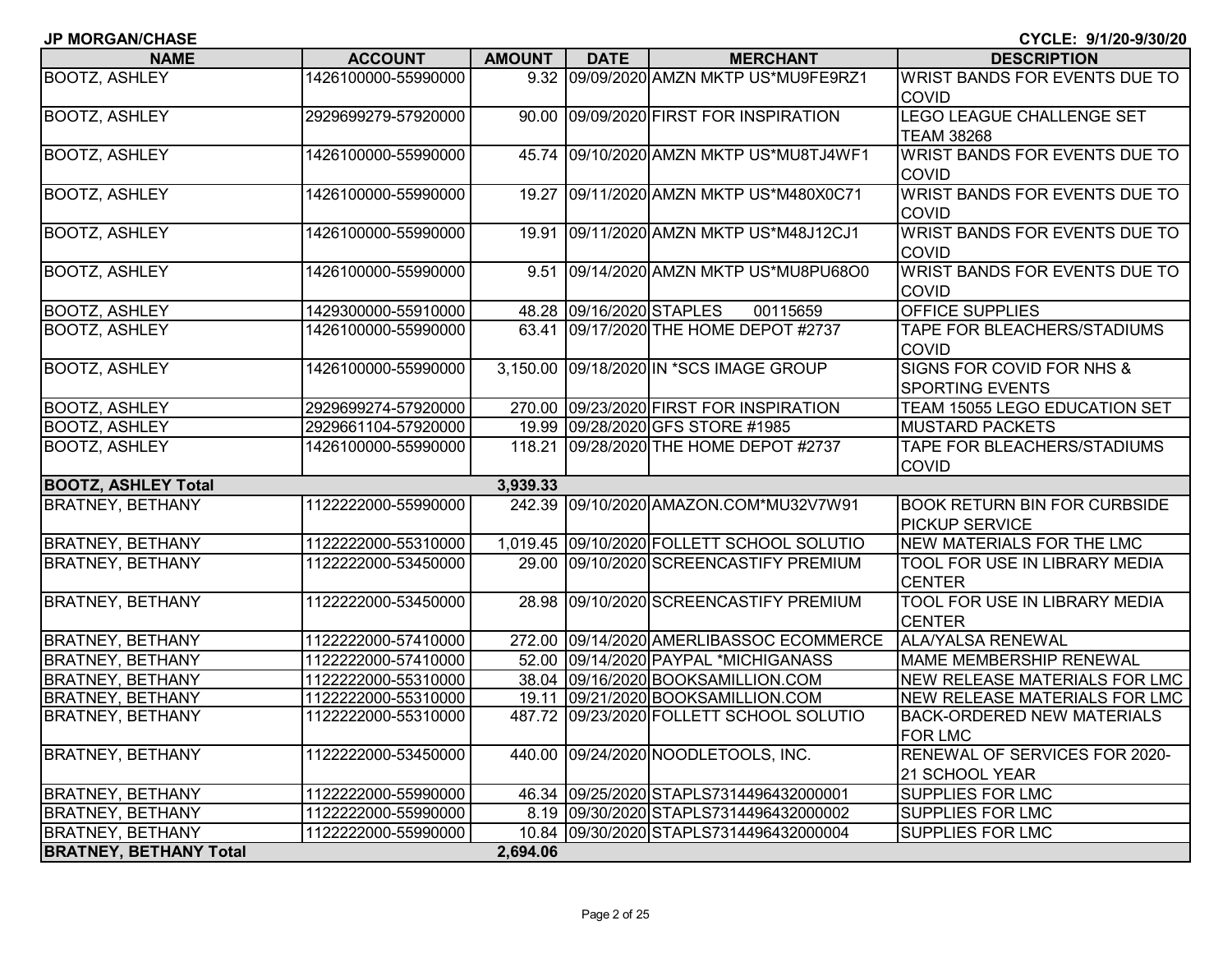| <b>NAME</b>                     | <b>ACCOUNT</b>      | <b>AMOUNT</b> | <b>DATE</b>              | <b>MERCHANT</b>                         | <b>DESCRIPTION</b>                 |
|---------------------------------|---------------------|---------------|--------------------------|-----------------------------------------|------------------------------------|
| <b>BROWN, ALAINA</b>            | 2929622106-57920000 |               |                          | 91.60 09/23/2020 SIGNS BY TOMORROW      | SIGNS FOR IB DIPLOMA STUDENTS      |
|                                 |                     |               |                          |                                         | BILL TOTAL WAS 116.60 - I ASKED    |
|                                 |                     |               |                          |                                         | THEM TO ONLY CHANGE ME FOR         |
|                                 |                     |               |                          |                                         | TAX (\$6.60), BUT THEY CHARGED ME  |
|                                 |                     |               |                          |                                         | \$25. SO I AM OWED 18.40.          |
| <b>BROWN, ALAINA Total</b>      |                     | 91.60         |                          |                                         |                                    |
| <b>BUNKER, JEFFREY</b>          | 1126160000-54120000 |               |                          | 343.18 09/21/2020 BADER AND SONS CO.    | <b>MTCE GATOR REPAIRS</b>          |
| <b>BUNKER, JEFFREY</b>          | 1126101000-55993000 |               |                          | 10.18 09/30/2020 TARGET SPECIALTY PROD  | <b>ESB-DISTRICT HERBICIDE</b>      |
| <b>BUNKER, JEFFREY</b>          | 1126105000-55993000 |               |                          | 10.18 09/30/2020 TARGET SPECIALTY PROD  | NATC - DISTRICT HERBICIDE          |
| <b>BUNKER, JEFFREY</b>          | 1126152000-55993000 |               |                          | 61.09 09/30/2020 TARGET SPECIALTY PROD  | <b>ECEC- DISTRICT HERBICIDE</b>    |
| <b>BUNKER, JEFFREY</b>          | 1126122000-55993000 |               |                          | 407.30 09/30/2020 TARGET SPECIALTY PROD | HS- DISTRICT HERBICIDE             |
| <b>BUNKER, JEFFREY</b>          | 1126120000-55993000 |               |                          | 203.65 09/30/2020 TARGET SPECIALTY PROD | <b>MS- DISTRICT HERBICIDE</b>      |
| <b>BUNKER, JEFFREY</b>          | 1126118000-55993000 |               |                          | 305.47 09/30/2020 TARGET SPECIALTY PROD | <b>NM - DISTRICT HERBICIDE</b>     |
| <b>BUNKER, JEFFREY</b>          | 1126114000-55993000 |               |                          | 101.82 09/30/2020 TARGET SPECIALTY PROD | <b>PV-DISTRICT HERBICIDE</b>       |
| <b>BUNKER, JEFFREY</b>          | 1126112000-55993000 |               |                          | 101.82 09/30/2020 TARGET SPECIALTY PROD | OH - DISTRICT HERBICIDE            |
| <b>BUNKER, JEFFREY</b>          | 1126111000-55993000 |               |                          | 101.82 09/30/2020 TARGET SPECIALTY PROD | <b>VO DISTRICT HERBICIDE</b>       |
| <b>BUNKER, JEFFREY</b>          | 1126115000-55993000 |               |                          | 101.82 09/30/2020 TARGET SPECIALTY PROD | DF - DISTRICT HERBICIDE            |
| <b>BUNKER, JEFFREY</b>          | 1126113000-55993000 |               |                          | 101.82 09/30/2020 TARGET SPECIALTY PROD | <b>NW-DISTRICT HERBICIDE</b>       |
| <b>BUNKER, JEFFREY</b>          | 1126160000-55993000 |               |                          | 10.18 09/30/2020 TARGET SPECIALTY PROD  | <b>MTCE - DISTRICT HERBICIDE</b>   |
| <b>BUNKER, JEFFREY</b>          | 1126170000-55993000 |               |                          | 10.22 09/30/2020 TARGET SPECIALTY PROD  | <b>TRANSPR- DISTRICT HERBICIDE</b> |
| <b>BUNKER, JEFFREY Total</b>    |                     | 1,870.55      |                          |                                         |                                    |
| <b>BURKHARDT, LORETTA</b>       | 2929620415-57920000 |               | (186.58) 09/22/2020      |                                         | <b>FRAUD CREDIT</b>                |
| <b>BURKHARDT, LORETTA Total</b> |                     | (186.58)      |                          |                                         |                                    |
| <b>CALHOUN, STEPHANIE</b>       | 1335100000-55110553 |               | 7.99 09/14/2020 TARGET   | 00008961                                | <b>CLASSROOM SUPPLIES</b>          |
| <b>CALHOUN, STEPHANIE</b>       | 1335100000-55110553 |               |                          | 48.09 09/25/2020 AMAZON.COM*M47KH8791   | <b>CLASSROOM SUPPLIES</b>          |
| <b>CALHOUN, STEPHANIE</b>       | 1335100000-55110553 |               | 51.91 09/29/2020 TARGET  | 00008961                                | <b>CLASSROOM SUPPLIES</b>          |
| <b>CALHOUN, STEPHANIE Total</b> |                     | 107.99        |                          |                                         |                                    |
| CARINO, LAURA                   | 1111114000-55110708 |               | 260.54 09/14/2020 TARGET | 00014654                                | <b>CLASSROOM SUPPLY</b>            |
| CARINO, LAURA                   | 1111114000-55110708 |               |                          | 87.78 09/23/2020 MEIJER #122            | <b>CLASSROOM SUPPLY</b>            |
| <b>CARINO, LAURA Total</b>      |                     | 348.32        |                          |                                         |                                    |
| CARTER, NICOLE                  | 2929622175-57920000 |               |                          | 75.89 09/09/2020 DOMINO'S 1010          | PIZZA FOR STUDENT COUNCIL          |
|                                 |                     |               |                          |                                         | <b>VOLUNTEERS FOR BOOK</b>         |
|                                 |                     |               |                          |                                         | <b>DEPOSITORY</b>                  |
| CARTER, NICOLE                  | 2929622175-57920000 |               |                          | 36.49 09/10/2020 DOMINO'S 1010          | PIZZA FOR STUDENT COUNCIL          |
|                                 |                     |               |                          |                                         | <b>VOLUNTEERS FOR BOOK</b>         |
|                                 |                     |               |                          |                                         | <b>DEPOSITORY</b>                  |
| <b>CARTER, NICOLE Total</b>     |                     | 112.38        |                          |                                         |                                    |
| CIANFERRA, LINDA                | 1528300331-53220000 |               |                          | 10.00 09/03/2020 OAKLAND SCHOOLS-RC INT | PROFESSIONAL DEVELOPMENT           |
| <b>CIANFERRA, LINDA</b>         | 1513200331-55990000 |               | 28.07 09/14/2020 TARGET  | 00014654                                | <b>CALENDAR</b>                    |
| <b>CIANFERRA, LINDA</b>         | 1111324511-53610000 |               |                          | 475.34 09/15/2020 PRINTNOLOGY INC       | PRINTING AE BROCHURES              |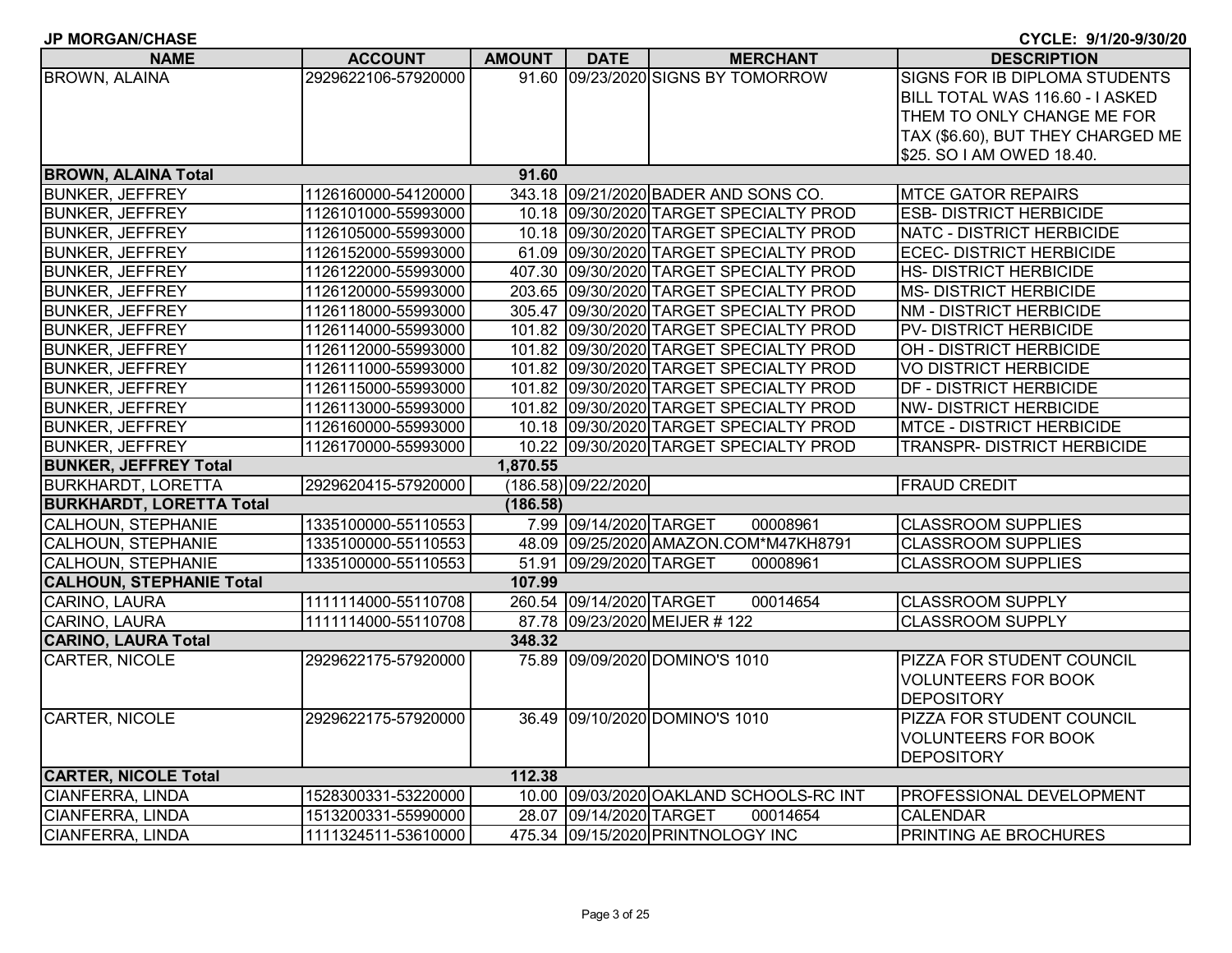| <b>NAME</b>                   | <b>ACCOUNT</b>      | AMOUNT   | <b>DATE</b>               | <b>MERCHANT</b>                          | <b>DESCRIPTION</b>                   |
|-------------------------------|---------------------|----------|---------------------------|------------------------------------------|--------------------------------------|
| CIANFERRA, LINDA              | 1528300331-53220000 |          | 130.00 09/17/2020 MACAE   |                                          | PROFESSIONAL DEVELOPMENT             |
|                               |                     |          |                           |                                          | <b>SPECIAL RATE THIS YEAR ONLY</b>   |
|                               |                     |          |                           |                                          | <b>ADMIN</b>                         |
| CIANFERRA, LINDA              | 1522100331-53220000 |          | 520.00 09/17/2020 MACAE   |                                          | PROFESSIONAL DEVELOPMENT             |
|                               |                     |          |                           |                                          | <b>SPECIAL RATE THIS YEAR ONLY 4</b> |
|                               |                     |          |                           |                                          | <b>TEACHERS</b>                      |
| CIANFERRA, LINDA              | 1528300331-53220000 |          | 150.00 09/17/2020 MACAE   |                                          | PRICE ADJUSTMENT, SEE CREDIT         |
| CIANFERRA, LINDA              | 1528300331-53220000 |          | (150.00) 09/18/2020 MACAE |                                          | <b>CREDIT FOR WRONG RATE FOR</b>     |
|                               |                     |          |                           |                                          | MACAE CONFERENCE. SEE NOTE IN        |
|                               |                     |          |                           |                                          | PREVIOUS LINE ITEM                   |
| CIANFERRA, LINDA              | 2929625301-57920000 |          |                           | 13.28 09/22/2020 KROGER #632             | <b>STUDENT INCENTIVES</b>            |
| <b>CIANFERRA, LINDA</b>       | 2929625301-57920000 |          |                           | 4.99 09/28/2020 MEIJER #122              | <b>COUNT DAY</b>                     |
| <b>CIANFERRA, LINDA Total</b> |                     | 1,181.68 |                           |                                          |                                      |
| <b>COMB, ANDREW</b>           | 1722120000-53220611 |          |                           | 300.00 09/21/2020 OAKLAND SCHOOLS-RC INT | <b>COGNITIVE COACHING 3/21</b>       |
| <b>COMB, ANDREW Total</b>     |                     | 300.00   |                           |                                          |                                      |
| <b>COOLMAN, ROBERT</b>        | 1126160000-55992000 |          | 43.98 09/01/2020 CES 264  |                                          | MTCE - PHOTO SWITCHES - STOCK        |
| COOLMAN, ROBERT               | 1126160000-55992000 |          |                           | 239.54 09/02/2020 CONSERVA ELECTRIC SUPP | MTCE - ELECTRICAL STOCK -            |
|                               |                     |          |                           |                                          | WIRENUTS; SOLID STRD PUSH IN         |
| <b>COOLMAN, ROBERT</b>        | 1126111000-55992000 |          | 34.98 09/03/2020 CES 264  |                                          | <b>VO COPIER MATERIALS</b>           |
| <b>COOLMAN, ROBERT</b>        | 1126111000-55992000 |          | 278.84 09/03/2020 CES 264 |                                          | <b>VO COPIER MATERIALS</b>           |
| <b>COOLMAN, ROBERT</b>        | 1126160000-54130000 |          |                           | 171.98 09/14/2020 BELLE TIRE 017         | <b>MTCE - TIRES FOR DEPT TRAILER</b> |
| COOLMAN, ROBERT               | 1126160000-55992000 |          |                           | 123.73 09/16/2020 CONSERVA ELECTRIC SUPP | MTCE - ELECTRICAL STOCK -            |
|                               |                     |          |                           |                                          | <b>BALLASTS</b>                      |
| <b>COOLMAN, ROBERT</b>        | 1126160000-55992000 |          |                           | 140.00 09/16/2020 CONSERVA ELECTRIC SUPP | <b>MTCE - ELECTRICAL STOCK -</b>     |
|                               |                     |          |                           |                                          | <b>BALLASTS</b>                      |
| <b>COOLMAN, ROBERT</b>        | 1126160000-55992000 |          | 175.71 09/18/2020 CES 264 |                                          | MTCE - ELECTRICAL STOCK - FIX        |
|                               |                     |          |                           |                                          | MOUNT BUTTON PHOTO CONTRL            |
| <b>COOLMAN, ROBERT</b>        | 1126160000-55992000 |          |                           | 480.00 09/22/2020 CONSERVA ELECTRIC SUPP | <b>MTCE ELECTRICAL STOCK -</b>       |
|                               |                     |          |                           |                                          | <b>BALLAST STOCK</b>                 |
| <b>COOLMAN, ROBERT</b>        | 1126160000-55992000 |          | 195.81 09/23/2020 CES 264 |                                          | MTCE - ELECTRICAL STOCK - WIRE       |
| COOLMAN, ROBERT               | 1126160000-55992000 |          |                           | 330.00 09/30/2020 CONSERVA ELECTRIC SUPP | <b>MTCE - BALLAST STOCK</b>          |
| <b>COOLMAN, ROBERT Total</b>  |                     | 2,214.57 |                           |                                          |                                      |
| <b>CORRION, KRISTIN</b>       | 1221926000-55110021 |          |                           | 90.00 09/16/2020 OU/ZARROW CENTER        | ASSESSMENT PROTOCOLS FOR             |
|                               |                     |          |                           |                                          | <b>SPECIAL EDUCATION TRANSITION</b>  |
|                               |                     |          |                           |                                          | <b>ASSESSMENT</b>                    |
| <b>CORRION, KRISTIN</b>       | 1221926000-55990000 |          |                           | 22.35 09/21/2020 BUSCH'S #1156           | <b>FOOD SUPPLIES FOR COOKING</b>     |
|                               |                     |          |                           |                                          | <b>LESSON</b>                        |
| <b>CORRION, KRISTIN</b>       | 1212200194-53710000 |          |                           | 360.00 09/29/2020 THE FRIENDSHIP CIRCLE  | TUITION FOR OCT/NOV SESSION          |
|                               |                     |          |                           |                                          | <b>SOUL STUDIO</b>                   |
| <b>CORRION, KRISTIN</b>       | 1212200194-53710000 |          |                           | 360.00 09/29/2020 THE FRIENDSHIP CIRCLE  | <b>OCT/NOV TUITION FOR SOUL</b>      |
| <b>CORRION, KRISTIN Total</b> |                     | 832.35   |                           |                                          |                                      |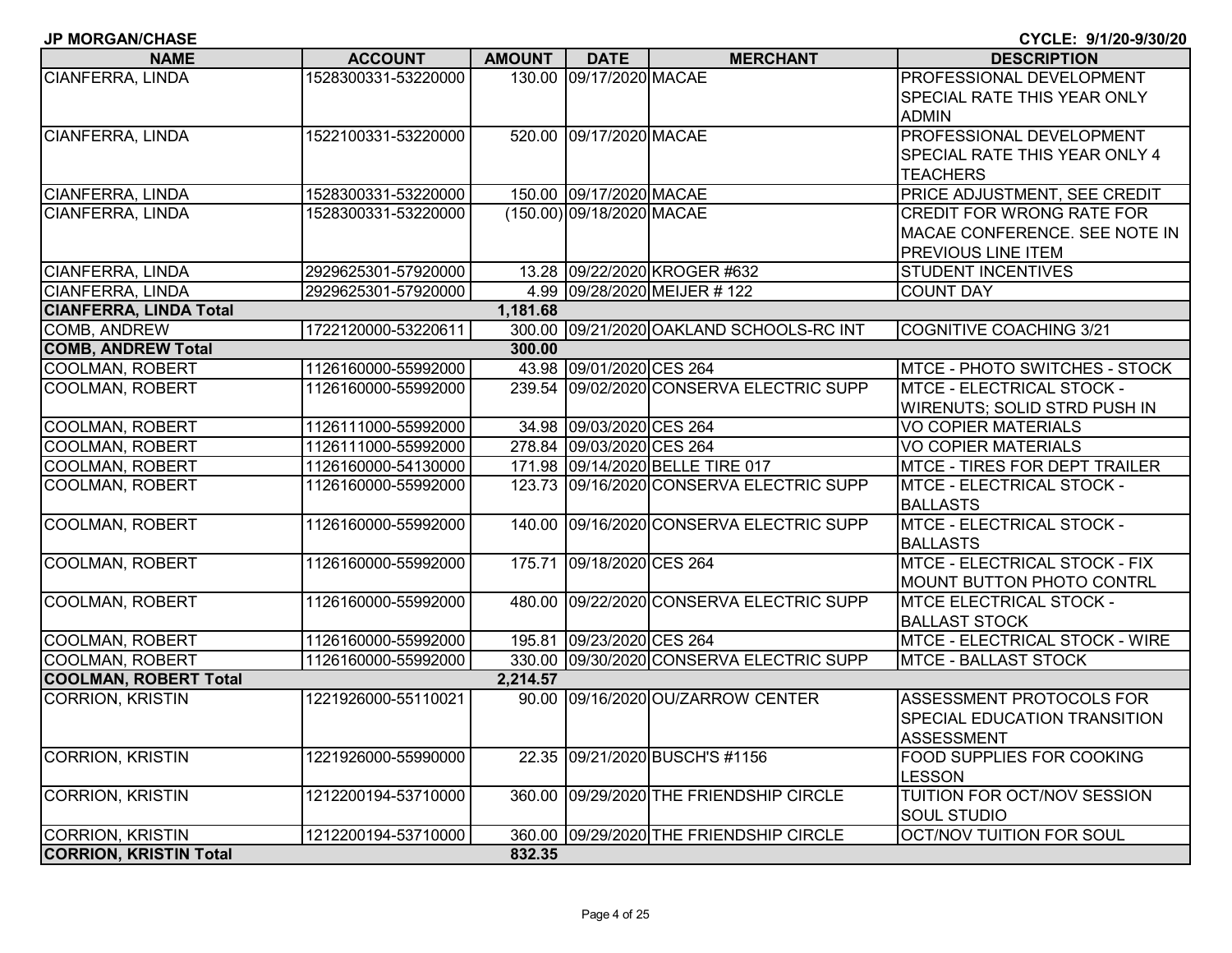|  |  |  | JP MORGAN/CHASE |  |
|--|--|--|-----------------|--|
|--|--|--|-----------------|--|

| <b>NAME</b>                      | <b>ACCOUNT</b>      | <b>AMOUNT</b> | <b>DATE</b>             | <b>MERCHANT</b>                            | <b>DESCRIPTION</b>                  |
|----------------------------------|---------------------|---------------|-------------------------|--------------------------------------------|-------------------------------------|
| <b>CROAD, LORI</b>               | 1335100000-55110553 |               | 12.00 09/04/2020 TARGET | 00014654                                   | <b>SCHOOL SUPPLIESGLUE,</b>         |
|                                  |                     |               |                         |                                            | MARKERS, COLORED PENCILS AND        |
|                                  |                     |               |                         |                                            | <b>CRAYONS</b>                      |
| CROAD, LORI                      | 1335100000-55110553 |               |                         | 4.99 09/22/2020 MEIJER # 054               | MINI PUMPKINS FOR CRAFTS            |
| CROAD, LORI                      | 1335100000-55110553 |               |                         | 6.39 09/29/2020 MEIJER # 054               | EYE SOLUTION TO MAKE SLIME          |
| <b>CROAD, LORI Total</b>         |                     | 23.38         |                         |                                            |                                     |
| <b>DIATIKAR, CHRISTINE</b>       | 4445900000-53180000 |               |                         | 2,700.00 09/04/2020 TAYLOR & MORGAN CPA PC | 2019-20 AUDIT                       |
| DIATIKAR, CHRISTINE              | 1126111061-55510000 |               |                         | 97.22 09/16/2020 CONSUMERS ENERGY CO       | <b>VO GAS 9/20</b>                  |
| <b>DIATIKAR, CHRISTINE</b>       | 1126103061-55510000 |               |                         | 14.00 09/16/2020 CONSUMERS ENERGY CO       | ITC GAS 9/20                        |
| <b>DIATIKAR, CHRISTINE</b>       | 1126101061-55510000 |               |                         | 25.88 09/16/2020 CONSUMERS ENERGY CO       | ESB GAS 9/20                        |
| <b>DIATIKAR, CHRISTINE</b>       | 1126162061-55510000 |               |                         | 11.75 09/16/2020 CONSUMERS ENERGY CO       | BOSCO GAS 9/20                      |
| <b>DIATIKAR, CHRISTINE</b>       | 1126112061-55510000 |               |                         | 151.42 09/16/2020 CONSUMERS ENERGY CO      | <b>OH GAS 9/20</b>                  |
| <b>DIATIKAR, CHRISTINE</b>       | 2326161000-55510000 |               |                         | 75.07 09/16/2020 CONSUMERS ENERGY CO       | <b>RM GAS 9/20</b>                  |
| <b>DIATIKAR, CHRISTINE</b>       | 1126161000-55510000 |               |                         | (75.07) 09/16/2020 CONSUMERS ENERGY CO     | RM GAS REDUCTION 9/20               |
| <b>DIATIKAR, CHRISTINE</b>       | 1429300000-55997000 |               |                         | 471.00 09/24/2020 TEAM SPORTS              | INVOICE 550694/1-FILL IN FB         |
|                                  |                     |               |                         |                                            | <b>JERSEYS</b>                      |
| <b>DIATIKAR, CHRISTINE</b>       | 1429300000-54120000 | 3,565.00      |                         | 09/24/2020 TEAM SPORTS                     | INVOICE 552372/1-HELMET             |
|                                  |                     |               |                         |                                            | <b>RECONDITIONING</b>               |
| <b>DIATIKAR, CHRISTINE</b>       | 1429300000-54120000 |               |                         | 2,375.00 09/24/2020 TEAM SPORTS            | INVOICE 552374/1-HELMET             |
|                                  |                     |               |                         |                                            | <b>RECONDITIONING</b>               |
| <b>DIATIKAR, CHRISTINE</b>       | 2929661172-57920000 |               |                         | 960.00 09/24/2020 TEAM SPORTS              | <b>INVOICE 565287/1-HATS</b>        |
| <b>DIATIKAR, CHRISTINE</b>       | 1429300000-55997000 |               |                         | 216.00 09/24/2020 TEAM SPORTS              | INVOICE 570919/1-GOALIE UNIFORMS    |
| <b>DIATIKAR, CHRISTINE</b>       | 1429300000-54120000 |               |                         | 4,758.00 09/24/2020 TEAM SPORTS            | INVOICE 576490/1-RECONDITIONING     |
|                                  |                     |               |                         |                                            | <b>FB PADS</b>                      |
| <b>DIATIKAR, CHRISTINE</b>       | 1429300000-55998000 |               |                         | 2,880.00 09/24/2020 TEAM SPORTS            | <b>INVOICE 580049/1-TENNIS BALL</b> |
|                                  |                     |               |                         |                                            | <b>ORDER</b>                        |
| <b>DIATIKAR, CHRISTINE</b>       | 1429300000-55998000 |               |                         | 1,500.00 09/24/2020 TEAM SPORTS            | INVOICE 580724/1-FB BALL ORDER      |
| <b>DIATIKAR, CHRISTINE</b>       | 1125200000-53220000 |               | 170.00 09/30/2020 MSBO  |                                            | G. MCINTYRE-MDE/MSBO                |
|                                  |                     |               |                         |                                            | <b>WORKSHOP 10/20/20</b>            |
| <b>DIATIKAR, CHRISTINE</b>       | 1112722997-53450000 |               |                         | 500.00 09/30/2020 NEPRIS INC.              | MARKETING ADDED COST - 500 SITE     |
|                                  |                     |               |                         |                                            | LICENSES FOR VIRTUAL/ONLINE         |
|                                  |                     |               |                         |                                            | PROFESSIONAL DEVELOPMENT            |
| <b>DIATIKAR, CHRISTINE</b>       | 1112722998-53450000 |               |                         | 2,000.00 09/30/2020 NEPRIS INC.            | MARKETING ADDED COST - 500 SITE     |
|                                  |                     |               |                         |                                            | LICENSES FOR VIRTUAL/ONLINE         |
|                                  |                     |               |                         |                                            | PROFESSIONAL DEVELOPMENT            |
| <b>DIATIKAR, CHRISTINE Total</b> |                     | 22,395.27     |                         |                                            |                                     |
| <b>DINKELMANN, KATY</b>          | 2929622174-57920000 |               | 36.21 09/17/2020 TARGET | 00009225                                   | PSAT TESTING SUPPLIES.              |
| <b>DINKELMANN, KATY Total</b>    |                     | 36.21         |                         |                                            |                                     |
| <b>DIROFF, MATTHEW</b>           | 1111322000-53450723 |               |                         | 400.00 09/03/2020 SIGHT READING FACTORY    | <b>SIGHT READING FACTORY</b>        |
|                                  |                     |               |                         |                                            | ACCOUNTS FOR 2020-21 FOR            |
|                                  |                     |               |                         |                                            | <b>ONLINE LEARNING</b>              |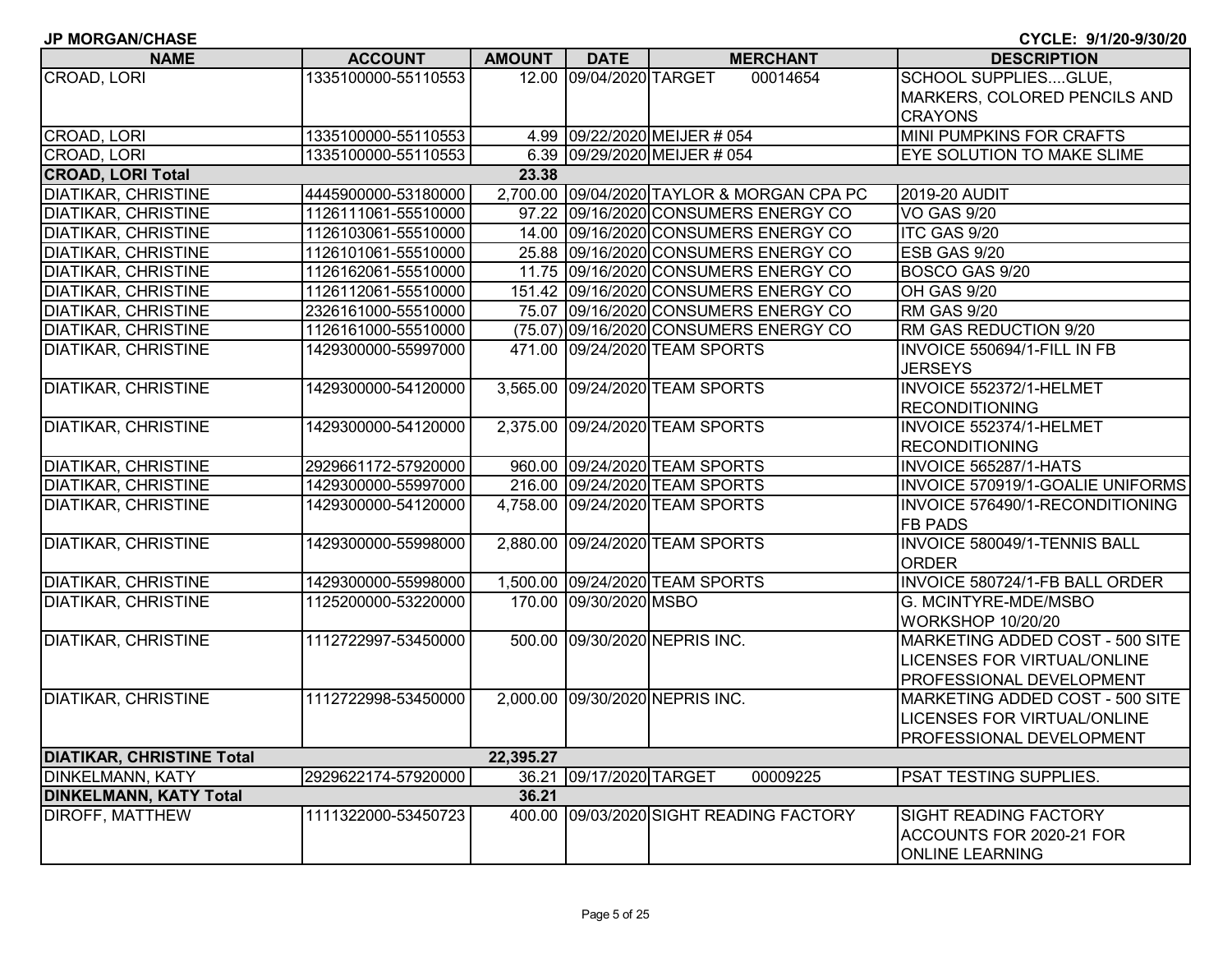|  |  |  |  | <b>JP MORGAN/CHASE</b> |
|--|--|--|--|------------------------|
|--|--|--|--|------------------------|

| <b>NAME</b>                   | <b>ACCOUNT</b>      | <b>AMOUNT</b> | <b>DATE</b>            | <b>MERCHANT</b>                          | <b>DESCRIPTION</b>                     |
|-------------------------------|---------------------|---------------|------------------------|------------------------------------------|----------------------------------------|
| <b>DIROFF, MATTHEW</b>        | 1111322000-53450723 |               |                        | 69.00 09/11/2020 NOTEFLIGHT              | ONLINE ACCESS FOR JAZZ BAND            |
|                               |                     |               |                        |                                          | <b>STUDENT VIRTUAL LEARNING</b>        |
| <b>DIROFF, MATTHEW</b>        | 1111322000-55110723 |               |                        | 50.00 09/14/2020 J.W. PEPPER             | <b>MUSIC FOR VIRTUAL LEARNING</b>      |
| <b>DIROFF, MATTHEW</b>        | 1111322000-55110723 |               |                        | 90.00 09/14/2020 OSTIMUSIC               | <b>MUSIC FOR VIRTUAL LEARNING</b>      |
| <b>DIROFF, MATTHEW</b>        | 1111322000-55110723 |               |                        | 50.00 09/14/2020 WOODROW MUSIC           | <b>MUSIC FOR VIRTUAL LEARNING</b>      |
| <b>DIROFF, MATTHEW</b>        | 1111322000-55110723 |               |                        | 35.00 09/15/2020 PAYPAL *DLFISHERMUS     | <b>MUSIC FOR VIRTUAL LEARNING</b>      |
| <b>DIROFF, MATTHEW</b>        | 1111322000-55110723 |               |                        | 125.00 09/15/2020 PAYPAL *MANHATTANBE    | <b>MUSIC FOR VIRTUAL LEARNING</b>      |
| <b>DIROFF, MATTHEW</b>        | 1111322000-55110723 |               | 0.76 09/18/2020        |                                          | <b>MUSIC FOR VIRTUAL LEARNING</b>      |
| <b>DIROFF, MATTHEW</b>        | 1111322000-55110723 |               |                        | 75.79 09/18/2020 BURENNMYUZILTUKUINNTAN  | <b>MUSIC FOR VIRTUAL LEARNING</b>      |
| <b>DIROFF, MATTHEW</b>        | 1111322000-55110723 |               |                        | 60.00 09/18/2020 J.W. PEPPER             | MUSIC FOR VIRTUAL LEARNING             |
| <b>DIROFF, MATTHEW Total</b>  |                     | 955.55        |                        |                                          |                                        |
| DRAGOO, MICHAEL               | 1126160000-53220000 |               | 295.00 09/15/2020 MSBO |                                          | MTCE - DIRECTOR - MSBO                 |
|                               |                     |               |                        |                                          | <b>CONFERENCE</b>                      |
| DRAGOO, MICHAEL               | 1126160000-55910000 |               |                        | 129.99 09/30/2020 AMZN MKTP US*M414X0KE0 | <b>MTCE - COMPUTER KEYBOARD</b>        |
| <b>DRAGOO, MICHAEL Total</b>  |                     | 424.99        |                        |                                          |                                        |
| DUQUETTE, EDWARD              | 1126111000-55992000 |               |                        | 26.09 09/03/2020 GREAT LAKES ACE HDWE    | VO COVID 19 FOUNTAIN                   |
| DUQUETTE, EDWARD              | 1126160000-55990000 |               |                        | 51.38 09/03/2020 THE HOME DEPOT #2737    | <b>DISTRICT COVID 19 SIGN SUPPLIES</b> |
| DUQUETTE, EDWARD              | 1126160000-55992000 |               |                        | 112.06 09/07/2020 MENARDS WIXOM MI       | <b>DISTRICT COVID 19 - SUPPLIES TO</b> |
|                               |                     |               |                        |                                          | SHUT OFF DRINKING FOUNTAINS.           |
| DUQUETTE, EDWARD              | 1126112000-55992000 |               |                        | 3.35 09/11/2020 GREAT LAKES ACE HDWE     | OH BOLTS FOR PLAYGROUND                |
| DUQUETTE, EDWARD              | 4126111951-54110000 |               |                        | 30.62 09/11/2020 THE HOME DEPOT #2737    | VO BATHROOM WO 24949 - GRAB            |
|                               |                     |               |                        |                                          | <b>BAR INSTALLATION SF PG 7</b>        |
| DUQUETTE, EDWARD              | 1126122000-55992000 |               |                        | 17.06 09/14/2020 GREAT LAKES ACE HDWE    | <b>HS ATHLETIC DEPT CABINETS</b>       |
| DUQUETTE, EDWARD              | 1126122000-55992000 |               |                        | 43.50 09/14/2020 REDFORD LOCK COMPANY I  | HS CLASSROOM 181 RE KEY LOCK           |
| DUQUETTE, EDWARD              | 1126160000-55992000 |               |                        | 265.17 09/24/2020 ABC SUPPLY 372         | <b>DISTRICT GUTTER REPAIR</b>          |
| DUQUETTE, EDWARD              | 1126120000-55992000 |               |                        | 67.66 09/25/2020 THE HOME DEPOT #2737    | <b>MS GUTTER REPAIR</b>                |
| DUQUETTE, EDWARD              | 1126160000-55980000 |               |                        | 203.57 09/28/2020 LAWSON PRODUCTS        | <b>MTCE - TOOL SHED</b>                |
| DUQUETTE, EDWARD              | 1126120000-55992000 |               |                        | (67.66) 09/28/2020 THE HOME DEPOT #2737  | <b>IMS GUTTER REPAIR RETURN</b>        |
| DUQUETTE, EDWARD              | 1126120000-55992000 |               |                        | 12.14 09/28/2020 THE HOME DEPOT #2737    | <b>MS GUTTER REPAIR</b>                |
| DUQUETTE, EDWARD              | 1126122000-55992000 |               |                        | 12.14 09/28/2020 THE HOME DEPOT #2737    | <b>HS GUTTER REPAIR</b>                |
| DUQUETTE, EDWARD              | 1126112000-55992000 |               |                        | 12.15 09/28/2020 THE HOME DEPOT #2737    | OH GUTTER REPAIR                       |
| DUQUETTE, EDWARD              | 1126118000-55992000 |               |                        | 26.66 09/28/2020 THE HOME DEPOT #2737    | <b>NM6 BENCH REPAIR</b>                |
| DUQUETTE, EDWARD              | 1126118000-55992000 |               |                        | 4.69 09/28/2020 THE HOME DEPOT #2737     | <b>NM6 BENCH REPAIR</b>                |
| DUQUETTE, EDWARD              | 1126101000-55992000 |               |                        | 35.64 09/28/2020 THE HOME DEPOT #2737    | <b>ESB TILE FLOOR REPAIR</b>           |
| DUQUETTE, EDWARD              | 1126160000-55992000 |               |                        | 91.80 09/30/2020 IDN HARDWARE SALES-INC  | NCSD STOCK FOR DOORS IN WHOLE          |
|                               |                     |               |                        |                                          | <b>DISTRICT</b>                        |
| <b>DUQUETTE, EDWARD Total</b> |                     | 948.02        |                        |                                          |                                        |
| <b>ERICKSON, TODD</b>         | 1122218000-55310000 |               |                        | 20.82 09/01/2020 AMAZON.COM*MM99K4U80    | <b>BOOKS FOR LIBRARY</b>               |
| <b>ERICKSON, TODD</b>         | 1122218000-55310000 |               |                        | 155.88 09/01/2020 AMZN MKTP US*MU62I5402 | <b>CIRCULATION PLASTIC SHIELDS</b>     |
| <b>ERICKSON, TODD Total</b>   |                     | 176.70        |                        |                                          |                                        |
| <b>FENCHEL, LISA</b>          | 1126118000-55992000 |               |                        | 208.56 09/14/2020 AMAZON.COM*MU2P44QZ0   | COTS FOR 5TH & 6TH GRADE SIDE          |
|                               |                     |               |                        |                                          | COVID ROOMS.                           |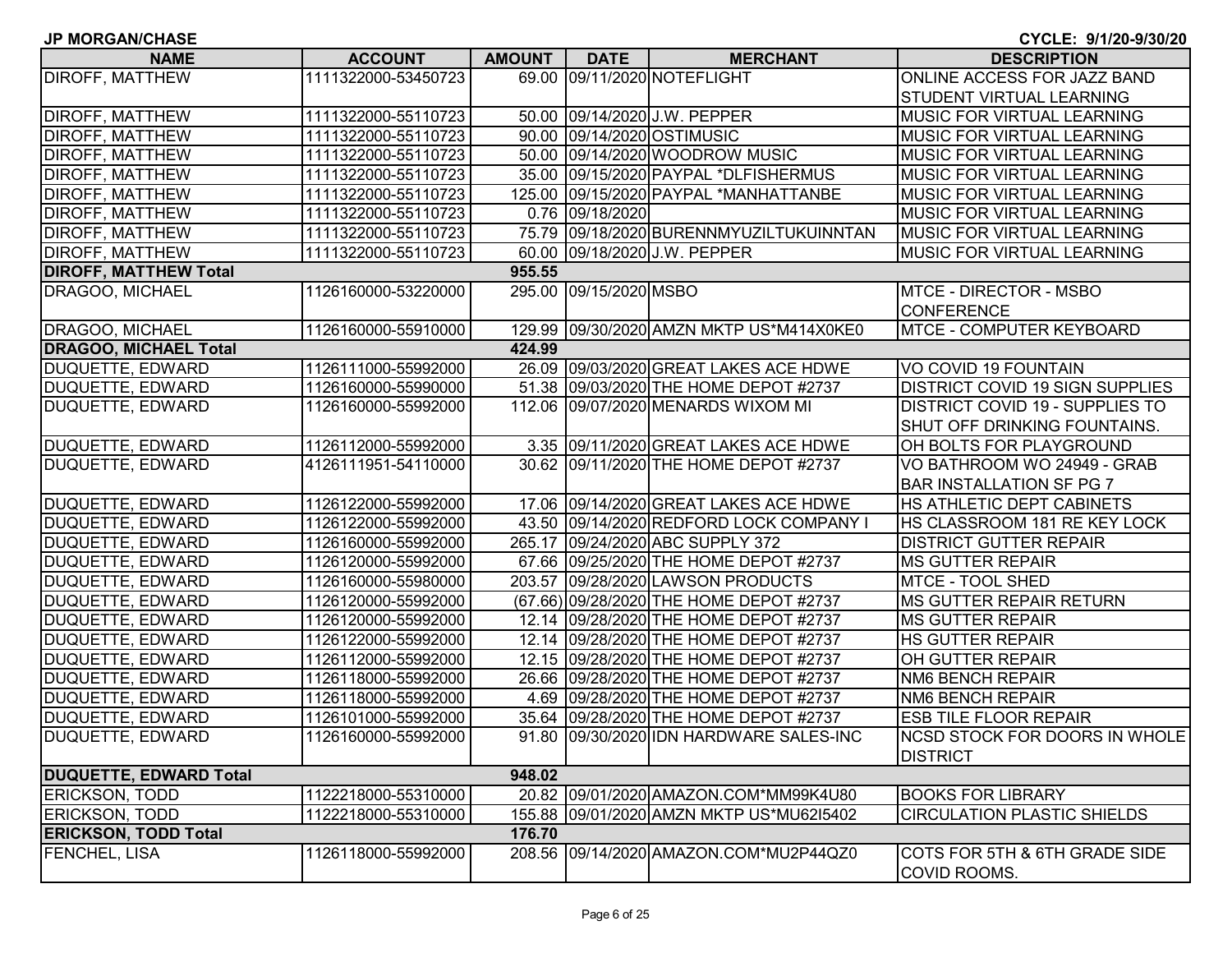| <b>JP MORGAN/CHASE</b>       |                     |               |                          |                                          | CYCLE: 9/1/20-9/30/20                                                                                                      |
|------------------------------|---------------------|---------------|--------------------------|------------------------------------------|----------------------------------------------------------------------------------------------------------------------------|
| <b>NAME</b>                  | <b>ACCOUNT</b>      | <b>AMOUNT</b> | <b>DATE</b>              | <b>MERCHANT</b>                          | <b>DESCRIPTION</b>                                                                                                         |
| <b>FENCHEL, LISA Total</b>   |                     | 208.56        |                          |                                          |                                                                                                                            |
| <b>GILMORE, MEGAN</b>        | 1311800000-55110551 |               |                          | 59.96 09/04/2020 AMZN MKTP US*MU9DO6F30  | <b>PENCIL BOXES</b>                                                                                                        |
| <b>GILMORE, MEGAN Total</b>  |                     | 59.96         |                          |                                          |                                                                                                                            |
| <b>GORDON, BRIAN</b>         | 2929661155-57920000 |               |                          | 1,512.00 09/07/2020 USA HOCKEY ARENA     | <b>HOCKEY EQUIPMENT</b>                                                                                                    |
| <b>GORDON, BRIAN Total</b>   |                     | 1,512.00      |                          |                                          |                                                                                                                            |
| <b>GORNY, KIMBERLY</b>       | 1111113000-55110723 |               |                          | 441.45 09/14/2020 MACIE PUBLISHING COMPA | KINGSLEY KOLOR RECORDERS<br>WITH CLEAR ZIPPER BAG                                                                          |
| <b>GORNY, KIMBERLY</b>       | 1111113000-55990000 |               |                          | 107.05 09/16/2020 SOUTHPAW ENTERPRISES I | <b>SAFETY SNAP AND SAFETY</b><br>ROTATIONAL DEVICE FOR OT SWING                                                            |
| <b>GORNY, KIMBERLY</b>       | 1111113000-55110708 |               |                          | 495.00 09/18/2020 PRINTNOLOGY INC        | <b>BAGS FOR TEACHERS TO SEND</b><br>HOME SUPPLIES TO VIRTUAL<br><b>STUDENTS</b>                                            |
| <b>GORNY, KIMBERLY</b>       | 1111113000-53450000 |               |                          | 79.98 09/22/2020 HEGGERTY LITERACY RES   | ONLINE DAILY LESSON PLANS                                                                                                  |
| <b>GORNY, KIMBERLY Total</b> |                     | 1,123.48      |                          |                                          |                                                                                                                            |
| HANSEN, ANN                  | 1311800000-53450551 |               |                          | 36.00 09/15/2020 LESSONPIX INC           | SOFTWARE WE USE TO CREATE<br><b>ACTIVITIES AND VISUAL AIDS FOR</b><br><b>STUDENTS</b>                                      |
| <b>HANSEN, ANN Total</b>     |                     | 36.00         |                          |                                          |                                                                                                                            |
| HARBAR, ERIN                 | 1111322000-55110702 |               | 13.47 09/07/2020 STAPLES | 00115659                                 | STORAGE BAGS FOR ART TOOLS                                                                                                 |
| HARBAR, ERIN                 | 1111322000-55110702 |               | 33.95 09/07/2020 TARGET  | 00014654                                 | HANGERS FOR BROOMS IN 180                                                                                                  |
| HARBAR, ERIN                 | 1711322000-55110614 | 41.49         |                          | 09/07/2020 TERRAFORMACARDS.COM           | <b>ART FLASH CARDS FOR IB</b><br><b>EXHIBITION DEVELOPEMENT</b>                                                            |
| HARBAR, ERIN                 | 1111322000-55110702 | 53.37         |                          | 09/07/2020 THE HOME DEPOT #2737          | SPONGES, GLOVES AND HAND<br>SANITIZER FOR CERAMICS CLASS.                                                                  |
| HARBAR, ERIN                 | 1111322000-55110702 |               |                          | 178.50 09/09/2020 AMAZON.COM*MU1ML8852   | PAINT BRUSH KITS FOR HOME KITS                                                                                             |
| HARBAR, ERIN                 | 1111322000-55110702 |               |                          | 7.00 09/10/2020 AMZN MKTP US*MU5247DS2   | PENCIL SHARPNERS FOR HOME                                                                                                  |
| HARBAR, ERIN                 | 1111322000-55110702 | 43.77         |                          | 09/14/2020 AMZN MKTP US*MU8G05QD0        | PLIER KITS TO REPLACE WHAT WAS<br>NOT RETURNED IN THE SPRING                                                               |
| HARBAR, ERIN                 | 1111322000-55110702 |               |                          | 11.50 09/15/2020 EDPUZZLE PRO TEACHER    | EDPUZZLE FULL ACCOUNT, I HAVE 5<br>PREPS AND NEED THIS FOR<br>LESSENS AT HOME                                              |
| HARBAR, ERIN                 | 1711322000-55110614 | 123.99        |                          | 09/16/2020 AMZN MKTP US*M40705AP1        | <b>MASTER JEWELRY KIT FOR IB</b><br><b>STUDENT AT HOME</b>                                                                 |
| HARBAR, ERIN                 | 1111322000-55110702 |               |                          | 239.70 09/18/2020 AMZN MKTP US*M46S38352 | <b>CERAMIC TOOL KITS FOR TAKE</b><br><b>HOME</b>                                                                           |
| HARBAR, ERIN                 | 1111322000-55110702 |               |                          | 26.62 09/18/2020 WM SUPERCENTER #5893    | ART SUPPLIES FOR AT SPECIAL ED<br>STUDENTS CRAYOLA CRAYONS,<br>KID SISSORS, GLUE STICKS,<br><b>MARKERS, COLOR PENCILS.</b> |
| HARBAR, ERIN                 | 1111322000-55110702 |               |                          | 335.57 09/21/2020 AMZN MKTP US*M40T99410 | JEWELRY TOOLS FOR TAKE HOME                                                                                                |
| HARBAR, ERIN                 | 1111322000-55110702 |               | 18.48 09/30/2020 STAPLES | 00115659                                 | 6X9 ENVELOPES FRO JEWELRY<br><b>PROJECTS</b>                                                                               |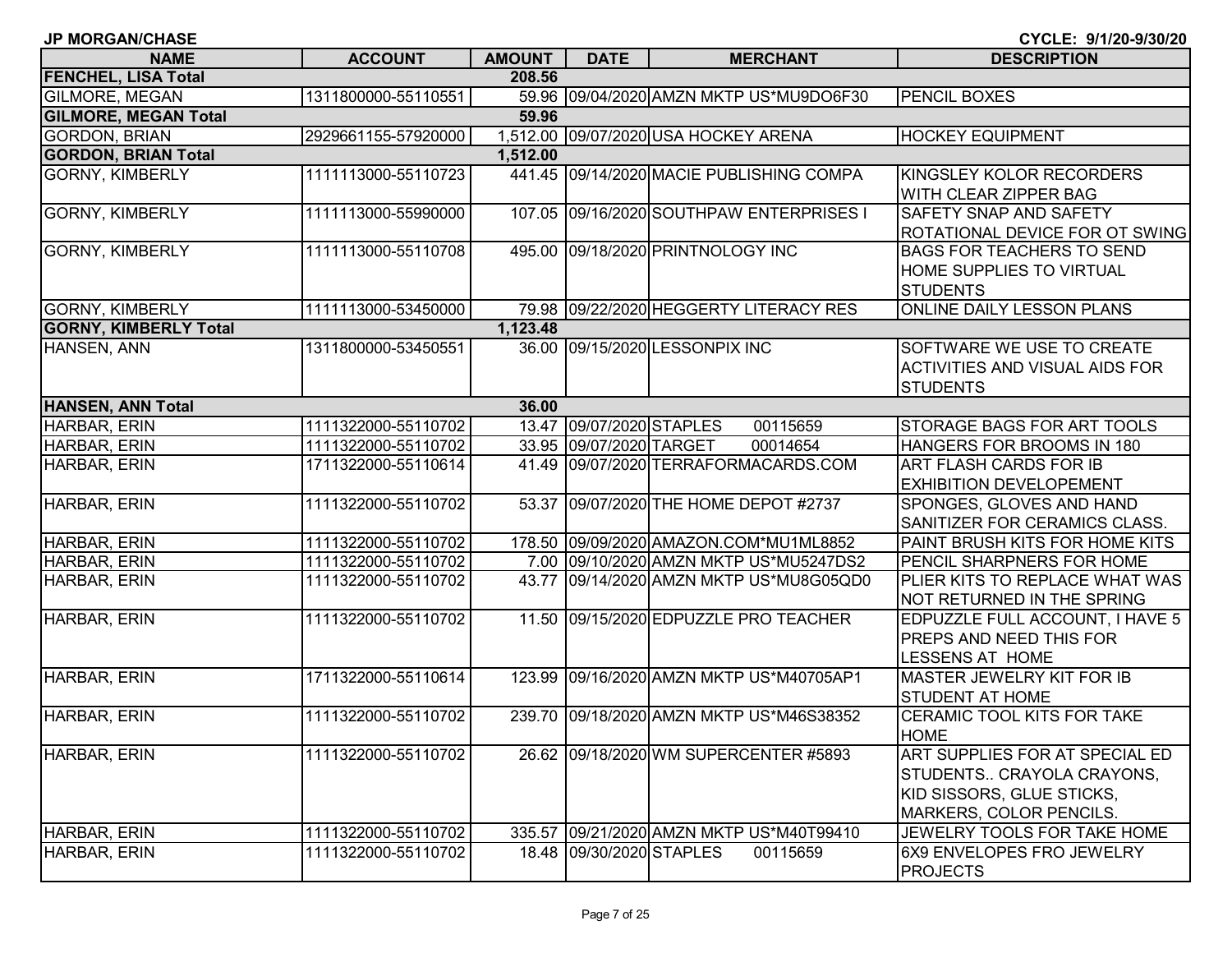| <b>JP MORGAN/CHASE</b>        |                     |               |             |                                         | CYCLE: 9/1/20-9/30/20                 |
|-------------------------------|---------------------|---------------|-------------|-----------------------------------------|---------------------------------------|
| <b>NAME</b>                   | <b>ACCOUNT</b>      | <b>AMOUNT</b> | <b>DATE</b> | <b>MERCHANT</b>                         | <b>DESCRIPTION</b>                    |
| <b>HARBAR, ERIN Total</b>     |                     | 1,127.41      |             |                                         |                                       |
| HAWKINS, STEPHANIE            | 1311800000-55110551 |               |             | 12.29 09/17/2020 WAL-MART #5893         | GOLDFISH, BUBBLES, BUBBLE             |
|                               |                     |               |             |                                         | <b>MACHINE</b>                        |
| HAWKINS, STEPHANIE            | 1311800000-55110551 |               |             | 11.68 09/21/2020 OTC BRANDS INC         | <b>HALLOWEEN PARTY SUPPLIES</b>       |
| HAWKINS, STEPHANIE Total      |                     | 23.97         |             |                                         |                                       |
| <b>HENDERSON, BETH</b>        | 1125200000-55910000 |               |             | 98.79 09/07/2020 STAPLS7313257499000001 | <b>BUSINESS OFFICE SUPPLIES</b>       |
| <b>HENDERSON, BETH</b>        | 1125200000-55910000 |               |             | 76.49 09/10/2020 STAPLS7313500011000001 | <b>BUSINESS OFFICE SUPPLIES</b>       |
| HENDERSON, BETH               | 1125200000-55910000 |               |             | 481.37 09/14/2020 RR DONNELLEY          | <b>BUSINESS OFFICE AP CHECK STOCK</b> |
| <b>HENDERSON, BETH</b>        | 1125200000-55910000 |               |             | 66.62 09/14/2020 STAPLS7313757501000001 | <b>BUSINESS OFFICE SUPPLIES</b>       |
| <b>HENDERSON, BETH</b>        | 1125200000-55910000 |               |             | 78.99 09/21/2020 STAPLS7313757501000002 | <b>BUSINESS OFFICE SUPPLIES</b>       |
| <b>HENDERSON, BETH Total</b>  |                     | 802.26        |             |                                         |                                       |
| <b>HERTRICH, MARINA</b>       | 1111118000-54910000 |               |             | 40.00 09/16/2020 SAFEWAY SHREDDING      | <b>BUILDING SHREDDING</b>             |
| <b>HERTRICH, MARINA</b>       | 1124118000-55910000 | 59.98         |             | 09/21/2020 STAPLS7314247192000001       | OFFICE SUPPLIES FOR 6TH GRADE         |
|                               |                     |               |             |                                         | <b>OFFICE</b>                         |
| <b>HERTRICH, MARINA</b>       | 1111118000-54910000 |               |             | 16.50 09/23/2020 WASTE INDUSTRIES - NON | <b>RECYCLING</b>                      |
| <b>HERTRICH, MARINA Total</b> |                     | 116.48        |             |                                         |                                       |
| HOLLY, SHEILA                 | 1128200000-53450000 |               |             | 42.40 09/04/2020 ZOOM.US 888-799-9666   | SUPERINTENDENT'S OFFICE ZOOM          |
|                               |                     |               |             |                                         | <b>MEETING ACCOUNT</b>                |
| HOLLY, SHEILA                 | 1128200000-53450000 | 2,968.00      |             | 09/04/2020 ZOOM.US 888-799-9666         | YEAR SUBSCRIPTION TO ZOOM             |
|                               |                     |               |             |                                         | WEBINAR FOR THE BOARD OF              |
|                               |                     |               |             |                                         | <b>EDUCATION MEETINGS</b>             |
| HOLLY, SHEILA                 | 1128200000-53450000 |               |             | 158.90 09/04/2020 ZOOM.US 888-799-9666  | YEAR SUBSCRIPTION OF ZOOM             |
|                               |                     |               |             |                                         | <b>WEBINAR FOR HOSA AND DECA AT</b>   |
|                               |                     |               |             |                                         | THE HIGH SCHOOL                       |
| <b>HOLLY, SHEILA</b>          | 1128200000-53450000 |               |             | 158.89 09/04/2020 ZOOM.US 888-799-9666  | SECOND YEAR SUBSCRIPTION OF           |
|                               |                     |               |             |                                         | ZOOM WEBINAR FOR                      |
|                               |                     |               |             |                                         | SUPERINTENDENT'S OFFICE FOR           |
|                               |                     |               |             |                                         | <b>BOARD COMMITTEES</b>               |
| <b>HOLLY, SHEILA</b>          | 1128200000-53450000 |               |             | 156.29 09/10/2020 ZOOM.US 888-799-9666  | YEAR SUBSCRIPTION OF ZOOM             |
|                               |                     |               |             |                                         | WEBINAR FOR 3RD PARTY AT THE          |
|                               |                     |               |             |                                         | <b>HIGH SCHOOL</b>                    |
| <b>HOLLY, SHEILA</b>          | 1126122000-55992000 | 711.30        |             | 09/16/2020 AMZN MKTP US*M45CV7AJ1       | 12 INFRARED THERMOMETERS FOR          |
|                               |                     |               |             |                                         | <b>NHS ATHLETICS</b>                  |
| <b>HOLLY, SHEILA</b>          | 1126160000-55992000 |               |             | 59.28 09/16/2020 AMZN MKTP US*M45CV7AJ1 | 1 INFRARED THERMOMETER FOR            |
|                               |                     |               |             |                                         | <b>NOVI MEADOWS 6TH GRADE</b>         |
| HOLLY, SHEILA                 | 1126112000-55992000 | 59.28         |             | 09/16/2020 AMZN MKTP US*M45CV7AJ1       | 1 INFRARED THERMOMETER FOR            |
|                               |                     |               |             |                                         | <b>ORCHARD HILLS</b>                  |
| HOLLY, SHEILA                 | 1123200000-53220000 | 195.00        |             | 09/22/2020 MICHIGAN PUPIL ACCOUNT       | MPAAA VIRTUAL CONFERENCE,             |
|                               |                     |               |             |                                         | SEPT. 21 - OCT. 21, 2020              |
| <b>HOLLY, SHEILA</b>          | 1128200000-53450000 | 360.00        |             | 09/28/2020 SMK*SURVEYMONKEY.COM         | <b>DISTRICT SURVEY RENEWAL</b>        |
| <b>HOLLY, SHEILA Total</b>    |                     | 4,869.34      |             |                                         |                                       |
| HOSKINS, DIANE                | 1513200331-55110000 |               |             | 69.65 09/03/2020 AMAZON.COM*MU7Z47HH1   | <b>ART SUPPLIES</b>                   |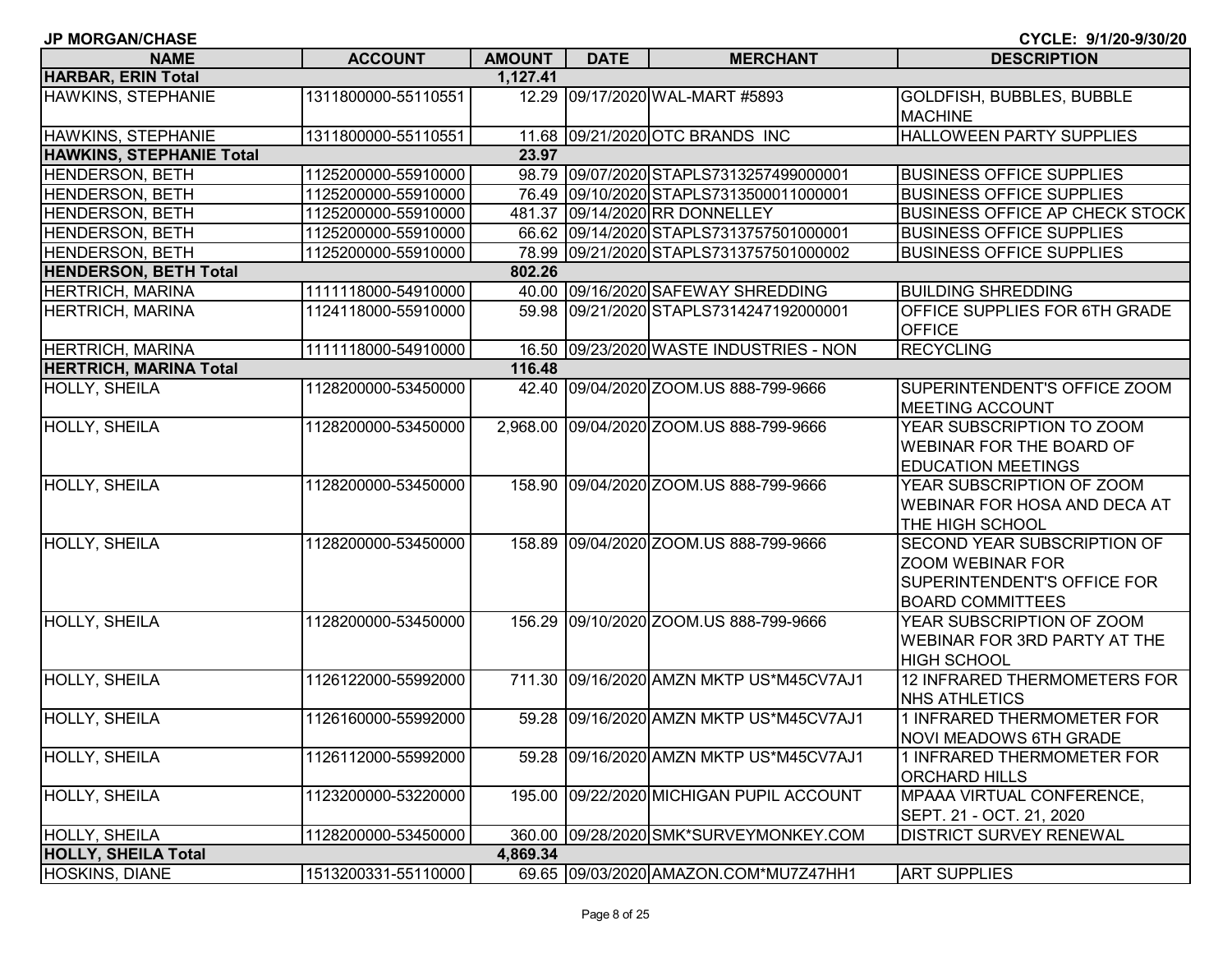| <b>JP MORGAN/CHASE</b> |  |
|------------------------|--|
|------------------------|--|

**CYCLE: 9/1/20-9/30/20**

| םטחוס שמשפח שוו<br><b>NAME</b> | <b>ACCOUNT</b>      | AMOUNT   | <b>DATE</b> | <b>MERCHANT</b>                             | <b>DESCRIPTION</b>                                                   |
|--------------------------------|---------------------|----------|-------------|---------------------------------------------|----------------------------------------------------------------------|
| HOSKINS, DIANE                 | 1513200331-55110000 |          |             | 19.69 09/03/2020 AMZN MKTP US*MU0FE5T32     | <b>ART SUPPLIES</b>                                                  |
| HOSKINS, DIANE                 | 1513200331-55110000 |          |             | 173.16 09/04/2020 STAPLS7312288015001001    | ART SUPPLIES TO BE REFUNDED                                          |
| HOSKINS, DIANE                 | 2929625301-57920000 |          |             | 374.74 09/09/2020 SAMSCLUB.COM              | <b>VENDING, COUNT DAY</b>                                            |
| HOSKINS, DIANE                 | 1522600331-55910000 |          |             | 9.99 09/11/2020 AMZN MKTP US*MU1BD7HL0      | <b>OFFICE SUPPLIES</b>                                               |
| HOSKINS, DIANE                 | 2929625301-57920000 |          |             | 224.95 09/15/2020 VENDTEK                   | <b>VENDING MACHINE LOCK</b>                                          |
| HOSKINS, DIANE                 | 1522700331-54910000 |          |             | 200.00 09/24/2020 IN * PAXEN PUBLISHING,    | <b>GED READY VOUCHERS</b>                                            |
| <b>HOSKINS, DIANE</b>          | 2929625301-57920000 |          |             | 119.00 09/28/2020 AMAZON PRIME*M45062M50    | <b>AMAZON PRIME</b>                                                  |
| <b>HOSKINS, DIANE</b>          | 1522600331-55910000 |          |             | 203.34 09/30/2020 STAPLS7314758624000001    | <b>OFFICE SUPPLIES</b>                                               |
| <b>HOSKINS, DIANE Total</b>    |                     | 1,394.52 |             |                                             |                                                                      |
| JANTZ, ANGELA                  | 1124115000-55990000 |          |             | 46.60 09/01/2020 SAMSCLUB #6657             | BATTERIES FOR STAFF MOUSE AND<br><b>KEYBOARDS</b>                    |
| JANTZ, ANGELA                  | 2929615275-57920000 |          |             | 21.96 09/01/2020 SAMSCLUB #6657             | <b>TREATS FOR STAFF</b>                                              |
| JANTZ, ANGELA                  | 1111115000-55110727 |          |             | 126.99 09/09/2020 AMZN MKTP US*MU3H46UT1    | <b>WEBCAM FOR VIRTUAL PE CLASSES-</b><br><b>TEACHING INSTRUCTION</b> |
| JANTZ, ANGELA                  | 1124115000-55990000 |          |             | 43.98 09/10/2020 AMZN MKTP US*MU9HC5SJ2     | <b>LANYARDS FOR STUDENT ID</b>                                       |
| <b>JANTZ, ANGELA</b>           | 1124115000-55990000 |          |             | 16.44 09/10/2020 STAPLS7313444388000001     | <b>LARGE PUSH PINS TO HANG</b><br><b>STUDENT ID BADGES IN</b>        |
| JANTZ, ANGELA                  | 1124115000-55990000 |          |             | 134.26 09/14/2020 AMZN MKTP US*MU3850R32    | PLAYWORKS AND RECESS<br>EQUIPMENT (BALLS AND JUMP<br>ROPES)          |
| JANTZ, ANGELA                  | 1124115000-55990000 |          |             | 90.81 09/17/2020 AMZN MKTP US*MU2MU3ID0     | UMBRELLAS FOR BUS DUTY WHEN<br><b>RAINING OUTSIDE</b>                |
| JANTZ, ANGELA                  | 1111115000-55990000 |          |             | 79.98 09/22/2020 HEGGERTY LITERACY RES      | <b>VIRTUAL KINDERGARTEN LESSON</b><br><b>VIDEOS</b>                  |
| JANTZ, ANGELA Total            |                     | 561.02   |             |                                             |                                                                      |
| JOB, STACEY                    | 1311800000-53450551 |          |             | 1,642.50 09/10/2020 TEACHING STRATEGIES, LL | <b>PS TEACHER ASSESSMENT TOOL</b>                                    |
| JOB, STACEY                    | 1335100000-57410553 |          |             | 125.00 09/11/2020 STATE OF MICHIGAN OCAL    | <b>PV LICENSING RENEWAL</b>                                          |
| <b>JOB, STACEY Total</b>       |                     | 1,767.50 |             |                                             |                                                                      |
| JORDAN, CHRISTOPHER            | 4126122951-54110000 |          |             | 2,227.20 09/02/2020 COCHRANE SUPPLY AND EN  | HS AHUE20SF - AC DRIVE CONTROL<br>SF PG 39                           |
| JORDAN, CHRISTOPHER            | 1126112000-55992000 |          |             | 154.64 09/03/2020 TRANE SUPPLY-113415       | OH GYM AHU REPAIR                                                    |
| JORDAN, CHRISTOPHER            | 1126122000-55992000 |          |             | 38.58 09/04/2020 THE HOME DEPOT #2737       | <b>HS AHUE2 REPAIR</b>                                               |
| JORDAN, CHRISTOPHER            | 1126103000-55992000 |          |             | 24.46 09/07/2020 THE HOME DEPOT #2737       | <b>ITC ROOM 11 - RUBBER INSULATION</b><br><b>TAPE</b>                |
| JORDAN, CHRISTOPHER            | 1126112000-55992000 |          |             | 110.53 09/07/2020 TRANE SUPPLY-113415       | OH GYM AIR HANDLER - RELAY TIME<br><b>DELAY</b>                      |
| JORDAN, CHRISTOPHER            | 1126122000-55992000 |          |             | 106.04 09/09/2020 ETNA DISTRIBUTORS, LLC    | HS DOM HOT WATER REPAIR                                              |
| JORDAN, CHRISTOPHER            | 1126118000-55992000 |          |             | 328.50 09/10/2020 R L DEPPMANN CO           | NM5 DOMESTIC HOT WATER BOILER .<br><b>IMPELLER COMPONENT TO PUMP</b> |
| JORDAN, CHRISTOPHER            | 1126112000-55992000 |          |             | 13.52 09/15/2020 DOWNRIVER REFRIG SUP C     | OH GYM AHU - FAN CYCLING SURE<br><b>SWITCH</b>                       |
| JORDAN, CHRISTOPHER            | 1126112000-55992000 |          |             | 123.04 09/16/2020 GRAINGER                  | OH GYM AHU                                                           |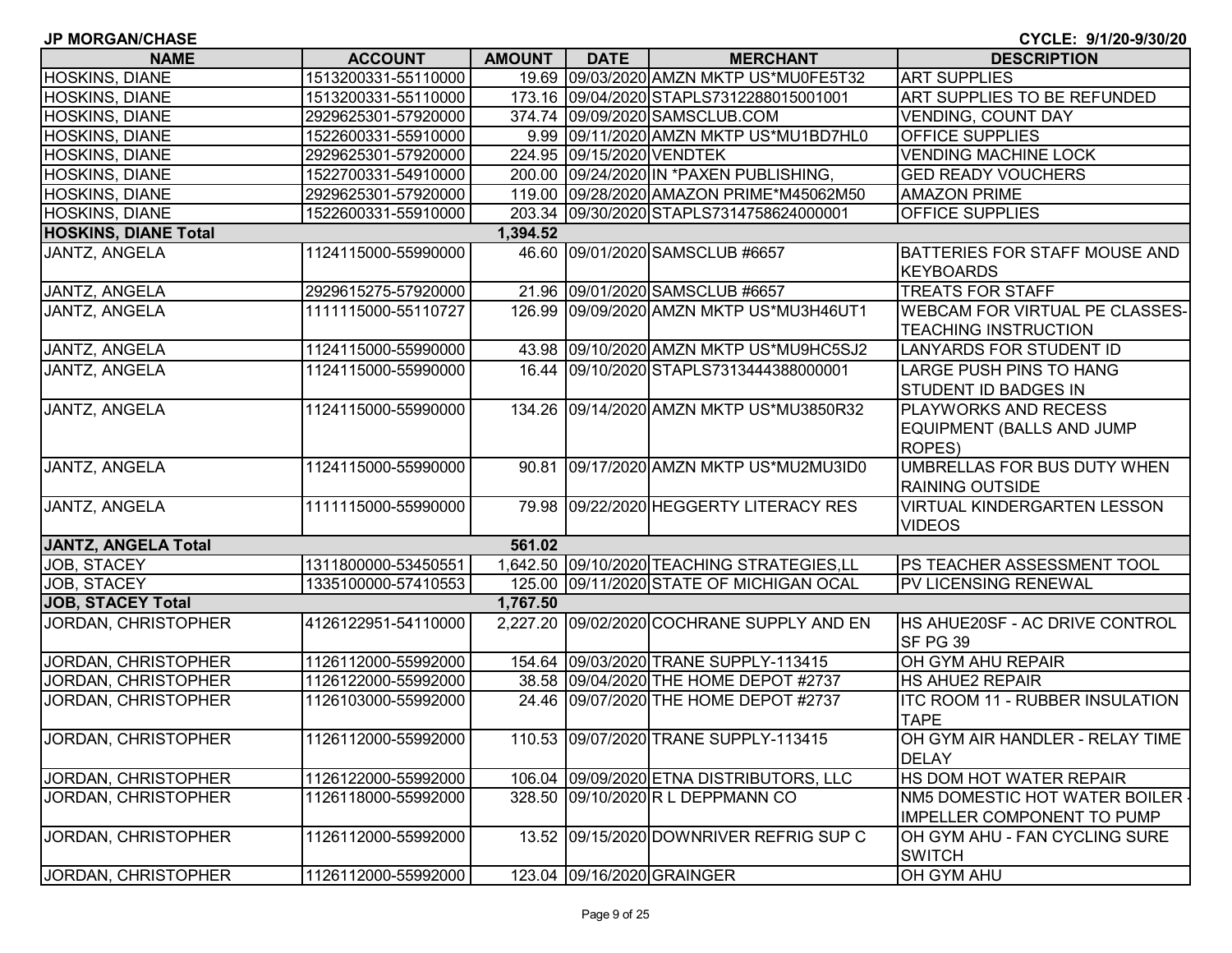| <b>NAME</b>                            | <b>ACCOUNT</b>      | <b>AMOUNT</b> | <b>DATE</b>   |  |
|----------------------------------------|---------------------|---------------|---------------|--|
| JORDAN, CHRISTOPHER                    | 1126122000-55992000 | 333.92        | 09/17/2020 ET |  |
| JORDAN, CHRISTOPHER                    | 1126112000-55992000 | 488.73        | 09/17/2020 NA |  |
| <b>JORDAN, CHRISTOPHER</b>             | 1126112000-55992000 | 342.91        | 09/21/2020 NA |  |
| <b>JORDAN, CHRISTOPHER</b>             | 1126122000-55992000 | 11.21         | 09/22/2020 DC |  |
| <b>JORDAN, CHRISTOPHER</b>             | 1126160000-55992000 | 290.00        | 09/22/2020 SP |  |
| JORDAN, CHRISTOPHER                    | 1126114000-55992000 | 279.00        | 09/23/2020 CH |  |
| <b>JORDAN, CHRISTOPHER Total</b>       |                     | 4,872.28      |               |  |
| KINZER, GARY                           | 1128300000-53220000 | 1,200.00      | 09/09/2020 GE |  |
| KINZER, GARY                           | 1128300000-53220000 | 99.00         | 09/28/2020 CC |  |
| $I/II$ $I = R$ $A$ $A$ $B$ $I$ $F$ $I$ |                     | 4 AAA AA      |               |  |

| <b>NAME</b>                      | <b>ACCOUNT</b>      | <b>AMOUNT</b> | <b>DATE</b> | <b>MERCHANT</b>                            | <b>DESCRIPTION</b>                                            |
|----------------------------------|---------------------|---------------|-------------|--------------------------------------------|---------------------------------------------------------------|
| JORDAN, CHRISTOPHER              | 1126122000-55992000 |               |             | 333.92 09/17/2020 ETNA DISTRIBUTORS, LLC   | HS DOMESTIC HOT WATER                                         |
| JORDAN, CHRISTOPHER              | 1126112000-55992000 |               |             | 488.73 09/17/2020 NATIONAL ENERGY CONTRO   | OH GYM AIR AHU - CONNECTIVITY                                 |
|                                  |                     |               |             |                                            | <b>RELAY</b>                                                  |
| JORDAN, CHRISTOPHER              | 1126112000-55992000 |               |             | 342.91 09/21/2020 NATIONAL ENERGY CONTRO   | OH GYM AHU - TRANSFORMER                                      |
|                                  |                     |               |             |                                            | <b>CONTROL REPLACEMENT</b>                                    |
| JORDAN, CHRISTOPHER              | 1126122000-55992000 |               |             | 11.21 09/22/2020 DOWNRIVER REFRIG SUP C    | <b>HS GREENHOUSE</b>                                          |
| <b>JORDAN, CHRISTOPHER</b>       | 1126160000-55992000 |               |             | 290.00 09/22/2020 SP * RM COTTON           | <b>MTCE DISTRICT - BOILER STOCK -</b><br>NEUTRALIZER PELLETS  |
| JORDAN, CHRISTOPHER              | 1126114000-55992000 |               |             | 279.00 09/23/2020 CHEMWORLD                | PV BOILER - CHEMICAL POT FEEDER                               |
|                                  |                     |               |             |                                            | - INTRODUCES CHEMICALS INTO                                   |
|                                  |                     |               |             |                                            | <b>BOILER WATER</b>                                           |
| <b>JORDAN, CHRISTOPHER Total</b> |                     | 4,872.28      |             |                                            |                                                               |
| KINZER, GARY                     | 1128300000-53220000 |               |             | 1,200.00 09/09/2020 GENESEE INTERMEDIATE S | MLI SUPERINTENDENT                                            |
| KINZER, GARY                     | 1128300000-53220000 |               |             | 99.00 09/28/2020 COURTYARD BY MARRIOTT     | <b>HOTEL IN FLINT</b>                                         |
| <b>KINZER, GARY Total</b>        |                     | 1,299.00      |             |                                            |                                                               |
| KOBROSSY, THERESE                | 1335100000-55110553 |               |             | 132.00 09/01/2020 MEIJER #122              | BEGINNING OF THE SCHOOL YEAR<br>SUPPLIES AND SOME BOARD GAMES |
|                                  |                     |               |             |                                            | FOR THE C.A.R.E. KIDS.                                        |
| KOBROSSY, THERESE Total          |                     | 132.00        |             |                                            |                                                               |
| <b>LASH, NANCY</b>               | 1124114000-55910000 |               |             | 193.75 09/04/2020 STAPLS7313187490000001   | OFFICE SUPPLY, LAMINATOR, ETC                                 |
| LASH, NANCY                      | 1124114000-55910000 |               |             | 26.76 09/10/2020 STAPLS7313449929000001    | OFFICE SUPPLY ENVELOPES                                       |
| LASH, NANCY                      | 1124114000-55910000 |               |             | 26.99 09/14/2020 AMZN MKTP US*M42PG2L01    | OFFICE SUPPLY THERMOMETER NO                                  |
|                                  |                     |               |             |                                            | <b>CONTACT</b>                                                |
| <b>LASH, NANCY</b>               | 1111114000-55110708 |               |             | 63.89 09/14/2020 STAPLS7313654991000001    | <b>CLASSROOM SUPPLY</b>                                       |
| <b>LASH, NANCY</b>               | 1111114000-55110723 |               |             | 770.00 09/16/2020 MACIE PUBLISHING COMPA   | <b>RECORDERS MUSIC DEPT</b>                                   |
| <b>LASH, NANCY</b>               | 2929614275-57920000 |               |             | 161.50 09/16/2020 MACIE PUBLISHING COMPA   | <b>RECORDERS MUSIC DEPT BALANCE</b>                           |
| <b>LASH, NANCY</b>               | 1124114000-54910000 |               |             | 31.25 09/16/2020 WASTE INDUSTRIES - NON    | PV WASTE RECYCLING SERVICES                                   |
| <b>LASH, NANCY</b>               | 1111114000-55110708 |               |             | 91.20 09/21/2020 AMZN MKTP US*M447H3VQ1    | <b>CLASSROOM SUPPLY - MUSA</b>                                |
| LASH, NANCY                      | 1111114000-55110708 |               |             | 79.98 09/22/2020 HEGGERTY LITERACY RES     | <b>KINDER PROGRAM</b>                                         |
| <b>LASH, NANCY Total</b>         |                     | 1,445.32      |             |                                            |                                                               |
| LOCRICCHIO, ANTHONY              | 1122500000-55990000 |               |             | 4,504.95 09/03/2020 SETON IDENTIFICATION P | <b>ASSET TAGS FOR DEVICES.</b>                                |
| LOCRICCHIO, ANTHONY              | 1122500000-55990000 |               |             | 49.98 09/14/2020 AMZN MKTP US*MU2GF0RC2    | <b>WIRELESS HEADSET MICROPHONE</b>                            |
|                                  |                     |               |             |                                            | (SPECIAL ED. NATC)                                            |
| LOCRICCHIO, ANTHONY              | 1122500000-55990000 |               |             | 1,419.29 09/14/2020 AMZN MKTP US*MU36S7922 | 4K HDMI SPLITTERS, HDMI CABLE -                               |
|                                  |                     |               |             |                                            | 15 FEET (10-PACK), RJ45                                       |
|                                  |                     |               |             |                                            | CONNECTORS, 10 OF: HDMI TO VG                                 |
|                                  |                     |               |             |                                            | ADAPTERS, HDMI CORD WITH FULL                                 |
|                                  |                     |               |             |                                            | METAL CONNECTORS - 30 FT, 100                                 |
|                                  |                     |               |             |                                            | PACK AA, 36 PACK AAA, 5 SURGE                                 |
|                                  |                     |               |             |                                            | PROTECTOR POWER STRIP, HDMI                                   |
|                                  |                     |               |             |                                            | SPLITTER 1 IN 2, 21 OF: 25 DELL                               |
|                                  |                     |               |             |                                            | <b>WIRELESS COMBO</b>                                         |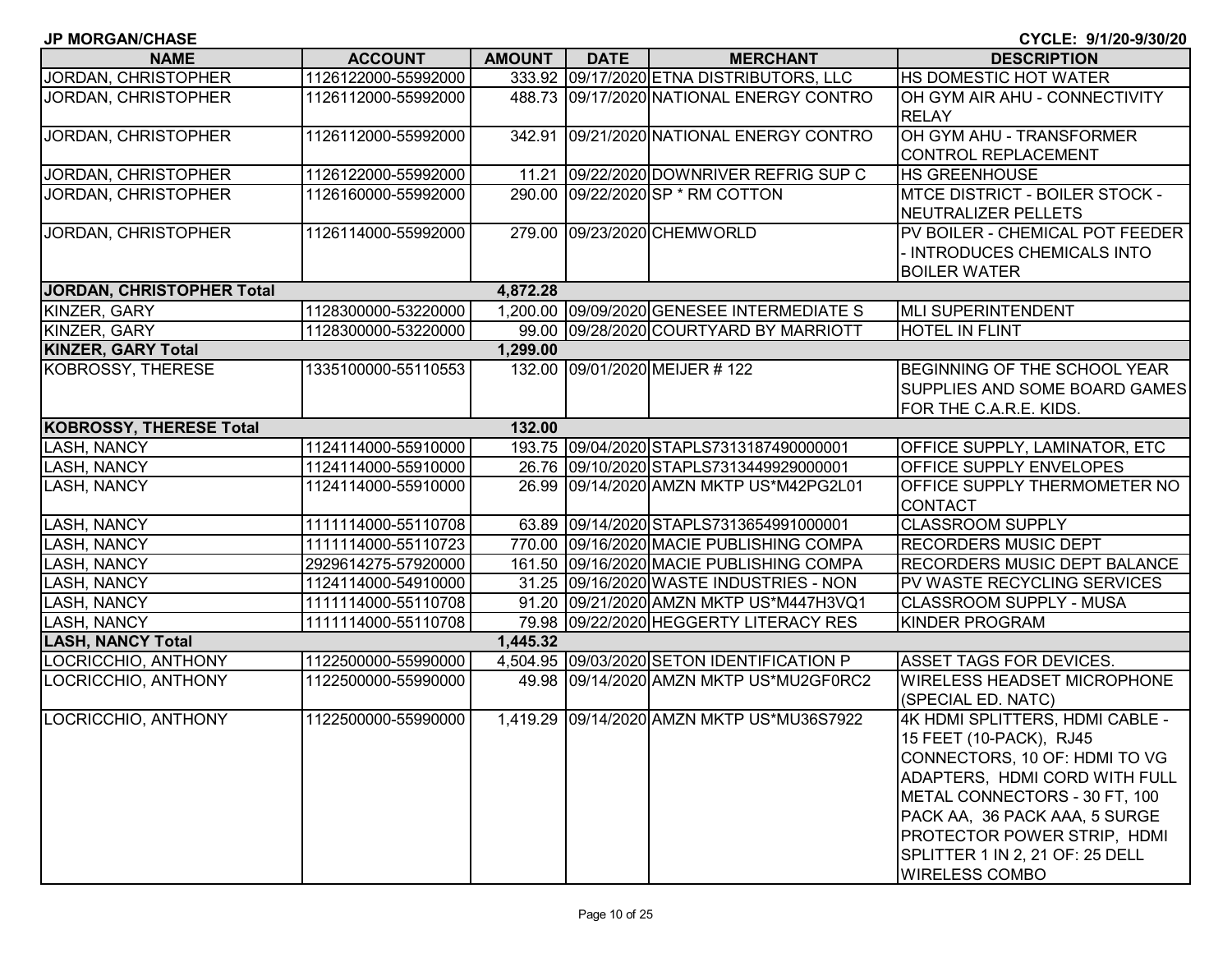**JP MORGAN/CHASE**

| <b>NAME</b>                                | <b>ACCOUNT</b>                             | <b>AMOUNT</b> | <b>DATE</b>     | <b>MERCHANT</b>                           | <b>DESCRIPTION</b>                                           |
|--------------------------------------------|--------------------------------------------|---------------|-----------------|-------------------------------------------|--------------------------------------------------------------|
| LOCRICCHIO, ANTHONY                        | 1122500000-55990000                        |               |                 | 186.65 09/15/2020 AMZN MKTP US*MU8S632F0  | ADAPTERS AND CABLES                                          |
| LOCRICCHIO, ANTHONY                        | 1122500000-53450000                        |               |                 | 36.35 09/15/2020 TELZIO (96282)           | COVID-19 EXPENSE: MENTAL                                     |
|                                            |                                            |               |                 |                                           | HEALTH HOTLINE (OFFICE OF                                    |
|                                            |                                            |               |                 |                                           | <b>ACADEMICS) (INTERNET PHONE)</b>                           |
| LOCRICCHIO, ANTHONY                        | 1122500000-53450000                        |               |                 | 6,750.00 09/16/2020 SCREENCASTIFY PREMIUM | ENTIRE DISTRICT, STUDENTS AND                                |
|                                            |                                            |               |                 |                                           | STAFF: COVID-19 SOFTWARE                                     |
|                                            |                                            |               |                 |                                           | (SCREENCAST/RECORD)                                          |
| LOCRICCHIO, ANTHONY                        | 1122500000-53450000                        |               |                 | (46.04) 09/16/2020 SCREENCASTIFY PREMIUM  | <b>REFUND FOR SINGLE LICENSE(S)</b>                          |
|                                            |                                            |               |                 |                                           | DUE TO PURCHASING DISTRICT                                   |
|                                            |                                            |               |                 |                                           | <b>WIDE</b>                                                  |
| LOCRICCHIO, ANTHONY                        | 1122500000-53450000                        |               |                 | (46.04) 09/16/2020 SCREENCASTIFY PREMIUM  | <b>REFUND FOR SINGLE LICENSE(S)</b>                          |
|                                            |                                            |               |                 |                                           | DUE TO PURCHASING DISTRICT                                   |
|                                            |                                            |               |                 |                                           | <b>WIDE</b>                                                  |
| LOCRICCHIO, ANTHONY                        | 1122500000-53450000                        |               |                 | (23.02) 09/16/2020 SCREENCASTIFY PREMIUM  | <b>REFUND FOR SINGLE LICENSE(S)</b>                          |
|                                            |                                            |               |                 |                                           | DUE TO PURCHASING DISTRICT                                   |
|                                            |                                            |               |                 |                                           | <b>WIDE</b>                                                  |
| LOCRICCHIO, ANTHONY                        | 1122500000-53450000                        |               |                 | (23.02) 09/16/2020 SCREENCASTIFY PREMIUM  | <b>REFUND FOR SINGLE LICENSE(S)</b>                          |
|                                            |                                            |               |                 |                                           | DUE TO PURCHASING DISTRICT                                   |
|                                            |                                            |               |                 | 268.78 09/21/2020 AMAZON.COM*M49SN9CC0    | <b>WIDE</b>                                                  |
| LOCRICCHIO, ANTHONY<br>LOCRICCHIO, ANTHONY | 1122500000-55990000<br>1126103000-54120824 |               |                 | 167.50 09/21/2020 SECURITY DESIGNS        | (2) 32GB RAM KITS                                            |
|                                            |                                            |               |                 |                                           | RYAN GAZLEY, HE WANTS TO TRY<br>TO LOGIN USING THE NEW OLSAN |
|                                            |                                            |               |                 |                                           | DOMAIN FOR THE PROWATCH                                      |
|                                            |                                            |               |                 |                                           | SERVER.                                                      |
| LOCRICCHIO, ANTHONY                        | 1122500000-53450000                        |               |                 | 339.00 09/21/2020 WEVIDEO.COM             | 35 ONLINE VIDEO EDITING FOR                                  |
|                                            |                                            |               |                 |                                           | STUDENTS AND TEACHER COVID-19                                |
| LOCRICCHIO, ANTHONY                        | 1122500000-55990000                        |               |                 | 322.55 09/22/2020 AMZN MKTP US*M49LB5JH0  | (5) 35MM AUX AUDIO CABLE 50FT, (5)                           |
|                                            |                                            |               |                 |                                           | HDMI CABLE50 FEET BLUE (5) HDMI                              |
|                                            |                                            |               |                 |                                           | CABLE 15 FEET, (5) 35MM AUDIO                                |
|                                            |                                            |               |                 |                                           | CABLE AUX FOR 5 ELEM. AV                                     |
|                                            |                                            |               |                 |                                           | <b>SYSTEMS</b>                                               |
| LOCRICCHIO, ANTHONY                        | 1122500000-55990000                        |               |                 | 208.86 09/25/2020 AMZN MKTP US*M40090X10  | PARTIAL SHIPMENT; (2) BLUE TOOTH                             |
|                                            |                                            |               |                 |                                           | ADAPTERS, (3) 3.5 TO 6.5 MM                                  |
|                                            |                                            |               |                 |                                           | ADAPTERS, BALLPOINT PENS.                                    |
| LOCRICCHIO, ANTHONY                        | 1122500000-55990000                        |               |                 | 49.85 09/28/2020 AMZN MKTP US*M41JY4QH0   | <b>COLOR RIBBON CARTRIDGE FOR HR</b>                         |
|                                            |                                            |               |                 |                                           | <b>BADGE PRINTING</b>                                        |
| LOCRICCHIO, ANTHONY                        | 1122500000-55990000                        | 263.19        |                 | 09/28/2020 AMZN MKTP US*M44YD1BT0         | REST IF SHIPMENT (20) HDMI 15 FT                             |
|                                            |                                            |               |                 |                                           | CORDS, 3.5MM TO 6.5MM ADAPTER.                               |
| <b>LOCRICCHIO, ANTHONY Total</b>           |                                            | 14,428.83     |                 |                                           |                                                              |
| MCDERMOTT, JACOB                           | 1126160000-53220000                        | 295.00        | 09/15/2020 MSBO |                                           | MTCE ASSISTANT DIRECTOR - MSBO                               |
|                                            |                                            |               |                 |                                           | <b>CONFERENCE</b>                                            |
| MCDERMOTT, JACOB                           | 1126160000-55980000                        |               |                 | 119.96 09/22/2020 AMZN MKTP US*M47XC3X82  | MTCE TOE STRAPS SHOP SUPPLIES                                |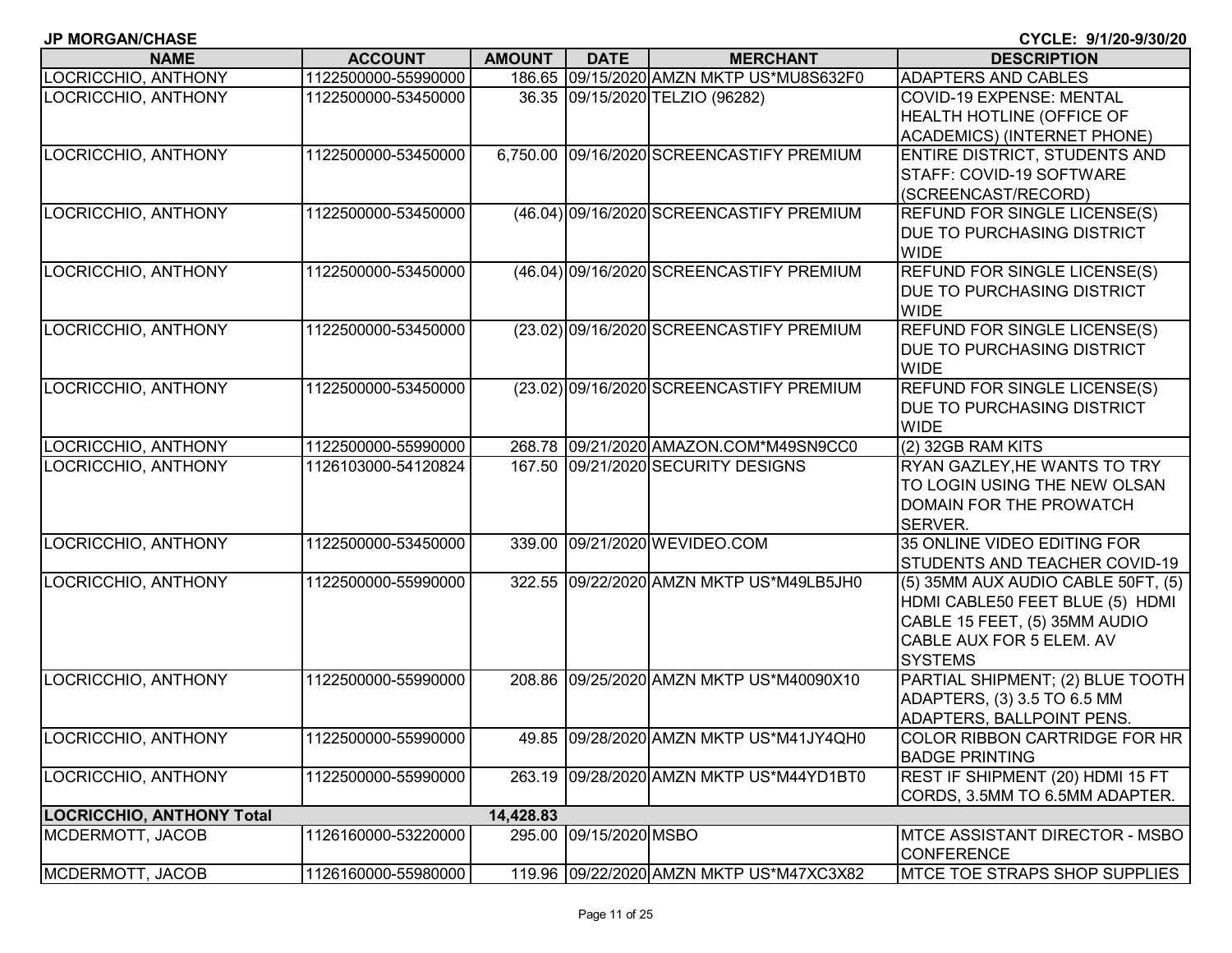| <b>JP MORGAN/CHASE</b>          |                     |               |                          |                                            | CYCLE: 9/1/20-9/30/20                 |
|---------------------------------|---------------------|---------------|--------------------------|--------------------------------------------|---------------------------------------|
| <b>NAME</b>                     | <b>ACCOUNT</b>      | <b>AMOUNT</b> | <b>DATE</b>              | <b>MERCHANT</b>                            | <b>DESCRIPTION</b>                    |
| MCDERMOTT, JACOB                | 1126160000-55991000 |               |                          | 279.95 09/22/2020 AMZN MKTP US*M48JQ4380   | MTCE COVID 19 - AMMEX GLOVES          |
| <b>MCDERMOTT, JACOB Total</b>   |                     | 694.91        |                          |                                            |                                       |
| MCDOUGALL, BARBARA              | 2929661115-57920000 |               |                          | 72.04 09/02/2020 PP*TROPHY SHOP            | <b>TROPHIES FOR WRESTLING</b>         |
| MCDOUGALL, BARBARA              | 1426100000-55990000 |               | 75.94 09/09/2020 STAPLES | 00115659                                   | WRISTBANDS DUE TO COVID FOR           |
|                                 |                     |               |                          |                                            | <b>HOME EVENTS</b>                    |
| MCDOUGALL, BARBARA              | 2929661114-57920000 |               |                          | 327.00 09/10/2020 2020 BCAM VIRTUAL COAC   | <b>BCAM VIRTUAL CONFERENCE</b>        |
| MCDOUGALL, BARBARA              | 2929661114-57920000 |               |                          | 59.00 09/10/2020 2020 BCAM VIRTUAL COAC    | <b>VIRTUAL CONFERENCE</b>             |
| MCDOUGALL, BARBARA              | 1429300000-57410000 |               | 50.00 09/11/2020 MIVCA   |                                            | <b>VB DUES AND FEES</b>               |
| MCDOUGALL, BARBARA              | 2929661114-57920000 |               |                          | (150.00) 09/21/2020 2020 BCAM VIRTUAL COAC | <b>REFUND/OVER PAYMENT</b>            |
| MCDOUGALL, BARBARA              | 1426100000-55990000 |               |                          | (11.36) 09/21/2020 THE WEBSTAURANT STORE   | <b>REFUND OF TAX</b>                  |
| MCDOUGALL, BARBARA              | 2929661104-57920000 |               |                          | 289.04 09/25/2020 SAMSCLUB #6657           | SUPPLIES FOR OFFICE/GAMES             |
| MCDOUGALL, BARBARA              | 2929661104-57920000 |               |                          | 6.16 09/28/2020 KROGER #632                | <b>VARSITY FOOTBALL GAME</b>          |
| MCDOUGALL, BARBARA              | 2929661104-57920000 |               |                          | 112.50 09/28/2020 MARIA S ITALIAN BAKERY   | FOR VARSITY OFFICIALS/FOOTBALL        |
| <b>MCDOUGALL, BARBARA Total</b> |                     | 830.32        |                          |                                            |                                       |
| <b>NESMITH, RUSSELL</b>         | 1126160000-55990000 |               |                          | 18.98 09/02/2020 GREAT LAKES ACE HDWE      | <b>DISTRICT COVID 19 FOUNTAINS</b>    |
| <b>NESMITH, RUSSELL</b>         | 1126160000-55990000 |               |                          | 208.58 09/02/2020 THE HOME DEPOT 2737      | <b>DISTRICT COVID 19 FOUNTAINS</b>    |
| <b>NESMITH, RUSSELL</b>         | 1126160000-55990000 |               |                          | 138.52 09/03/2020 THE HOME DEPOT #2704     | <b>DISTRICT COVID 19 FOUNTAINS</b>    |
| <b>NESMITH, RUSSELL</b>         | 1126160000-55990000 |               |                          | 36.42 09/04/2020 CONTRACTORS PIPE & SUP    | <b>DISTRICT COVID 19 FOUNTAINS</b>    |
| <b>NESMITH, RUSSELL</b>         | 1126160000-55990000 |               |                          | 92.64 09/04/2020 MENARDS WIXOM MI          | <b>DISTRICT COVID 19 FOUNTAINS</b>    |
| <b>NESMITH, RUSSELL</b>         | 1126160000-55990000 |               |                          | 53.41 09/07/2020 THE HOME DEPOT #2737      | DISTRICT COVID 19 COMPLIANCE -        |
|                                 |                     |               |                          |                                            | PROPANE CYLINDERS                     |
| NESMITH, RUSSELL                | 1126160000-55990000 |               |                          | 4.66 09/07/2020 THE HOME DEPOT #2737       | <b>DISTRICT COVID 19 FOUNTAINS</b>    |
| NESMITH, RUSSELL                | 1126114000-55992000 |               |                          | 23.28 09/07/2020 THE HOME DEPOT #2737      | PV SINK REPAIR                        |
| <b>NESMITH, RUSSELL</b>         | 1126114000-55992000 |               |                          | 9.02 09/07/2020 THE HOME DEPOT #2737       | <b>PV SINK REPAIR</b>                 |
| <b>NESMITH, RUSSELL</b>         | 1126122000-55993000 |               |                          | 143.63 09/09/2020 PIONEER ATHLETICS        | HS ATHLETIC FIELD PAINTING            |
| <b>NESMITH, RUSSELL</b>         | 1126120000-55993000 |               |                          | 143.63 09/09/2020 PIONEER ATHLETICS        | MS ATHLETIC FIELD PAINTING            |
| <b>NESMITH, RUSSELL</b>         | 1126118000-55993000 |               |                          | 143.64 09/09/2020 PIONEER ATHLETICS        | NM ATHLETIC FIELD PAINTING            |
| <b>NESMITH, RUSSELL</b>         | 1126122000-55993000 |               |                          | 32.00 09/10/2020 PIONEER ATHLETICS         | HS ATHLETIC FIELD PAINTING            |
| <b>NESMITH, RUSSELL</b>         | 1126120000-55993000 |               |                          | 32.00 09/10/2020 PIONEER ATHLETICS         | <b>MS ATHLETIC FIELD PAINTING</b>     |
| <b>NESMITH, RUSSELL</b>         | 1126118000-55993000 |               |                          | 32.00 09/10/2020 PIONEER ATHLETICS         | NM ATHLETIC FIELD PAINTING            |
| <b>NESMITH, RUSSELL</b>         | 2929622211-57920000 |               |                          | 201.11 09/15/2020 PENSKE TRK LSG 059110    | HS BAND BOOSTERS                      |
| <b>NESMITH, RUSSELL</b>         | 1126160000-55980000 |               |                          | 198.74 09/16/2020 BEST PLUMBING SPECIALT   | <b>MTCE - PLUMBING TOOLS -</b>        |
|                                 |                     |               |                          |                                            | TRAPSNAKE AUGER AND CLEANOUT          |
|                                 |                     |               |                          |                                            | <b>PLUG WRENCH</b>                    |
| NESMITH, RUSSELL                | 1126122000-55993000 |               |                          | 32.00 09/21/2020 PIONEER ATHLETICS         | HS - BRITE STRIPER ATHLETIC FIELD     |
|                                 |                     |               |                          |                                            | <b>PAINTING</b>                       |
| NESMITH, RUSSELL                | 1126118000-55993000 |               |                          | 32.00 09/21/2020 PIONEER ATHLETICS         | NM - BRITE STRIPER ATHLETIC FIELD     |
|                                 |                     |               |                          |                                            | <b>PAINTING</b>                       |
| <b>NESMITH, RUSSELL</b>         | 1126120000-55993000 |               |                          | 32.00 09/21/2020 PIONEER ATHLETICS         | MS - BRITE STRIPER ATHLETIC           |
|                                 |                     |               |                          |                                            | <b>FIELD PAINTING</b>                 |
| NESMITH, RUSSELL                | 1126160000-55993000 |               |                          | 214.46 09/23/2020 MARKS OUTDOOR POWER EQ   | <b>MTCE TIRE REPAIR FOR GATOR AND</b> |
|                                 |                     |               |                          |                                            | <b>CUTTING BLADES FOR MOWERS</b>      |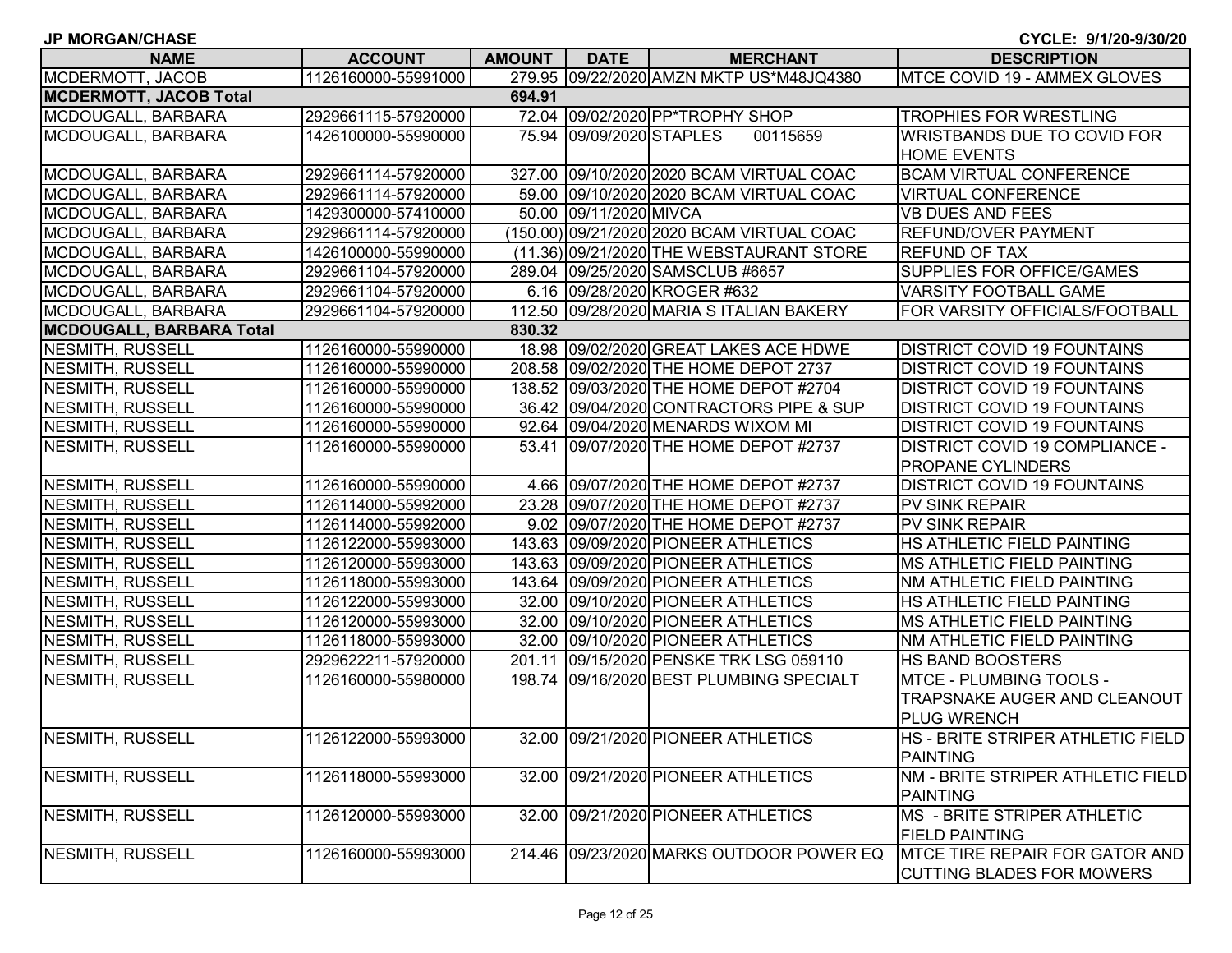| <b>JP MORGAN/CHASE</b>        |                     |               |                           |                                            | CYCLE: 9/1/20-9/30/20                 |
|-------------------------------|---------------------|---------------|---------------------------|--------------------------------------------|---------------------------------------|
| <b>NAME</b>                   | <b>ACCOUNT</b>      | <b>AMOUNT</b> | <b>DATE</b>               | <b>MERCHANT</b>                            | <b>DESCRIPTION</b>                    |
| <b>NESMITH, RUSSELL</b>       | 1126160000-55992000 |               |                           | 85.85 09/28/2020 THE HOME DEPOT 2737       | MTCE - GUTTERS AND PARKING LOT        |
| NESMITH, RUSSELL              | 1126160000-55992000 |               |                           | 943.50 09/29/2020 BEST PLUMBING SPECIALT   | <b>DISTRICT - COVID 19 FOUNTAIN</b>   |
|                               |                     |               |                           |                                            | <b>FILTERS</b>                        |
| <b>NESMITH, RUSSELL Total</b> |                     | 2,852.07      |                           |                                            |                                       |
| OAKES, ROBERT                 | 1126122000-55992000 |               | 197.19 09/02/2020 CES 264 |                                            | HS POOL - FUSE                        |
| OAKES, ROBERT                 | 1126111000-55992000 |               |                           | 23.18 09/02/2020 GRAINGER                  | VO BASS - TRANSFORMER                 |
| OAKES, ROBERT                 | 1126118000-55992000 |               |                           | 1,590.00 09/11/2020 IN *BOLHOUSE LLC       | NM6 - CONDENSER FAN MOTOR -           |
|                               |                     |               |                           |                                            | <b>ROOM 602</b>                       |
| <b>OAKES, ROBERT</b>          | 1126105000-55992000 |               |                           | 59.85 09/14/2020 GRAINGER                  | <b>NATC BARD UNIT</b>                 |
| OAKES, ROBERT                 | 1126122000-55992000 |               |                           | 17.96 09/14/2020 THE HOME DEPOT #2737      | <b>HS WATER HEATER</b>                |
| OAKES, ROBERT                 | 1126118000-55992000 |               |                           | 27.76 09/15/2020 DOWNRIVER REFRIG SUP C    | NM5 COMMONS A/C UNIT -                |
|                               |                     |               |                           |                                            | <b>CONTACTOR</b>                      |
| <b>OAKES, ROBERT</b>          | 4126122951-54110000 |               |                           | 807.85 09/15/2020 MOTION INDUSTRIES MI09   | HS GREEN HOUSE - LINEAR               |
|                               |                     |               |                           |                                            | <b>ACTUATORS - SINKING FUND PG 13</b> |
| <b>OAKES, ROBERT</b>          | 1126115000-55992000 |               |                           | 25.60 09/28/2020 THE HOME DEPOT #2737      | <b>DF CHILLER</b>                     |
| <b>OAKES, ROBERT</b>          | 1126115000-55992000 |               |                           | 196.20 09/30/2020 R L DEPPMANN CO          | <b>DF AHUA1 - AIR VALVE</b>           |
| <b>OAKES, ROBERT Total</b>    |                     | 2,945.59      |                           |                                            |                                       |
| PARK, CATHRYN                 | 1711111000-53450611 |               |                           | 2,500.00 09/23/2020 FCC*FRANKLINCVYSEMINAR | LEADER IN ME MEMBERSHIP 2020-21       |
|                               |                     |               |                           |                                            | K-6 - VILLAGE OAKS                    |
| PARK, CATHRYN                 | 1711112000-53450611 |               |                           | 2,500.00 09/23/2020 FCC*FRANKLINCVYSEMINAR | LEADER IN ME MEMBERSHIP 2020-21       |
|                               |                     |               |                           |                                            | K-6-ORCHARD HILLS                     |
| PARK, CATHRYN                 | 1711113000-53450611 |               |                           | 2,500.00 09/23/2020 FCC*FRANKLINCVYSEMINAR | LEADER IN ME MEMBERSHIP 2020-21       |
|                               |                     |               |                           |                                            | K-6-NOVI WOODS                        |
| PARK, CATHRYN                 | 1711114000-53450611 |               |                           | 2,500.00 09/23/2020 FCC*FRANKLINCVYSEMINAR | LEADER IN ME MEMBERSHIP 2020-21       |
|                               |                     |               |                           |                                            | K-6-PARKVIEW                          |
| PARK, CATHRYN                 | 1711115000-53450611 |               |                           | 2,500.00 09/23/2020 FCC*FRANKLINCVYSEMINAR | LEADER IN ME MEMBERSHIP 2020-21       |
|                               |                     |               |                           |                                            | K-6-DEERFIELD                         |
| PARK, CATHRYN                 | 1711118000-53450611 |               |                           | 2,500.00 09/23/2020 FCC*FRANKLINCVYSEMINAR | LEADER IN ME MEMBERSHIP 2020-21       |
|                               |                     |               |                           |                                            | K-6-NOVI MEADOWS                      |
| <b>PARK, CATHRYN Total</b>    |                     | 15,000.00     |                           |                                            |                                       |
| <b>POHLONSKI, EMILY</b>       | 1111322730-55110000 |               |                           | 11.95 09/14/2020 AMZN MKTP US*MU0SQ4670    | PEAS FOR DNA EXTRACTION LAB           |
| POHLONSKI, EMILY              | 1111322730-55110000 |               |                           | 27.98 09/14/2020 AMZN MKTP US*MU3NT36Q0    | <b>ISOPROPYL ALCOHOL FOR DNA</b>      |
|                               |                     |               |                           |                                            | <b>EXTRACTION LAB</b>                 |
| <b>POHLONSKI, EMILY</b>       | 1111322730-55110000 |               |                           | 10.76 09/16/2020 CVS/PHARMACY #08161       | <b>IDISH SOAP FOR DNA EXTRACTION</b>  |
|                               |                     |               |                           |                                            | <b>LAB</b>                            |
| POHLONSKI, EMILY              | 1111322730-55110000 |               |                           | 457.87 09/17/2020 AMZN MKTP US*M42H18041   | SURGICAL KNOT TRAINER AND             |
|                               |                     |               |                           |                                            | <b>SUTURE THREAD'S FOR MED</b>        |
|                               |                     |               |                           |                                            | <b>CAREERS</b>                        |
| POHLONSKI, EMILY              | 1111322730-55110000 |               |                           | 50.84 09/23/2020 AMAZON.COM*M41LN15K2      | <b>DISPOSABLE GLOVES FOR</b>          |
|                               |                     |               |                           |                                            | <b>DISSECTION</b>                     |
| POHLONSKI, EMILY Total        |                     | 559.40        |                           |                                            |                                       |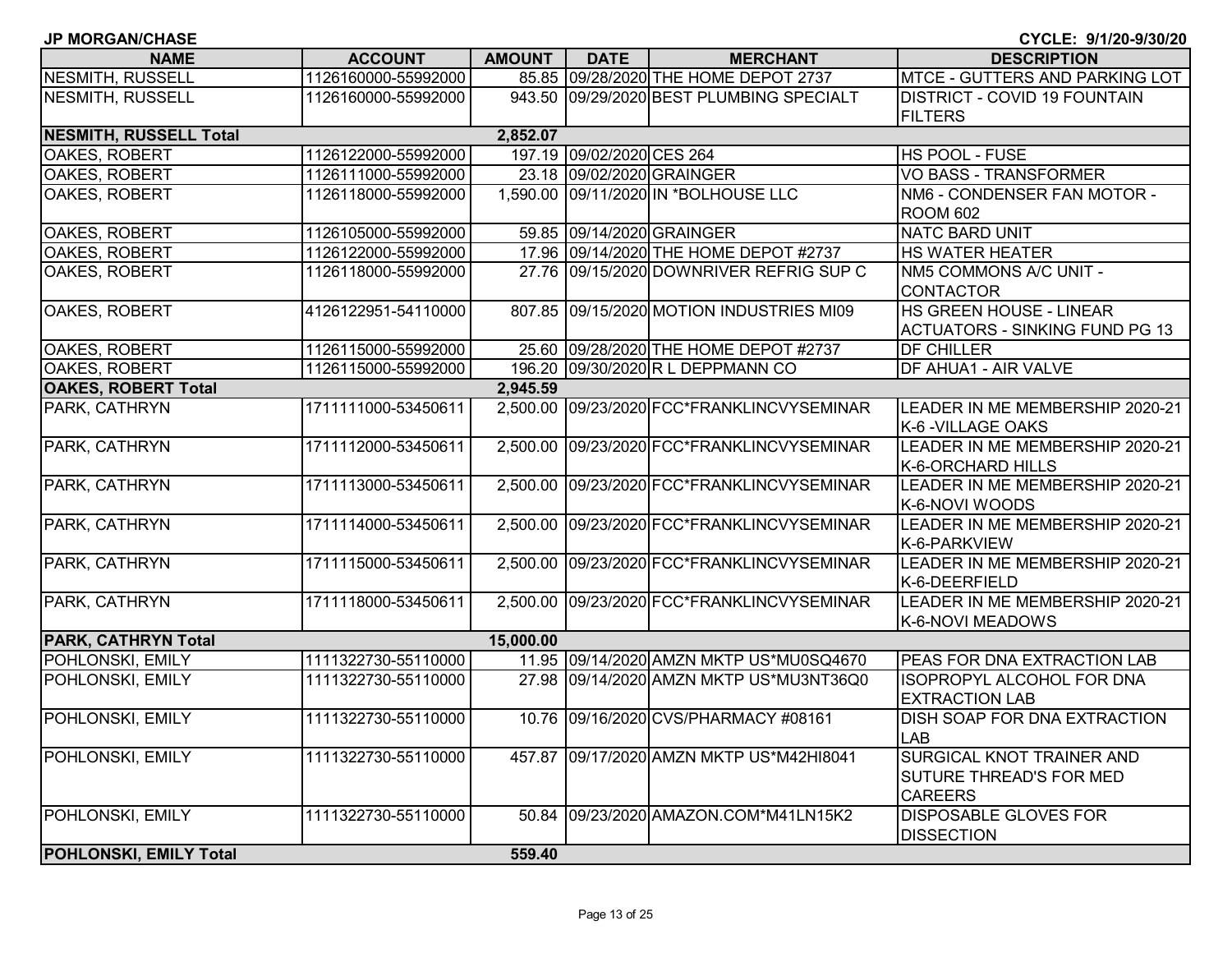| <b>NAME</b>                | <b>ACCOUNT</b>      | <b>AMOUNT</b> | <b>DATE</b>             | <b>MERCHANT</b>                         | <b>DESCRIPTION</b>                 |
|----------------------------|---------------------|---------------|-------------------------|-----------------------------------------|------------------------------------|
| RONNING, ADAM              | 2929620239-57920000 |               |                         | 4.73 09/02/2020 OFFICEMAX/OFFICEDEPT#6  | SUPPLIES FOR THE BAND CLASS        |
|                            |                     |               |                         |                                         | SPLIT BETWEEN MULTIPLE ORDERS.     |
|                            |                     |               |                         |                                         | <b>INCLUDING RUBBER BANDS, AND</b> |
|                            |                     |               |                         |                                         | NYLON BOOK COVERS TO MAKE THE      |
|                            |                     |               |                         |                                         | <b>BELL COVERINGS FOR EACH</b>     |
|                            |                     |               |                         |                                         | <b>INSTRUMENT.</b>                 |
| RONNING, ADAM              | 2929620239-57920000 |               |                         | 7.63 09/02/2020 OFFICEMAX/OFFICEDEPT#6  | SUPPLIES FOR THE BAND CLASS        |
|                            |                     |               |                         |                                         | SPLIT BETWEEN MULTIPLE ORDERS,     |
|                            |                     |               |                         |                                         | <b>INCLUDING RUBBER BANDS, AND</b> |
|                            |                     |               |                         |                                         | NYLON BOOK COVERS TO MAKE THE      |
|                            |                     |               |                         |                                         | <b>BELL COVERINGS FOR EACH</b>     |
|                            |                     |               |                         |                                         | INSTRUMENT.                        |
| RONNING, ADAM              | 2929620239-57920000 |               |                         | 67.42 09/04/2020 OFFICEMAX/OFFICEDEPT#6 | SUPPLIES FOR THE BAND CLASS        |
|                            |                     |               |                         |                                         | SPLIT BETWEEN MULTIPLE ORDERS,     |
|                            |                     |               |                         |                                         | <b>INCLUDING RUBBER BANDS, AND</b> |
|                            |                     |               |                         |                                         | NYLON BOOK COVERS TO MAKE THE      |
|                            |                     |               |                         |                                         | <b>BELL COVERINGS FOR EACH</b>     |
|                            |                     |               |                         |                                         | <b>INSTRUMENT.</b>                 |
| <b>RONNING, ADAM Total</b> |                     | 79.78         |                         |                                         |                                    |
| <b>ROQUE, EMILY</b>        | 1311800000-55110551 |               |                         | 12.62 09/01/2020 MICHAELS STORES 3744   | <b>CLASSROOM SUPPLIES</b>          |
| <b>ROQUE, EMILY</b>        | 1311800000-55110551 |               | 70.57 09/01/2020 TARGET | 00014654                                | <b>CLASSROOM SUPPLIES</b>          |
| ROQUE, EMILY               | 1311800000-55110551 |               |                         | 26.95 09/07/2020 AMZN MKTP US*MU3W03Z10 | <b>CLASSROOM SUPPLIES</b>          |
| ROQUE, EMILY               | 1311800000-55110551 |               |                         | 11.80 09/08/2020 AMAZON.COM*MU26P9HT2   | <b>CLASSROOM SUPPLIES</b>          |
| ROQUE, EMILY               | 1335100000-55110553 |               |                         | 13.00 09/10/2020 DOLLAR TREE            | <b>CLASSROOM SUPPLIES</b>          |
| <b>ROQUE, EMILY</b>        | 1335100000-55110553 |               |                         | 8.99 09/11/2020 AMZN MKTP US*MU7DE4KX2  | <b>CLASSROOM SUPPLIES</b>          |
| <b>ROQUE, EMILY</b>        | 1335100000-55110553 |               |                         | 17.98 09/14/2020 AMAZON.COM*MU98107J2   | <b>CLASSROOM SUPPLIES</b>          |
| ROQUE, EMILY               | 1311800000-55110551 |               |                         | 37.27 09/16/2020 AMZN MKTP US*M46677E71 | <b>CLASSROOM SUPPLIES</b>          |
| <b>ROQUE, EMILY</b>        | 1311800000-55110551 |               |                         | 24.00 09/24/2020 AMZN MKTP US*M49H76B52 | <b>CLASSROOM SUPPLIES</b>          |
| <b>ROQUE, EMILY Total</b>  |                     | 223.18        |                         |                                         |                                    |
| <b>ROSS, NICOLE</b>        | 1111322000-53450000 |               |                         | 99.00 09/04/2020 CLI STUDIOS            | DANCE CLASS WEBSITE TO USE         |
|                            |                     |               |                         |                                         | FOR CLASS EXERCISES AND            |
|                            |                     |               |                         |                                         | <b>CHOREOGRAPHY</b>                |
| ROSS, NICOLE               | 1111322000-55110720 |               |                         | 26.49 09/07/2020 AMZN MKTP US*MU2Y68GV2 | SPIKE TAPE TO TAPE SQUARES FOR     |
|                            |                     |               |                         |                                         | STUDENTS TO DISTANCE.              |
| <b>ROSS, NICOLE</b>        | 1111322000-55110720 |               |                         | 206.05 09/07/2020 GALAXYAUDIO-RS.COM    | HEADSET MIC- RETURNED AND GOT      |
|                            |                     |               |                         |                                         | DIFFERENT ONE.                     |
| <b>ROSS, NICOLE</b>        | 1111322000-55110720 |               |                         | 88.00 09/09/2020 LOVE HEY MIC!          | <b>BLUETOOTH MIC FOR</b>           |
|                            |                     |               |                         |                                         | VIRTUAL/HYBRID COMBO CLASSES       |
| <b>ROSS, NICOLE</b>        | 2929622131-57920000 |               |                         | 11.12 09/11/2020 AMAZON.COM*MU1HW4MR0   | <b>EXTENSION CORD FOR OPTIMAL</b>  |
|                            |                     |               |                         |                                         | CAMERA ANGLE OF COMPUTER FOR       |
|                            |                     |               |                         |                                         | <b>COMBO TEACHING.</b>             |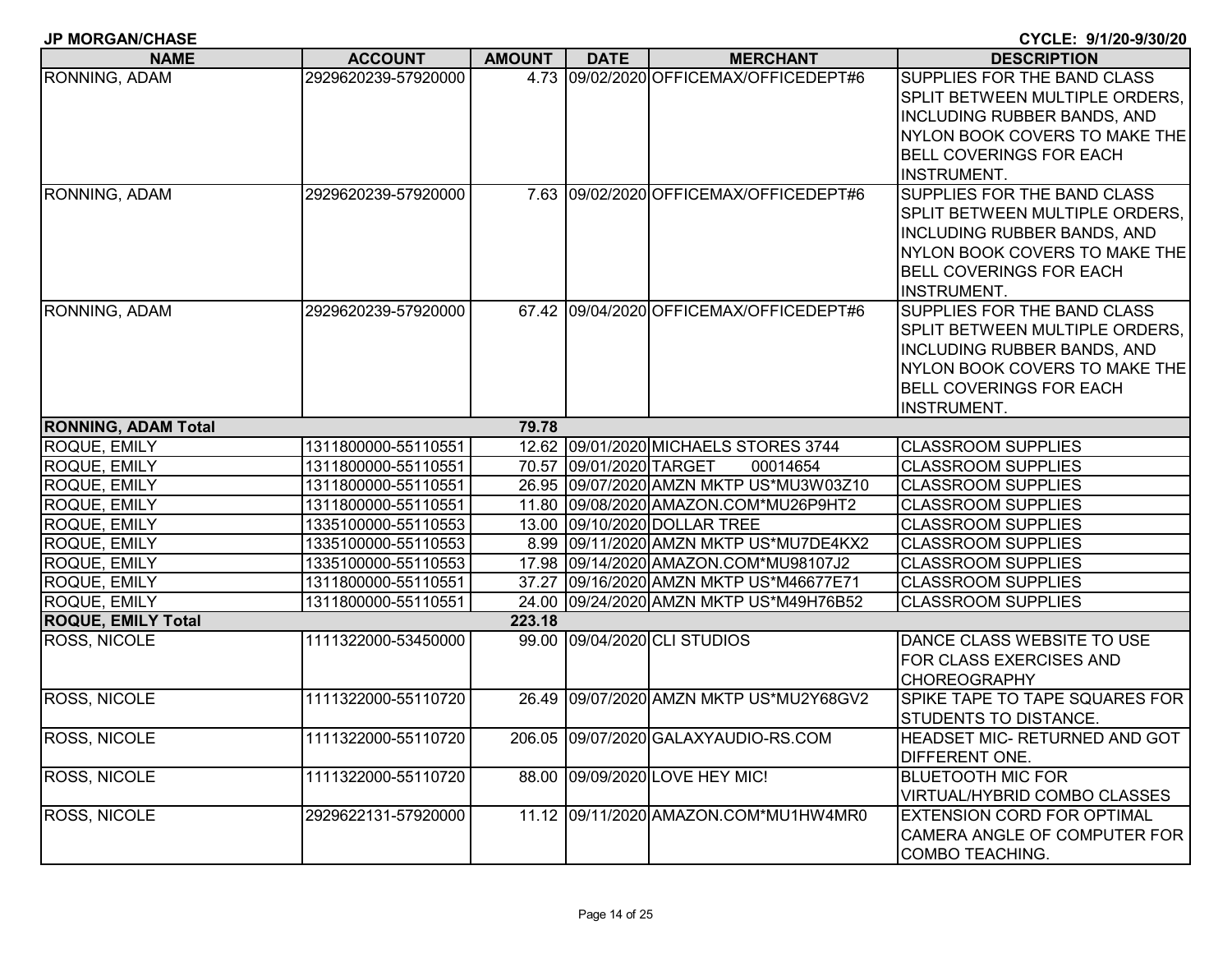| <b>JP MORGAN/CHASE</b>      |                     |               |                          |                                          | CYCLE: 9/1/20-9/30/20                                                                     |
|-----------------------------|---------------------|---------------|--------------------------|------------------------------------------|-------------------------------------------------------------------------------------------|
| <b>NAME</b>                 | <b>ACCOUNT</b>      | <b>AMOUNT</b> | <b>DATE</b>              | <b>MERCHANT</b>                          | <b>DESCRIPTION</b>                                                                        |
| ROSS, NICOLE                | 2929622129-57920000 |               |                          | 228.45 09/16/2020 SP * VICTORY COMPANIES | YARD SIGNS FOR NDC. STUDENTS<br><b>REIMBURSE.</b>                                         |
| ROSS, NICOLE                | 2929622131-57920000 |               |                          | 16.37 09/18/2020 FEDEX 396886708907      | <b>RETURN SHIPPING FOR GALAXY</b><br><b>HEADSET MIC</b>                                   |
| ROSS, NICOLE                | 1111322000-55110720 |               |                          | (206.05) 09/23/2020 GALAXYAUDIO-RS.COM   | <b>REIMBURSEMENT FOR RETURNED</b><br><b>HEADSET MIC.</b>                                  |
| <b>ROSS, NICOLE Total</b>   |                     | 469.43        |                          |                                          |                                                                                           |
| <b>RUDY, MICHELLE</b>       | 1311800000-55110551 |               |                          | 34.11 09/01/2020 AMZN MKTP US*MU0XY44T2  | TEACHING SUPPLIES AND LEARNING<br>MATERIALS - DABBER MARKERS,<br><b>LABELS, NAME TAGS</b> |
| <b>RUDY, MICHELLE Total</b> |                     | 34.11         |                          |                                          |                                                                                           |
| RUTKOWSKI, MELANIE          | 1722100000-55410000 |               |                          | 500.00 09/01/2020 PAYPAL *MARSHALLMEM    | YEARLY SUBSCRIPTION TO<br><b>MARSHALL'S MEMOS FOR DISTRICT</b><br><b>ADMINISTRATORS</b>   |
| RUTKOWSKI, MELANIE          | 1722100000-57410611 |               | 1,195.00 09/02/2020 ASCD |                                          | YEARLY INSTITUTIONAL<br>MEMBERSHIP FOR 2020-2021                                          |
| RUTKOWSKI, MELANIE          | 1512500308-55110000 |               |                          | 73.95 09/04/2020 AMAZON.COM*MU1LH2QE1    | <b>TEACHING SUPPLIES FOR ELD</b><br><b>CLASSROOMS</b>                                     |
| RUTKOWSKI, MELANIE          | 1512500308-55110000 |               |                          | 74.10 09/04/2020 AMAZON.COM*MU2K280F2    | <b>TEACHING SUPPLIES FOR ELD</b><br><b>CLASSROOMS</b>                                     |
| RUTKOWSKI, MELANIE          | 1512500308-55110000 |               |                          | 204.00 09/04/2020 ESL LIBRARY            | <b>TEACHING SUPPLIES FOR ELD</b><br><b>CLASSROOMS</b>                                     |
| RUTKOWSKI, MELANIE          | 1512500308-55110000 |               |                          | 297.60 09/04/2020 STAPLS7313203419000001 | <b>TEACHING SUPPLIES FOR ELD</b><br><b>CLASSROOMS</b>                                     |
| RUTKOWSKI, MELANIE          | 1512500308-55110000 |               |                          | 210.00 09/04/2020 STAPLS7313203419000002 | <b>TEACHING SUPPLIES FOR ELD</b><br><b>CLASSROOMS</b>                                     |
| RUTKOWSKI, MELANIE          | 1512500308-55110000 |               |                          | 76.45 09/07/2020 AMAZON.COM*MU66W5GG2    | <b>TEACHING SUPPLIES FOR ELD</b><br><b>CLASSROOMS</b>                                     |
| RUTKOWSKI, MELANIE          | 1712500000-55110724 |               |                          | 13.06 09/07/2020 AMZN MKTP US*MU5IS56D1  | <b>SPECIAL ALCOHOL WIPES FOR</b><br><b>CLEANING COCLEAR DEVICES FOR</b><br>504 STUDENTS   |
| RUTKOWSKI, MELANIE          | 1512500308-55110000 |               |                          | 45.98 09/07/2020 AMZN MKTP US*MU5L81KJ1  | <b>TEACHING SUPPLIES FOR ELD</b><br><b>CLASSROOMS</b>                                     |
| RUTKOWSKI, MELANIE          | 1512500308-55110000 |               |                          | 74.97 09/07/2020 AMZN MKTP US*MU6L95KA1  | <b>ITEACHING SUPPLIES FOR ELD</b><br><b>CLASSROOMS</b>                                    |
| RUTKOWSKI, MELANIE          | 1722200000-54910611 | 99.07         |                          | 09/07/2020 FOLLETT SCHOOL SOLUTIO        | <b>BARCODE LABELS FOR HS</b><br><b>TEXTBOOKS</b>                                          |
| RUTKOWSKI, MELANIE          | 1512500308-55110000 |               |                          | 1,095.76 09/08/2020 AMAZON.COM*MU4EK95F2 | TEACHING SUPPLIES FOR ELD<br><b>CLASSROOMS</b>                                            |
| RUTKOWSKI, MELANIE          | 1612500686-55110000 |               |                          | 21.99 09/10/2020 AMAZON.COM*MU0KW0S02    | <b>RISE FRAMEWORK BOOK FOR ELD</b><br><b>TEACHERS</b>                                     |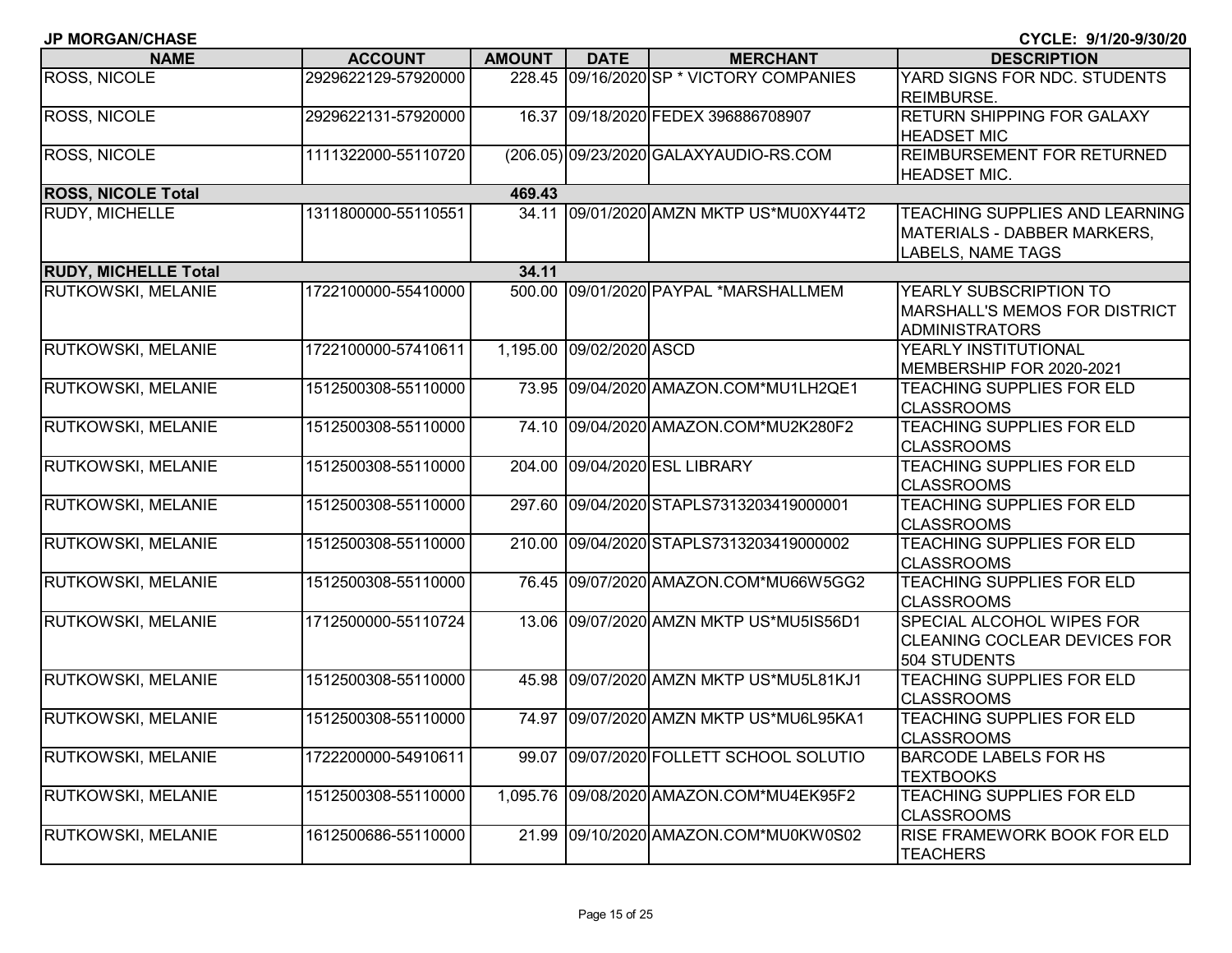|  |  |  |  |  | JP MORGAN/CHASE |
|--|--|--|--|--|-----------------|
|--|--|--|--|--|-----------------|

| <b>NAME</b>               | <b>ACCOUNT</b>      | <b>AMOUNT</b>     | <b>DATE</b> | <b>MERCHANT</b>                            | <b>DESCRIPTION</b>                    |
|---------------------------|---------------------|-------------------|-------------|--------------------------------------------|---------------------------------------|
| <b>RUTKOWSKI, MELANIE</b> | 1711322684-55110000 | 100.90            |             | 09/10/2020 AMAZON.COM*MU8BC5WP1            | <b>GUIDED READING BOOKS FOR ELD</b>   |
|                           |                     |                   |             |                                            | <b>TEACHERS</b>                       |
| <b>RUTKOWSKI, MELANIE</b> | 1512500308-55110000 | 47.54             |             | 09/10/2020 AMAZON.COM*MU9VA9DV2            | TEACHING SUPPLIES FOR ELD             |
|                           |                     |                   |             |                                            | <b>CLASSROOMS</b>                     |
| <b>RUTKOWSKI, MELANIE</b> | 1512500308-55110000 | 11.31             |             | 09/10/2020 AMZN MKTP US*MU5K12S82          | TEACHING SUPPLIES FOR ELD             |
|                           |                     |                   |             |                                            | <b>CLASSROOMS</b>                     |
| RUTKOWSKI, MELANIE        | 1512500308-55110000 | 13.59             |             | 09/11/2020 AMAZON.COM*M43W45O41            | <b>TEACHING SUPPLIES FOR ELD</b>      |
|                           |                     |                   |             |                                            | <b>CLASSROOMS</b>                     |
| RUTKOWSKI, MELANIE        | 1512500308-55110000 |                   |             | 6.50 09/11/2020 AMZN MKTP US*M493J0O71     | <b>TEACHING SUPPLIES FOR ELD</b>      |
|                           |                     |                   |             |                                            | <b>CLASSROOMS</b>                     |
| <b>RUTKOWSKI, MELANIE</b> | 1512500308-55110000 |                   |             | 6.50 09/11/2020 AMZN MKTP US*MU7HE3KC2     | <b>TEACHING SUPPLIES FOR ELD</b>      |
|                           |                     |                   |             |                                            | <b>CLASSROOMS</b>                     |
| <b>RUTKOWSKI, MELANIE</b> | 1512500308-55110000 | 336.00            |             | 09/11/2020 STAPLS7313523124000001          | <b>TEACHING SUPPLIES FOR ELD</b>      |
|                           |                     |                   |             |                                            | <b>CLASSROOMS</b>                     |
| <b>RUTKOWSKI, MELANIE</b> | 1512500308-55110000 | 112.00            |             | 09/11/2020 STAPLS7313550776000001          | TEACHING SUPPLIES FOR ELD             |
|                           |                     |                   |             |                                            | <b>CLASSROOMS</b>                     |
| <b>RUTKOWSKI, MELANIE</b> | 1512500308-55110000 | 70.00             |             | 09/11/2020 STAPLS7313550776000002          | TEACHING SUPPLIES FOR ELD             |
|                           |                     |                   |             |                                            | <b>CLASSROOMS</b>                     |
| <b>RUTKOWSKI, MELANIE</b> | 1512500308-55110000 | 38.60             |             | 09/14/2020 AMAZON.COM*MU1TQ0WL2            | TEACHING SUPPLIES FOR ELD             |
|                           |                     |                   |             |                                            | <b>CLASSROOMS</b>                     |
| RUTKOWSKI, MELANIE        | 1512500308-55110000 | 25.99             |             | 09/14/2020 AMZN MKTP US*MU1GU49N2          | TEACHING SUPPLIES FOR ELD             |
|                           |                     |                   |             |                                            | <b>CLASSROOMS</b>                     |
| <b>RUTKOWSKI, MELANIE</b> | 1512500308-55110000 | 328.81            |             | 09/14/2020 PIONEER VALLEY BOOKS            | <b>TEACHING SUPPLIES FOR ELD</b>      |
|                           |                     |                   |             |                                            | <b>CLASSROOMS</b>                     |
| <b>RUTKOWSKI, MELANIE</b> | 1512500308-55110000 |                   |             | (2.80) 09/14/2020 STAPLS7313523124001001   | <b>CREDIT FOR MISSING COMPOSITION</b> |
|                           |                     |                   |             |                                            | <b>JOURNAL</b>                        |
| <b>RUTKOWSKI, MELANIE</b> | 1512500308-55110000 | 38.03             |             | 09/15/2020 AMZN MKTP US*M468843P1          | TEACHING SUPPLIES FOR ELD             |
|                           |                     |                   |             |                                            | <b>CLASSROOMS</b>                     |
| <b>RUTKOWSKI, MELANIE</b> | 1637100776-53220748 |                   |             | 250.00 09/15/2020 COLLEGEBOARD WORKSHOPS   | <b>INTERNATIONAL VIRTUAL</b>          |
|                           |                     |                   |             |                                            | <b>WORKSHOP FOR KEVIN GRIFFIN AT</b>  |
|                           |                     |                   |             |                                            | <b>CATHOLIC CENTRAL</b>               |
| <b>RUTKOWSKI, MELANIE</b> | 1512500308-55110000 | $\overline{2.80}$ |             | 09/16/2020 STAPLS7313523124002001          | <b>REPURCHASE OF MISSING BOOK</b>     |
|                           |                     |                   |             |                                            | (CREDIT ABOVE)                        |
| <b>RUTKOWSKI, MELANIE</b> | 1711114000-55110611 |                   |             | 418.24 09/17/2020 MHE*MCGRAW-HILL ECOMM    | EVERYDAY MATH FOR PARKVIEW            |
| <b>RUTKOWSKI, MELANIE</b> | 1711114000-55110611 |                   |             | 764.40 09/17/2020 MHE*MCGRAW-HILL ECOMM    | EVERYDAY MATH FOR PARKVIEW            |
| <b>RUTKOWSKI, MELANIE</b> | 1512500308-55110000 |                   |             | (181.04) 09/17/2020 STAPLS7313203419001001 | <b>CREDIT FOR RETURNED</b>            |
|                           |                     |                   |             |                                            | <b>COMPOSITION JOURNALS</b>           |
| <b>RUTKOWSKI, MELANIE</b> | 1711112000-55110611 | 5,752.06          |             | 09/18/2020 MHE*MCGRAW-HILL ECOMM           | EVERYDAY MATH BOOKS FOR               |
|                           |                     |                   |             |                                            | <b>ORCHARD HILLS</b>                  |
| <b>RUTKOWSKI, MELANIE</b> | 1512500308-55110000 |                   |             | (18.61) 09/18/2020 PIONEER VALLEY BOOKS    | <b>CREDIT FOR TAX PAID</b>            |
| <b>RUTKOWSKI, MELANIE</b> | 1512500308-55110000 |                   |             | (116.56) 09/18/2020 STAPLS7313203419002001 | <b>CREDIT FOR RETURNED</b>            |
|                           |                     |                   |             |                                            | <b>COMPOSITION BOOKS</b>              |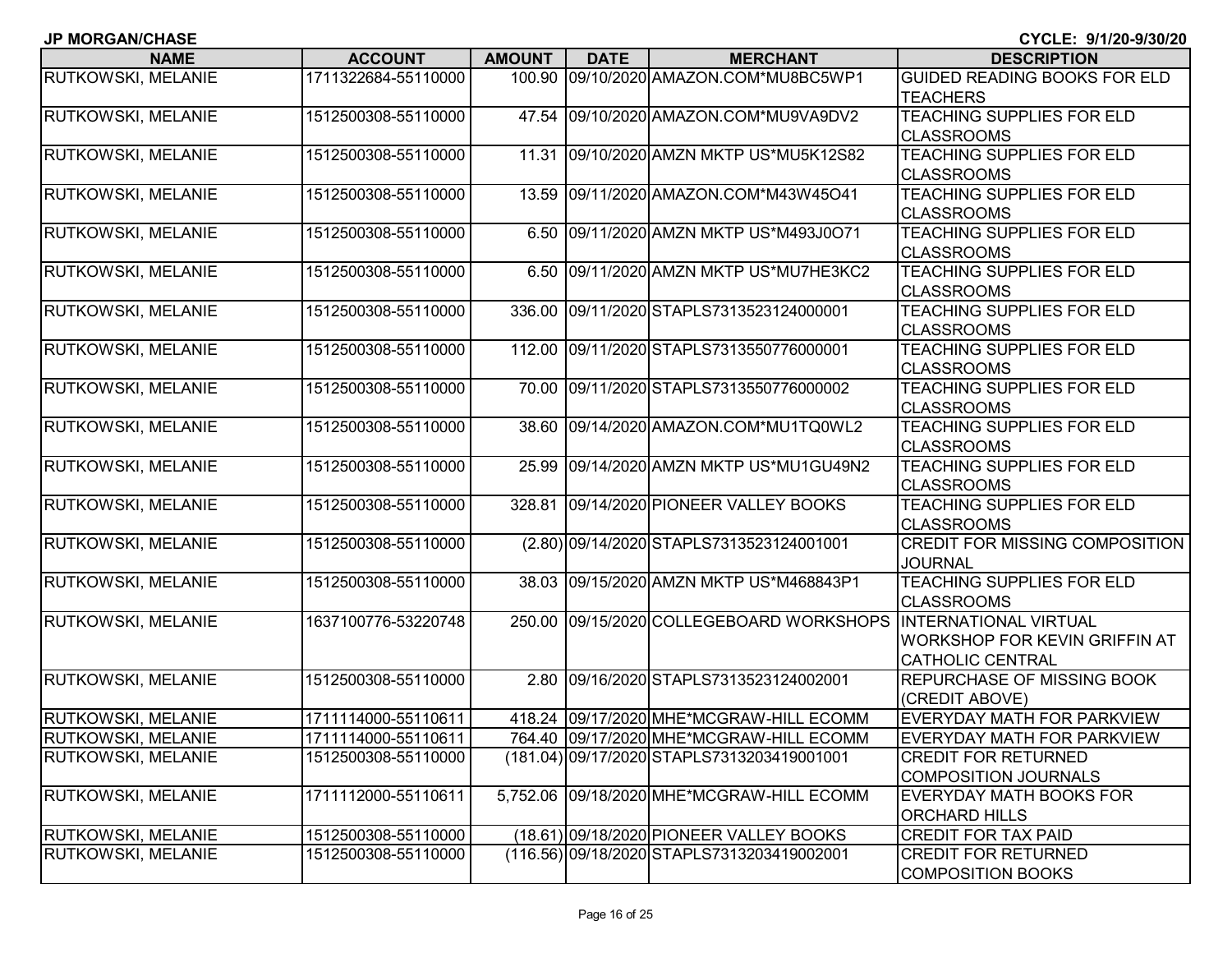| <b>NAME</b>                     | <b>ACCOUNT</b>      | <b>AMOUNT</b> | <b>DATE</b>             | <b>MERCHANT</b>                           | <b>DESCRIPTION</b>                  |
|---------------------------------|---------------------|---------------|-------------------------|-------------------------------------------|-------------------------------------|
| RUTKOWSKI, MELANIE              | 1711115000-55110611 | 472.25        |                         | 09/21/2020 MHE*MCGRAW-HILL ECOMM          | <b>EVERYDAY MATH BOOKS FOR</b>      |
|                                 |                     |               |                         |                                           | <b>DEERFIELD</b>                    |
| RUTKOWSKI, MELANIE              | 1711111000-53450611 | 2,373.00      |                         | 09/21/2020 PIONEER VALLEY BOOKS           | LITERACY FOOTPRINTS DIGITAL         |
|                                 |                     |               |                         |                                           | <b>LICENSE FOR VO</b>               |
| <b>RUTKOWSKI, MELANIE</b>       | 1711112000-53450611 | 2,373.00      |                         | 09/21/2020 PIONEER VALLEY BOOKS           | LITERACY FOOTPRINTS DIGITAL         |
|                                 |                     |               |                         |                                           | <b>LICENSE FOR OH</b>               |
| RUTKOWSKI, MELANIE              | 1711113000-53450611 | 2,373.00      |                         | 09/21/2020 PIONEER VALLEY BOOKS           | <b>LITERACY FOOTPRINTS DIGITAL</b>  |
|                                 |                     |               |                         |                                           | <b>LICENSE FOR NW</b>               |
| RUTKOWSKI, MELANIE              | 1711114000-53450611 | 2,373.00      |                         | 09/21/2020 PIONEER VALLEY BOOKS           | <b>LITERACY FOOTPRINTS DIGITAL</b>  |
|                                 |                     |               |                         |                                           | <b>LICENSE FOR PV</b>               |
| RUTKOWSKI, MELANIE              | 1711115000-53450611 |               |                         | 2,373.00 09/21/2020 PIONEER VALLEY BOOKS  | LITERACY FOOTPRINTS DIGITAL         |
|                                 |                     |               |                         |                                           | <b>LICENSE FOR DF</b>               |
| RUTKOWSKI, MELANIE              | 1637100776-53220748 | 150.00        |                         | 09/30/2020 COLLEGEBOARD WORKSHOPS         | <b>INTERNATIONAL VIRTUAL</b>        |
|                                 |                     |               |                         |                                           | <b>WORKSHOP FOR JAMES CASEY</b>     |
| <b>RUTKOWSKI, MELANIE Total</b> |                     | 24,473.44     |                         |                                           |                                     |
| <b>SATTERFIELD, EMILY</b>       | 1311800000-55110551 |               | 51.64 09/01/2020 TARGET | 00014654                                  | <b>TEACHING SUPPLIES</b>            |
| <b>SATTERFIELD, EMILY</b>       | 1311800000-55110551 |               |                         | 164.93 09/04/2020 #45 LAKESHORE LEARNING  | <b>CLASSROOM SUPPLIES</b>           |
| <b>SATTERFIELD, EMILY</b>       | 1311800000-55110551 |               |                         | 39.79 09/07/2020 AMZN MKTP US*MU4EN81H2   | <b>STUDENT SUPPLIES</b>             |
| SATTERFIELD, EMILY              | 1311800000-55110551 |               |                         | (48.30) 09/07/2020 MICHAELS STORES 3744   | <b>CLASSROOM MATERIALS</b>          |
| SATTERFIELD, EMILY              | 1311800000-55110551 |               |                         | 7.99 09/08/2020 AMZN MKTP US*MU45M7ET0    | <b>CLASS MATERIAL</b>               |
| <b>SATTERFIELD, EMILY</b>       | 1311800000-55110551 |               |                         | 6.39 09/10/2020 AMZN MKTP US*MU4XY7D52    | <b>CLASSROOM ITEM</b>               |
| SATTERFIELD, EMILY              | 1311800000-55110551 |               |                         | 11.45 09/15/2020 TEACHERSPAYTEACHERS.CO   | <b>CLASSROOM SMARTBOARD LESSON</b>  |
|                                 |                     |               |                         |                                           | <b>FOR CHILDREN</b>                 |
| SATTERFIELD, EMILY              | 1311800000-55110551 |               |                         | (82.23) 09/21/2020 #45 LAKESHORE LEARNING | <b>RETURNS</b>                      |
| <b>SATTERFIELD, EMILY</b>       | 1311800000-55110551 |               |                         | 14.40 09/28/2020 AMZN MKTP US*M43C36BP0   | <b>CRAFT SUPPLIES</b>               |
| SATTERFIELD, EMILY              | 1311800000-55110551 |               |                         | 5.30 09/28/2020 FIVE BELOW 558            | <b>CRAFT SUPPLY</b>                 |
| SATTERFIELD, EMILY              | 1311800000-55110551 |               |                         | 48.11 09/29/2020 KROGER #632              | <b>STUDENT MATERIALS</b>            |
| <b>SATTERFIELD, EMILY</b>       | 1311800000-55110551 |               |                         | 7.56 09/30/2020 SCHOLASTIC, INC.          | <b>CLASSROOM LIBRARY SUPPLY</b>     |
| <b>SATTERFIELD, EMILY Total</b> |                     | 227.03        |                         |                                           |                                     |
| <b>SCHURIG, CLAIRE</b>          | 1111322000-53450000 |               |                         | 337.00 09/15/2020 SIGHT READING FACTORY   | SIGHT READING FACTORY IS A          |
|                                 |                     |               |                         |                                           | NECESSARY TOOL WE ASKED THE         |
|                                 |                     |               |                         |                                           | <b>DISTRICT TO PURCHASE FOR OUR</b> |
|                                 |                     |               |                         |                                           | VIRTUAL LEARNING THIS YEAR.         |
| <b>SCHURIG, CLAIRE Total</b>    |                     | 337.00        |                         |                                           |                                     |
| <b>SHAFER, RACHELLE</b>         | 2929612275-57920000 |               |                         | 28.36 09/04/2020 AMAZON.COM*MU7QO40A2     | LOCKS FOR THE STUDENT GARDEN        |
| <b>SHAFER, RACHELLE</b>         | 2929612275-57920000 |               |                         | 39.87 09/04/2020 BUSCH'S #1205            | FOOD FOR STAFF MEETING              |
| <b>SHAFER, RACHELLE</b>         | 1124112000-55910000 |               |                         | 58.32 09/04/2020 STAPLS7313195310000001   | <b>OFFICE SUPPLIES</b>              |
| SHAFER, RACHELLE                | 1111112000-57910747 |               |                         | 41.97 09/14/2020 AMZN MKTP US*MU5XW6BW0   | <b>STUDENT LANYARDS</b>             |
| <b>SHAFER, RACHELLE</b>         | 1111112000-55110723 |               |                         | 12.79 09/14/2020 J.W. PEPPER              | MUSIC TEACHER INSTRUCTION           |
| SHAFER, RACHELLE                | 1111112000-55110708 |               |                         | 126.37 09/16/2020 STAPLS7313839535000001  | <b>VIRTUAL CLASSROOM TEACHER</b>    |
|                                 |                     |               |                         |                                           | <b>SUPPLIES</b>                     |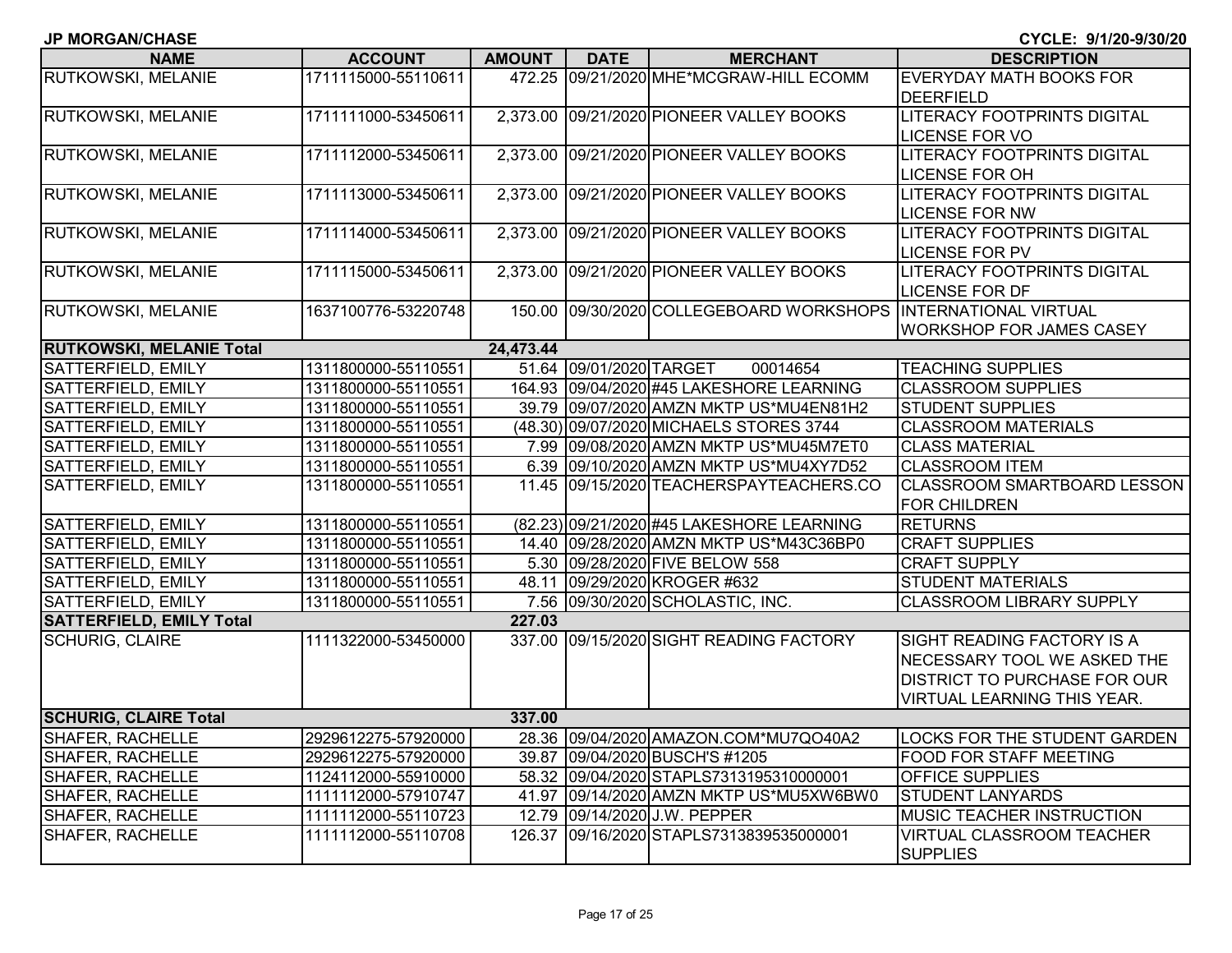| <b>NAME</b>                        | <b>ACCOUNT</b>      | <b>AMOUNT</b> | <b>DATE</b> | <b>MERCHANT</b>                          | <b>DESCRIPTION</b>                                              |
|------------------------------------|---------------------|---------------|-------------|------------------------------------------|-----------------------------------------------------------------|
| SHAFER, RACHELLE                   | 1111112000-55110708 | 79.98         |             | 09/22/2020 HEGGERTY LITERACY RES         | <b>VIRTUAL KINDERGARTEN DAILY</b><br><b>LESSONS</b>             |
| SHAFER, RACHELLE                   | 1124112000-54910000 |               |             | 19.80 09/23/2020 WASTE INDUSTRIES - NON  | <b>WASTE REMOVAL</b>                                            |
| SHAFER, RACHELLE                   | 1111112000-55110708 |               |             | 26.96 09/24/2020 AMZN MKTP US*M45K811P0  | <b>WUNDERLICH'S AND CAMILLERI'S</b><br><b>CLASSROOM BUDGETS</b> |
| SHAFER, RACHELLE                   | 1111112000-55110723 |               |             | 884.79 09/24/2020 MACIE PUBLISHING COMPA | <b>RECORDERS. MUSIC TEACHER'S</b><br><b>BUDGET</b>              |
| SHAFER, RACHELLE                   | 1111112000-55110708 |               |             | 62.88 09/28/2020 STEPS TO LITERACY       | M. KELLY'S CLASSROOM BUDGET                                     |
| <b>SHAFER, RACHELLE</b>            | 1124112000-55910000 |               |             | 94.13 09/30/2020 STAPLS7314688112000001  | <b>OFFICE SUPPLIES</b>                                          |
| <b>SHAFER, RACHELLE Total</b>      |                     | 1,476.22      |             |                                          |                                                                 |
| SIPPLE, GEORGE                     | 1128200000-53450000 |               |             | 2,000.00 09/25/2020 SMORE.COM            | YEARLY RENEWAL OF DISTRICT<br>NEWSLETTER FOR 55 LICENSES.       |
| <b>SIPPLE, GEORGE Total</b>        |                     | 2,000.00      |             |                                          |                                                                 |
| SOUTHWORTH, ANGELA                 | 1111220706-55910000 |               |             | 9.99 09/09/2020 APPLE.COM/BILL           | <b>PASSING TIME MUSIC</b>                                       |
| <b>SOUTHWORTH, ANGELA Total</b>    |                     | 9.99          |             |                                          |                                                                 |
| SOWDERS, ERICA                     | 1111220000-55110715 |               |             | 5.99 09/23/2020 AMZN MKTP US*M40TN7H82   | <b>STEM SUPPLIES.</b>                                           |
| SOWDERS, ERICA                     | 1111220000-55110715 |               |             | 12.50 09/24/2020 AMZN MKTP US*M42ZN98P2  | <b>STEM SUPPLIES</b>                                            |
| <b>SOWDERS, ERICA Total</b>        |                     | 18.49         |             |                                          |                                                                 |
| <b>STORM, KERI</b>                 | 1311800000-55110551 |               |             | 5.20 09/30/2020 MEIJER # 034             | <b>CRAFT SUPPLIES</b>                                           |
| <b>STORM, KERI Total</b>           |                     | 5.20          |             |                                          |                                                                 |
| THEOPHELIS, ANASTASIA              | 1126100000-55990000 |               |             | 59.45 09/02/2020 AMZN MKTP US*MU5J89NM2  | <b>IPPE</b>                                                     |
| THEOPHELIS, ANASTASIA              | 1212252191-55110021 |               |             | 463.22 09/15/2020 AWL*PEARSON EDUCATION  | <b>EARLY INTERVENTION EVALUATION</b><br><b>PROTOCOLS</b>        |
| THEOPHELIS, ANASTASIA              | 1221400000-55110021 |               |             | 201.40 09/15/2020 AWL*PEARSON EDUCATION  | <b>PSYCHOLOGIST PROTOCOLS</b>                                   |
| THEOPHELIS, ANASTASIA              | 1222600000-55910000 |               |             | 16.34 09/21/2020 STAPLS7314254632000001  | <b>OFFICE SUPPLY - STAMPERS</b>                                 |
| THEOPHELIS, ANASTASIA              | 1212252191-55110021 |               |             | 73.00 09/23/2020 PRO-ED, INC             | <b>EARLY CHILDHOOD ONLINE TESTING</b>                           |
| THEOPHELIS, ANASTASIA              | 1126100000-55990000 |               |             | 879.78 09/29/2020 AMZN MKTP US*M420D2U22 | PPE                                                             |
| <b>THEOPHELIS, ANASTASIA Total</b> |                     | 1,693.19      |             |                                          |                                                                 |
| TURNER, NANCY                      | 1126115000-55990000 |               |             | 108.00 09/02/2020 PRINTNOLOGY INC        | <b>IDF COVID 19 STAFF TABLE TOP</b><br><b>SHIELDS</b>           |
| TURNER, NANCY                      | 1126152000-55990000 |               |             | 108.00 09/02/2020 PRINTNOLOGY INC        | ECEC COVID 19 STAFF TABLE TOP<br><b>SHIELDS</b>                 |
| TURNER, NANCY                      | 1126101000-55990000 | 216.00        |             | 09/02/2020 PRINTNOLOGY INC               | <b>ESB COVID 19 STAFF TABLE TOP</b><br><b>SHIELDS</b>           |
| <b>TURNER, NANCY</b>               | 1126122000-55990000 |               |             | 756.00 09/02/2020 PRINTNOLOGY INC        | <b>HS COVID 19 STAFF TABLE TOP</b><br><b>SHIELDS</b>            |
| TURNER, NANCY                      | 1126103000-55990000 | 216.00        |             | 09/02/2020 PRINTNOLOGY INC               | <b>ITC COVID 19 STAFF TABLE TOP</b><br><b>SHIELDS</b>           |
| TURNER, NANCY                      | 1126120000-55990000 | 648.00        |             | 09/02/2020 PRINTNOLOGY INC               | <b>IMS COVID 19 STAFF TABLE TOP</b><br><b>SHIELDS</b>           |
| TURNER, NANCY                      | 1126160000-55990000 |               |             | 108.00 09/02/2020 PRINTNOLOGY INC        | MTCE COVID 19 STAFF TABLE TOP<br><b>SHIELDS</b>                 |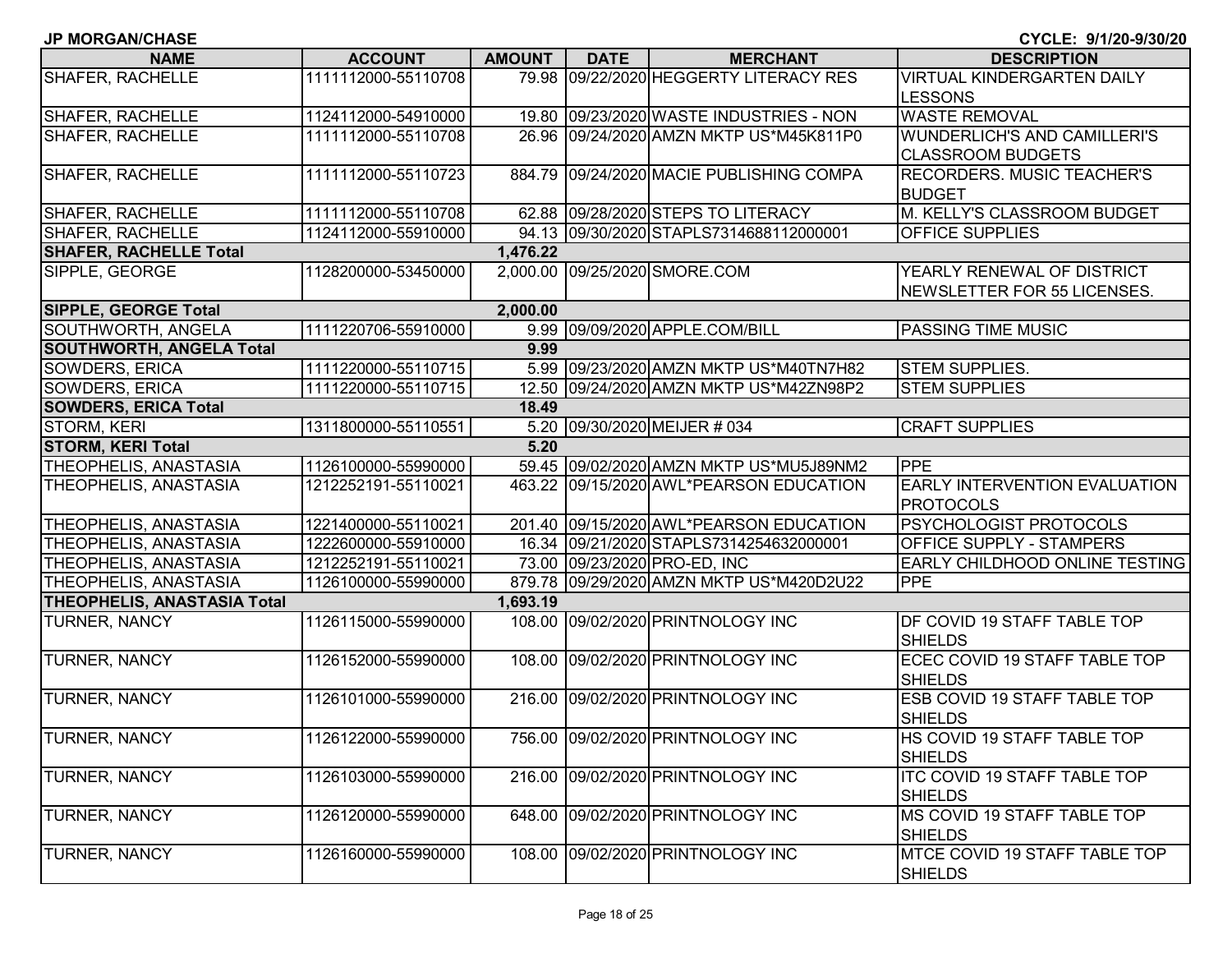| <b>NAME</b>          | <b>ACCOUNT</b>      | <b>AMOUNT</b> | <b>DATE</b> | <b>MERCHANT</b>                            | <b>DESCRIPTION</b>                 |
|----------------------|---------------------|---------------|-------------|--------------------------------------------|------------------------------------|
| TURNER, NANCY        | 1126118000-55990000 |               |             | 216.00 09/02/2020 PRINTNOLOGY INC          | NM 5 & 6 COVID 19 STAFF TABLE      |
|                      |                     |               |             |                                            | <b>TOP SHIELDS</b>                 |
| <b>TURNER, NANCY</b> | 1126113000-55990000 |               |             | 108.00 09/02/2020 PRINTNOLOGY INC          | NW COVID 19 STAFF TABLE TOP        |
|                      |                     |               |             |                                            | <b>SHIELDS</b>                     |
| TURNER, NANCY        | 1126112000-55990000 |               |             | 108.00 09/02/2020 PRINTNOLOGY INC          | OH COVID 19 STAFF TABLE TOP        |
|                      |                     |               |             |                                            | <b>SHIELDS</b>                     |
| <b>TURNER, NANCY</b> | 1126114000-55990000 |               |             | 108.00 09/02/2020 PRINTNOLOGY INC          | PV COVID 19 STAFF TABLE TOP        |
|                      |                     |               |             |                                            | <b>SHIELDS</b>                     |
| TURNER, NANCY        | 1126170000-55990000 |               |             | 108.00 09/02/2020 PRINTNOLOGY INC          | TRANS COVID 19 STAFF TABLE TOP     |
|                      |                     |               |             |                                            | <b>SHIELDS</b>                     |
| TURNER, NANCY        | 1126111000-55990000 |               |             | 108.00 09/02/2020 PRINTNOLOGY INC          | VO COVID 19 STAFF TABLE TOP        |
|                      |                     |               |             |                                            | <b>SHIELDS</b>                     |
| TURNER, NANCY        | 1126160000-55990000 |               |             | 864.00 09/02/2020 PRINTNOLOGY INC          | MTCE - STOCK COVID 19 STAFF        |
|                      |                     |               |             |                                            | <b>TABLE TOP SHIELDS</b>           |
| TURNER, NANCY        | 1126160000-55992000 |               |             | 50.45 09/02/2020 STAPLS7312862927000001    | <b>MTCE 9 VOLT BATTERIES STOCK</b> |
| TURNER, NANCY        | 1126161000-53840000 |               |             | 691.50 09/02/2020 WASTE MGMT WM EZPAY      | <b>DISTRICT WASTE REMOVAL</b>      |
| TURNER, NANCY        | 2326161000-53840000 |               |             | 230.50 09/02/2020 WASTE MGMT WM EZPAY      | <b>RF WASTE REMOVAL</b>            |
| TURNER, NANCY        | 1126120000-54120000 |               |             | 8,772.00 09/03/2020 DAIKIN APPLIED AMERICA | MS CHILLER - LABOR/MATRL TO        |
|                      |                     |               |             |                                            | <b>REPLACE EVAPORATOR GASKET</b>   |
| <b>TURNER, NANCY</b> | 1126122000-55990000 |               |             | 85.08 09/03/2020 LEONARDS SYRUPS           | HS POOL CO2 BULK                   |
| TURNER, NANCY        | 1126118000-54110000 |               |             | 935.00 09/04/2020 IN *SERVICEPRO PLUMBIN   | NM KITCHEN ELECTRICAL SHUNT        |
|                      |                     |               |             |                                            | <b>WORK</b>                        |
| TURNER, NANCY        | 1126111000-55991000 |               |             | 28.90 09/04/2020 KSS ENTERPRISES           | VO COVID 19 ONE GALLON HAND        |
|                      |                     |               |             |                                            | <b>SANITIZER</b>                   |
| TURNER, NANCY        | 1126112000-55991000 |               |             | 28.90 09/04/2020 KSS ENTERPRISES           | OH COVID 19 ONE GALLON HAND        |
|                      |                     |               |             |                                            | <b>SANITIZER</b>                   |
| TURNER, NANCY        | 1126122000-55991000 |               |             | 173.40 09/04/2020 KSS ENTERPRISES          | HS COVID 19 ONE GALLON HAND        |
|                      |                     |               |             |                                            | <b>SANITIZER</b>                   |
| TURNER, NANCY        | 1126113000-55991000 |               |             | 28.90 09/04/2020 KSS ENTERPRISES           | NW COVID 19 ONE GALLON HAND        |
|                      |                     |               |             |                                            | <b>SANITIZER</b>                   |
| TURNER, NANCY        | 1126101000-55991000 |               |             | 28.90 09/04/2020 KSS ENTERPRISES           | ESB COVID 19 ONE GALLON HAND       |
|                      |                     |               |             |                                            | <b>SANITIZER</b>                   |
| TURNER, NANCY        | 1126118000-55991000 |               |             | 57.80 09/04/2020 KSS ENTERPRISES           | NM5 COVID 19 ONE GALLON HAND       |
|                      |                     |               |             |                                            | <b>SANITIZER</b>                   |
| <b>TURNER, NANCY</b> | 1126103000-55991000 |               |             | 28.90 09/04/2020 KSS ENTERPRISES           | ITC COVID 19 ONE GALLON HAND       |
|                      |                     |               |             |                                            | <b>SANITIZER</b>                   |
| TURNER, NANCY        | 1126118000-55991000 |               |             | 57.80 09/04/2020 KSS ENTERPRISES           | NM 6 COVID 19 ONE GALLON HAND      |
|                      |                     |               |             |                                            | <b>SANITIZER</b>                   |
| <b>TURNER, NANCY</b> | 1126126000-55991000 |               |             | 28.90 09/04/2020 KSS ENTERPRISES           | NATC COVID 19 ONE GALLON HAND      |
|                      |                     |               |             |                                            | <b>SANITIZER</b>                   |
| TURNER, NANCY        | 1126152000-55991000 |               |             | 28.90 09/04/2020 KSS ENTERPRISES           | ECEC COVID 19 ONE GALLON HAND      |
|                      |                     |               |             |                                            | <b>SANITIZER</b>                   |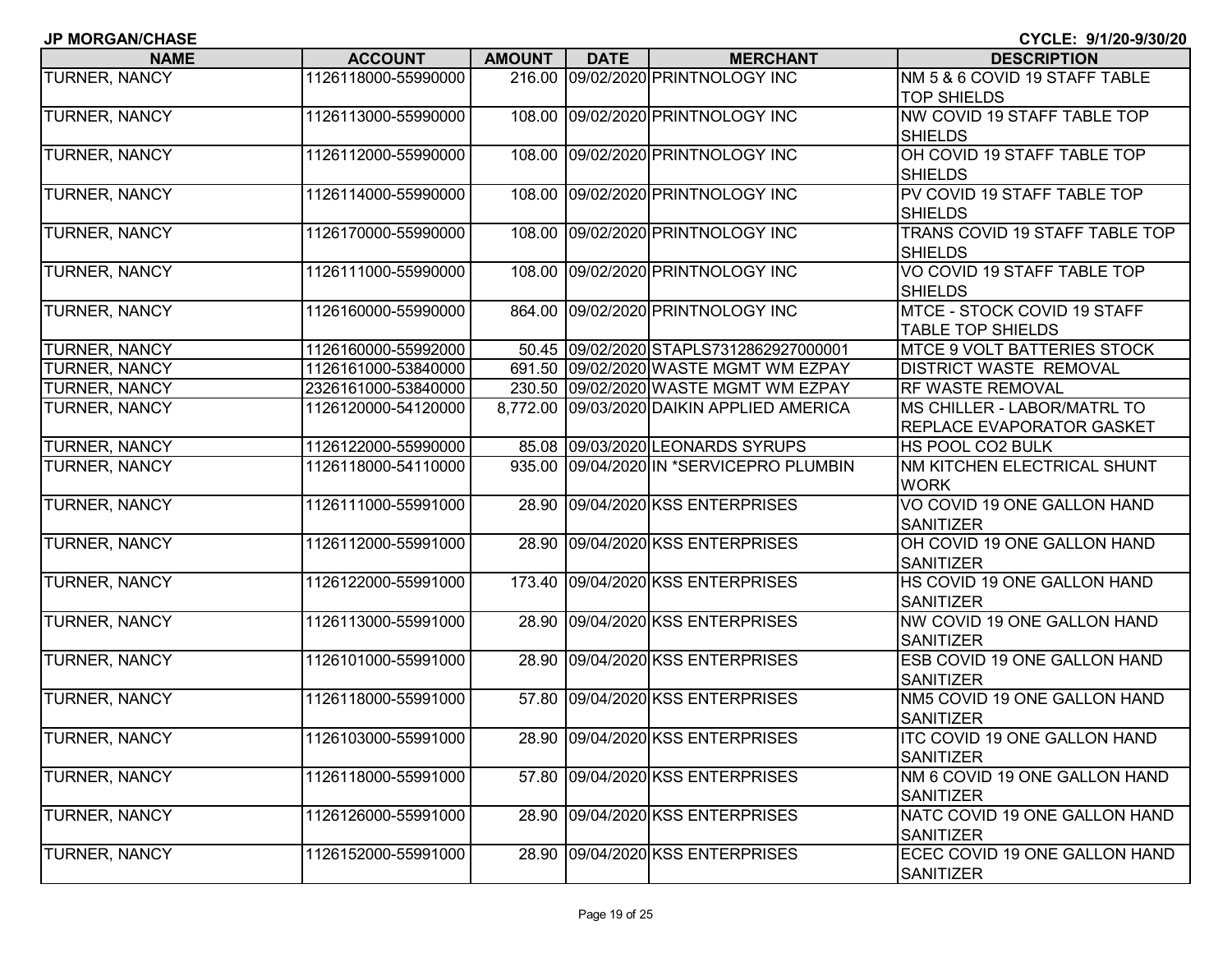| <b>JP MORGAN/CHASE</b> |
|------------------------|
|------------------------|

**CYCLE: 9/1/20-9/30/20**

| <b>NAME</b>          | <b>ACCOUNT</b>      | <b>AMOUNT</b> | <b>DATE</b> | <b>MERCHANT</b>                         | <b>DESCRIPTION</b>               |
|----------------------|---------------------|---------------|-------------|-----------------------------------------|----------------------------------|
| TURNER, NANCY        | 1126160000-55991000 | 2,196.35      |             | 09/04/2020 KSS ENTERPRISES              | MTCE - STOCK - COVID 19 ONE      |
|                      |                     |               |             |                                         | <b>GALLON HAND SANITIZER</b>     |
| TURNER, NANCY        | 1126170000-55991000 | 0.00          |             | 09/04/2020 KSS ENTERPRISES              | TRANS COVID 19 ONE GALLON HAND   |
|                      |                     |               |             |                                         | <b>SANITIZER</b>                 |
| TURNER, NANCY        | 1126114000-55991000 | 57.80         |             | 09/04/2020 KSS ENTERPRISES              | PV COVID 19 ONE GALLON HAND      |
|                      |                     |               |             |                                         | <b>SANITIZER</b>                 |
| <b>TURNER, NANCY</b> | 1126120000-55991000 | 115.60        |             | 09/04/2020 KSS ENTERPRISES              | MS COVID 19 ONE GALLON HAND      |
|                      |                     |               |             |                                         | <b>SANITIZER</b>                 |
| TURNER, NANCY        | 1126115000-55991000 | 28.90         |             | 09/04/2020 KSS ENTERPRISES              | DF COVID 19 ONE GALLON HAND      |
|                      |                     |               |             |                                         | <b>SANITIZER</b>                 |
| TURNER, NANCY        | 1126101000-54120000 | 179.00        |             | 09/09/2020 DETROIT ELEVATOR COMPA       | <b>ESB ELEVATOR MAINTENANCE</b>  |
| TURNER, NANCY        | 1126160000-55710000 | 260.83        |             | 09/10/2020 CORRIGAN OIL #2 - BRI        | MTCE - ETHANOL FUEL 168.20       |
| TURNER, NANCY        | 1126160000-54110000 | 358.00        |             | 09/10/2020 IN *SECURE DOORS LLC         | MTCE DOCK LEVELER INSPECTION     |
|                      |                     |               |             |                                         | AND ASSESSMENT FOR REPAIR        |
| TURNER, NANCY        | 1126111000-55991000 | 10.30         |             | 09/10/2020 U.S. PLASTIC CORPORATI       | VO COVID 19 - MEASURING PITCHER  |
|                      |                     |               |             |                                         | <b>FOR SANITIZER</b>             |
| TURNER, NANCY        | 1126112000-55991000 | 10.30         |             | 09/10/2020 U.S. PLASTIC CORPORATI       | OH COVID 19 - MEASURING PITCHER  |
|                      |                     |               |             |                                         | <b>FOR SANITIZER</b>             |
| TURNER, NANCY        | 1126122000-55991000 | 30.91         |             | 09/10/2020 U.S. PLASTIC CORPORATI       | HS COVID 19 - MEASURING PITCHER  |
|                      |                     |               |             |                                         | <b>FOR SANITIZER</b>             |
| TURNER, NANCY        | 1126113000-55991000 | 10.30         |             | 09/10/2020 U.S. PLASTIC CORPORATI       | NW COVID 19 - MEASURING PITCHER  |
|                      |                     |               |             |                                         | <b>FOR SANITIZER</b>             |
| TURNER, NANCY        | 1126118000-55991000 | 20.61         |             | 09/10/2020 U.S. PLASTIC CORPORATI       | NM5 COVID 19 - MEASURING         |
|                      |                     |               |             |                                         | <b>PITCHER FOR SANITIZER</b>     |
| <b>TURNER, NANCY</b> | 1126118000-55991000 |               |             | 20.61 09/10/2020 U.S. PLASTIC CORPORATI | NM6 COVID 19 - MEASURING         |
|                      |                     |               |             |                                         | PITCHER FOR SANITIZER            |
| TURNER, NANCY        | 1126152000-55991000 | 10.30         |             | 09/10/2020 U.S. PLASTIC CORPORATI       | ECEC COVID 19 - MEASURING        |
|                      |                     |               |             |                                         | <b>PITCHER FOR SANITIZER</b>     |
| TURNER, NANCY        | 1126160000-55991000 | 41.22         |             | 09/10/2020 U.S. PLASTIC CORPORATI       | MTCE COVID 19 - MEASURING        |
|                      |                     |               |             |                                         | PITCHER FOR SANITIZER            |
| TURNER, NANCY        | 1126170000-55991000 | 10.30         |             | 09/10/2020 U.S. PLASTIC CORPORATI       | TRANSPR COVID 19 - MEASURING     |
|                      |                     |               |             |                                         | PITCHER FOR SANITIZER            |
| TURNER, NANCY        | 1126114000-55991000 | 10.30         |             | 09/10/2020 U.S. PLASTIC CORPORATI       | PV COVID 19 - MEASURING PITCHER  |
|                      |                     |               |             |                                         | <b>FOR SANITIZER</b>             |
| <b>TURNER, NANCY</b> | 1126120000-55991000 |               |             | 20.61 09/10/2020 U.S. PLASTIC CORPORATI | MS COVID 19 - MEASURING PITCHER  |
|                      |                     |               |             |                                         | <b>FOR SANITIZER</b>             |
| TURNER, NANCY        | 1126115000-55991000 |               |             | 10.30 09/10/2020 U.S. PLASTIC CORPORATI | DF COVID 19 - MEASURING PITCHER  |
|                      |                     |               |             |                                         | <b>FOR SANITIZER</b>             |
| TURNER, NANCY        | 1126122000-54120000 |               |             | 61.69 09/11/2020 IN *AQUATIC SOURCE, LL | HS POOL REPAIR - FLAT WIPER      |
|                      |                     |               |             |                                         | <b>ASSY WASHER AND RETAINING</b> |
|                      |                     |               |             |                                         | <b>SCREW</b>                     |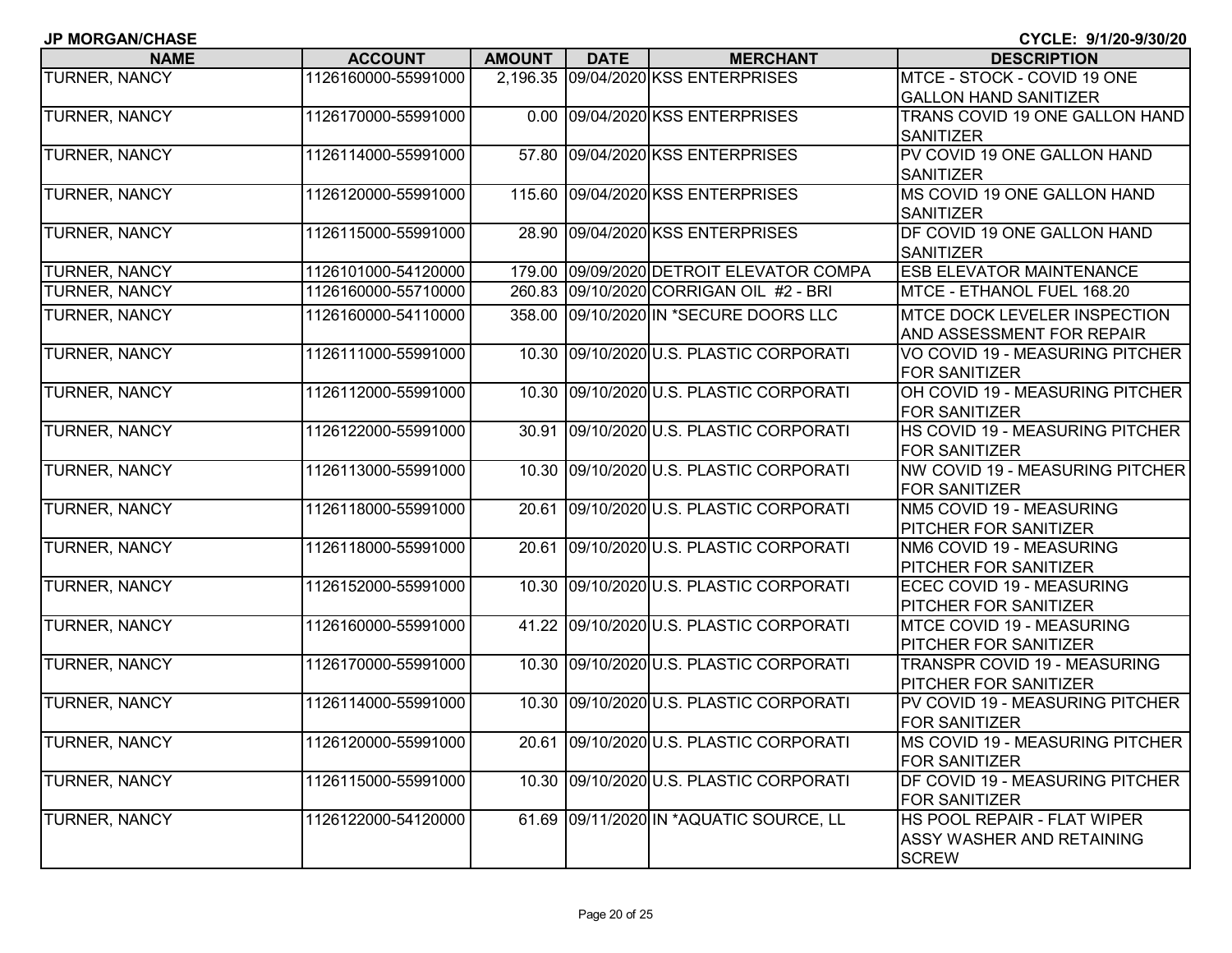| <b>JP MORGAN/CHASE</b> |  |
|------------------------|--|
|------------------------|--|

| <b>NAME</b>          | <b>ACCOUNT</b>      | <b>AMOUNT</b> | <b>DATE</b>              | <b>MERCHANT</b>                          | <b>DESCRIPTION</b>                   |
|----------------------|---------------------|---------------|--------------------------|------------------------------------------|--------------------------------------|
| TURNER, NANCY        | 1126160000-55910000 | 200.98        |                          | 09/14/2020 HOMEDEPOT.COM                 | MTCE - OFFICE KEY SAFE AND           |
|                      |                     |               |                          |                                          | MAILBOX KEY SAFE                     |
| <b>TURNER, NANCY</b> | 1126160000-55991000 |               | 49.13 09/14/2020 NICHOLS |                                          | MTCE - COVID 19 - OXIVIR             |
|                      |                     |               |                          |                                          | <b>DISINFECTANT CLEANER</b>          |
| TURNER, NANCY        | 1126122000-55991000 | 657.91        | 09/14/2020 NICHOLS       |                                          | HS COVID 19 - DRY WIPER REFILL       |
|                      |                     |               |                          |                                          | <b>AND BUCKET</b>                    |
| <b>TURNER, NANCY</b> | 1126118000-55991000 |               | 59.81 09/14/2020 NICHOLS |                                          | NM5 COVID 19 - DRY WIPER REFILL      |
|                      |                     |               |                          |                                          | <b>AND BUCKET</b>                    |
| TURNER, NANCY        | 1126160000-55910000 |               |                          | 34.24 09/14/2020 STAPLS7313626400000001  | MTCE OFFICE SUPPLIES - PENS AND      |
|                      |                     |               |                          |                                          | ELECTRIC STAPLER STAPLES             |
| TURNER, NANCY        | 1126170000-54120000 |               |                          | 788.48 09/15/2020 HYDRO-CHEM SYSTEMS INC | <b>TRANSPR - BUS WASH REPAIRS</b>    |
| TURNER, NANCY        | 1126115000-54120000 | 135.00        |                          | 09/16/2020 AMERICAN FLAG AND BANN        | DF - UNTANGLED CABLE IN WINCH        |
|                      |                     |               |                          |                                          | ON FLAG POLE                         |
| TURNER, NANCY        | 1126160000-55710000 |               |                          | 260.92 09/16/2020 CORRIGAN OIL #2 - BRI  | MTCE ETHANOL FUEL 173.90 GROSS       |
| TURNER, NANCY        | 1126152000-54110000 |               |                          | 389.61 09/18/2020 CUMMINS INC - S6       | <b>ECEC GENERATOR INSPECTIONS</b>    |
| TURNER, NANCY        | 1126170000-54910000 |               |                          | 432.50 09/21/2020 ARCH ENVIRONMENTAL GRO | TRANSPR - UST A/B OPERATOR           |
|                      |                     |               |                          |                                          | <b>CONSULTING</b>                    |
| <b>TURNER, NANCY</b> | 1126111000-55991000 |               |                          | 906.26 09/21/2020 KSS ENTERPRISES        | VO COVID 19 18 OZ HAND SANITIZER     |
| TURNER, NANCY        | 1126112000-55991000 |               |                          | 906.26 09/21/2020 KSS ENTERPRISES        | OH COVID 19 18 OZ HAND SANITIZER     |
| <b>TURNER, NANCY</b> | 1126122000-55991000 |               |                          | 3,472.58 09/21/2020 KSS ENTERPRISES      | HS COVID 19 18 OZ HAND SANITIZER     |
| TURNER, NANCY        | 1126113000-55991000 |               |                          | 755.30 09/21/2020 KSS ENTERPRISES        | NW COVID 19 18 OZ HAND SANITIZER     |
| TURNER, NANCY        | 1126101000-55991000 |               |                          | 302.42 09/21/2020 KSS ENTERPRISES        | ESB COVID 19 18 OZ HAND              |
|                      |                     |               |                          |                                          | <b>SANITIZER</b>                     |
| TURNER, NANCY        | 1126118000-55991000 | 755.30        |                          | 09/21/2020 KSS ENTERPRISES               | NM5 COVID 19 18 OZ HAND              |
|                      |                     |               |                          |                                          | <b>SANITIZER</b>                     |
| TURNER, NANCY        | 1126103000-55991000 |               |                          | 453.38 09/21/2020 KSS ENTERPRISES        | ITC COVID 19 18 OZ HAND SANITIZER    |
| TURNER, NANCY        | 1126118000-55991000 | 755.30        |                          | 09/21/2020 KSS ENTERPRISES               | NM6 COVID 19 18 OZ HAND              |
|                      |                     |               |                          |                                          | <b>SANITIZER</b>                     |
| TURNER, NANCY        | 1126160000-55991000 | 604.29        |                          | 09/21/2020 KSS ENTERPRISES               | MTCE STOCK COVID 19 18 OZ HAND       |
|                      |                     |               |                          |                                          | <b>SANITIZER</b>                     |
| TURNER, NANCY        | 1126114000-55991000 |               |                          | 1,057.22 09/21/2020 KSS ENTERPRISES      | PV COVID 19 18 OZ HAND SANITIZER     |
| TURNER, NANCY        | 1126120000-55991000 |               |                          | 1,812.02 09/21/2020 KSS ENTERPRISES      | MS COVID 19 18 OZ HAND SANITIZER     |
| TURNER, NANCY        | 1126115000-55991000 |               |                          | 755.30 09/21/2020 KSS ENTERPRISES        | DF COVID 19 18 OZ HAND SANITIZER     |
| TURNER, NANCY        | 1126160000-55910000 | 12.99         |                          | 09/21/2020 OFFICEMAX/OFFICEDEPT#6        | MTCE - OFFICE SUPPLY - FILE          |
|                      |                     |               |                          |                                          | <b>FOLDER ORGANIZER</b>              |
| TURNER, NANCY        | 1126115000-55990000 |               |                          | 432.00 09/21/2020 PRINTNOLOGY INC        | <b>DF COVID 19 TABLE TOP SHIELDS</b> |
| TURNER, NANCY        | 1126152000-55990000 |               |                          | 216.00 09/21/2020 PRINTNOLOGY INC        | ECEC COVID 19 TABLE TOP SHIELDS      |
| TURNER, NANCY        | 1126101000-55990000 |               |                          | 108.00 09/21/2020 PRINTNOLOGY INC        | ESB COVID 19 TABLE TOP SHIELDS       |
| TURNER, NANCY        | 1126122000-55990000 |               |                          | 2,160.00 09/21/2020 PRINTNOLOGY INC      | HS COVID 19 TABLE TOP SHIELDS        |
| TURNER, NANCY        | 1126103000-55990000 |               |                          | 216.00 09/21/2020 PRINTNOLOGY INC        | ITC COVID 19 TABLE TOP SHIELDS       |
| <b>TURNER, NANCY</b> | 1126120000-55990000 |               |                          | 1,404.00 09/21/2020 PRINTNOLOGY INC      | MS COVID 19 TABLE TOP SHIELDS        |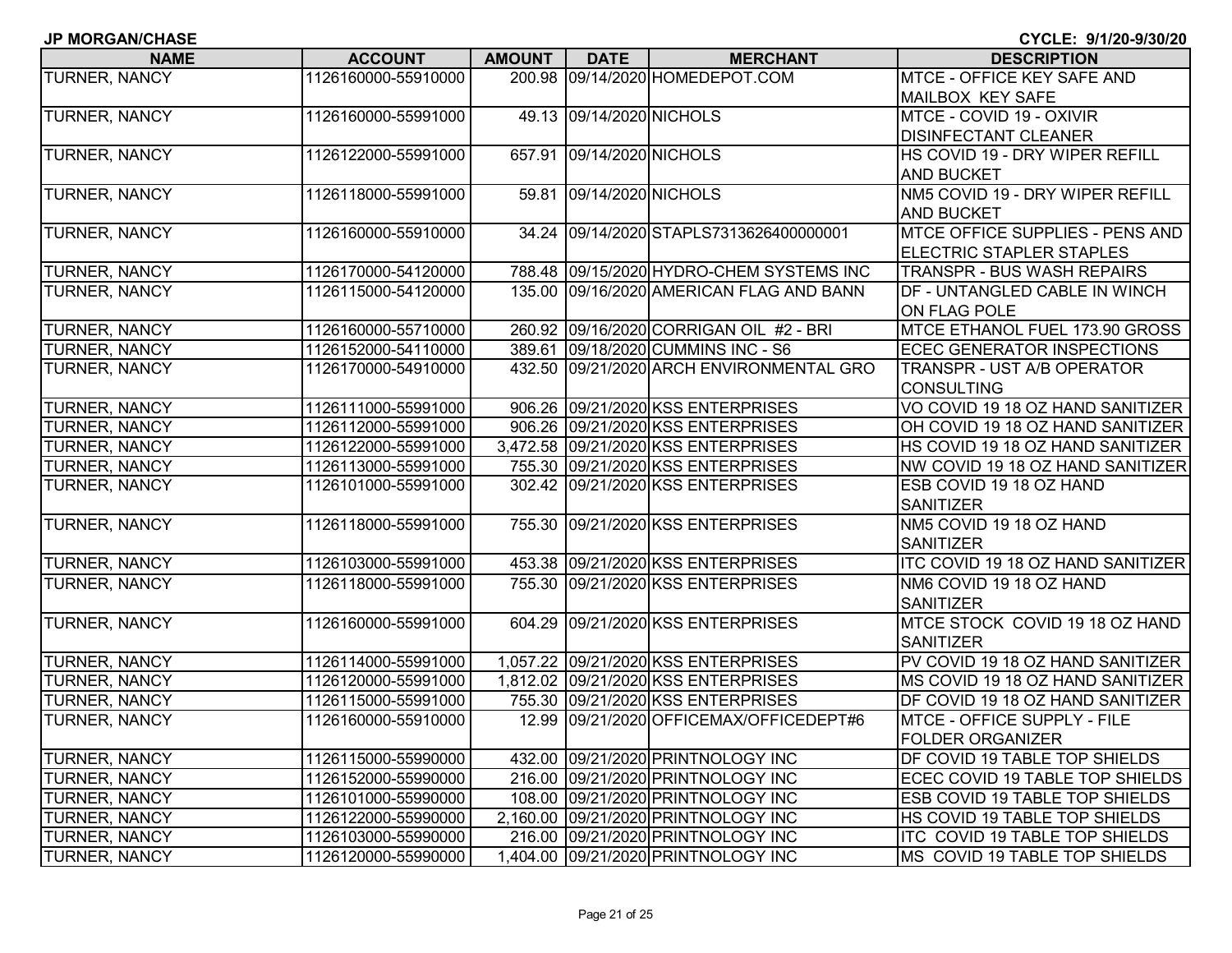**NAME ACCOUNT AMOUNT DATE MERCHANT DESCRIPTION**TURNER, NANCY 1126160000-55990000 1,620.00 09/21/2020 PRINTNOLOGY INC MTCE STOCK COVID 19 TABLE TOP **SHIELDS** TURNER, NANCY 1126118000-55990000 540.00 09/21/2020 PRINTNOLOGY INC NM5 COVID 19 TABLE TOP SHIELDS TURNER, NANCY 1126118000-55990000 648.00 09/21/2020 PRINTNOLOGY INC NM6 COVID 19 TABLE TOP SHIELDS TURNER, NANCY 1126113000-55990000 432.00 09/21/2020 PRINTNOLOGY INC NW COVID 19 TABLE TOP SHIELDS TURNER, NANCY 1126112000-55990000 432.00 09/21/2020 PRINTNOLOGY INC OH COVID 19 TABLE TOP SHIELDS TURNER, NANCY 1126114000-55990000 432.00 09/21/2020 PRINTNOLOGY INC PV COVID 19 TABLE TOP SHIELDS TURNER, NANCY 1126111000-55990000 540.00 09/21/2020 PRINTNOLOGY INC VO COVID 19 TABLE TOP SHIELDS TURNER, NANCY 1126100000-54910829 5,329.93 09/22/2020 ARCH ENVIRONMENTAL GRO DISTRICT STORM WATER MGT TURNER, NANCY 1126120000-54120000 236.00 09/22/2020 IN \*SECURE DOORS LLC MS CAFETERIA ROLL UP DOOR REPAIRTURNER, NANCY 4545212000-56310000 3,709.00 09/22/2020 POWERVAC OF MICHIGAN OH - EXPLORATORY WORK FOR THE SECURED ENTRANCE ADDITION TO ORCHARD HILLSTURNER, NANCY 1126160000-55710000 376.67 09/23/2020 CORRIGAN OIL #2 - BRI MTCE ETHANOL 250.40 GROSS TURNER, NANCY 1126160000-53610000 504.22 09/25/2020 PRINTNOLOGY INC DISTRICT COVID 19 LABELS FOR OXIVIR BOTTLESTURNER, NANCY 1126160000-55990000 62.50 09/28/2020 ABSOPURE WATER COMPANY MTCE - SHOP DRINKING WATER TURNER, NANCY 1126160000-55710000 370.30 09/28/2020 CORRIGAN OIL #2 - BRI MTCE - ETHANOL FUEL 240.80 TURNER, NANCY 1126160000-55990000 27.24 09/28/2020 NOVI CONEY ISLAND DIRECTOR AND ASSISTANT DIRECTOR WORKING LUNCHTURNER, NANCY 1126600000-54910000 53.50 09/28/2020 PROTECTION ONE ALARM ECEC ALARM SYSTEM TURNER, NANCY 1126118000-53610000 97.50 09/29/2020 PRINTNOLOGY INC NM5 EXTERIOR DOOR NUMBER TURNER, NANCY 2326161000-53840000 484.55 09/29/2020 WASTE MGMT WM EZPAY REC FUND WASTE REMOVAL TURNER, NANCY 1126161000-53840000 1,453.65 09/29/2020 WASTE MGMT WM EZPAY DISTRICT WASTE REMOVAL TURNER, NANCY 1126112000-54110000 405.00 09/30/2020 POWERVAC OF MICHIGAN OH CLEARED BOYS RESTROOM ACROSS THE HALL FROM **TURNER, NANCY Total 56,347.32** VALENTINE, CYNTHIA 1127170000-53220000 90.00 09/07/2020 OAKLAND SCHOOLS-RC INT BEGINNING BUS DRIVER VALENTINE, CYNTHIA 1127170000-57910000 70.60 09/16/2020 OLGA'S KITCHEN #609- O LUNCH FOR SCHOOL BUS **INSPECTIONS** VALENTINE, CYNTHIA 1127170000-57910000 62.46 09/18/2020 BURGER 21 NOVI LUNCH FOR SCHOOL BUS **INSPECTIONS** VALENTINE, CYNTHIA 1127170000-56420000 | 1,048.34 09/21/2020 LOWES #00907\* REFRIDGERATOR FOR DRIVERS LOUNGEVALENTINE, CYNTHIA 1127170000-57910000 58.31 09/21/2020 TINO'S KONEY ISLAND LUNCH FOR SCHOOL BUS INSPECTIONSVALENTINE, CYNTHIA 1127170000-57910000 56.33 09/23/2020 TINO'S KONEY ISLAND LUNCH FOR SCHOOL BUS **INSPECTIONS VALENTINE, CYNTHIA Total 1,386.04** VANEIZENGA, JAMES 1111322725-55110000 45.00 09/15/2020 J.W. PEPPER MUSIC FOR FALL VANEIZENGA, JAMES 1111322725-55110000 141.74 09/16/2020 LUCK'S MUSIC LIBRARY MUSIC FOR FALL

**CYCLE: 9/1/20-9/30/20**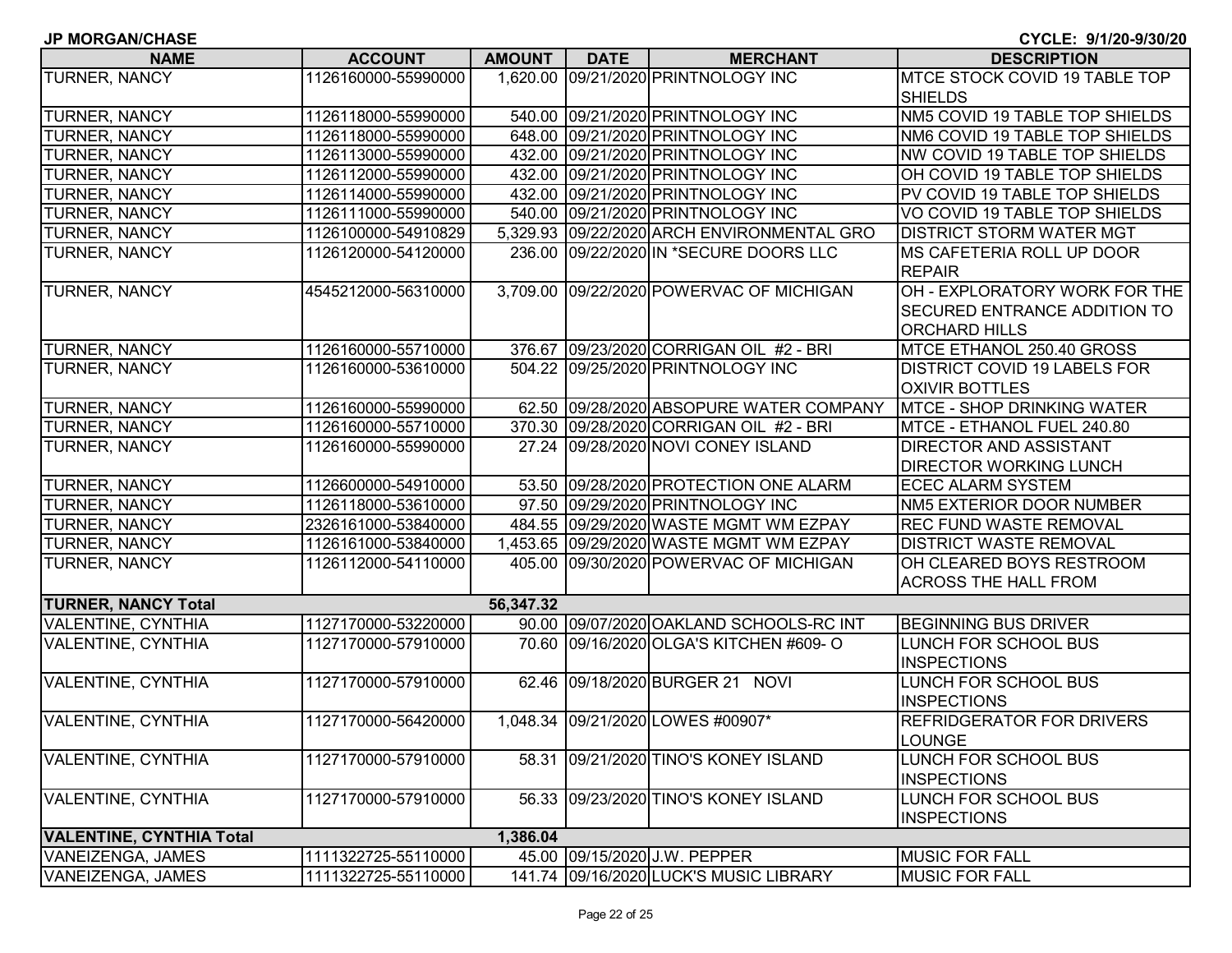| <b>JP MORGAN/CHASE</b>         |                     |               |                          |                                           | CYCLE: 9/1/20-9/30/20              |
|--------------------------------|---------------------|---------------|--------------------------|-------------------------------------------|------------------------------------|
| <b>NAME</b>                    | <b>ACCOUNT</b>      | <b>AMOUNT</b> | <b>DATE</b>              | <b>MERCHANT</b>                           | <b>DESCRIPTION</b>                 |
| VANEIZENGA, JAMES              | 1111322725-55110000 |               |                          | 54.47 09/22/2020 LUCK'S MUSIC LIBRARY     | <b>MUSIC FOR FALL</b>              |
| <b>VANEIZENGA, JAMES Total</b> |                     | 241.21        |                          |                                           |                                    |
| <b>VUICHARD, TATIANA</b>       | 1335100000-55110553 |               |                          | 17.99 09/02/2020 STAPLS7312620823000001   | <b>SPRAY BOTTLES FOR</b>           |
|                                |                     |               |                          |                                           | <b>INFANT/TODDLER CLASS.</b>       |
| <b>VUICHARD, TATIANA</b>       | 1311800000-55110551 |               |                          | (16.60) 09/02/2020 STAPLS7312620823001001 | <b>CREDIT FOR ITEM ORDERED</b>     |
|                                |                     |               |                          |                                           | PRESCHOOL SUPPLIES.                |
| <b>VUICHARD, TATIANA</b>       | 1311800000-55110551 |               |                          | 205.32 09/07/2020 STAPLS7313221158000001  | PRESCHOOL TEACHING SUPPLIES.       |
| <b>VUICHARD, TATIANA</b>       | 1311800000-55110551 |               |                          | 13.86 09/07/2020 STAPLS7313221158000002   | PRESCHOOL TEACHING SUPPLIES.       |
| <b>VUICHARD, TATIANA</b>       | 1111900000-53450000 |               |                          | 14,750.00 09/14/2020 MICHIGAN VIRTUAL U   | SUMMER SCHOOL ONLINE               |
| <b>VUICHARD, TATIANA</b>       | 2331100000-53840000 |               |                          | 40.00 09/14/2020 SAFEWAY SHREDDING        | SHREDDING SERVICE FOR CE AND       |
|                                |                     |               |                          |                                           | PRESCHOOL BUILDING.                |
| <b>VUICHARD, TATIANA</b>       | 2929600771-57920000 |               |                          | 21.48 09/16/2020 KROGER #632              | PRESCHOOL/CE OFFICE SUPPLIES.      |
| <b>VUICHARD, TATIANA</b>       | 1331100000-55910000 |               |                          | 84.34 09/17/2020 STAPLS7313919579000001   | PRESCHOOL/CE BATTERIES FOR         |
|                                |                     |               |                          |                                           | <b>COMPUTER KEYBOARDS AND</b>      |
|                                |                     |               |                          |                                           | MOUSE.                             |
| <b>VUICHARD, TATIANA</b>       | 1311800000-55110551 |               |                          | 68.18 09/21/2020 STAPLS7313221158002001   | PRESCHOOL TEACHER SUPPLIES.        |
| <b>VUICHARD, TATIANA</b>       | 1311800000-55110551 |               |                          | 15.84 09/28/2020 STAPLS7313221158002002   | PRESCHOOL TEACHER SUPPLIES.        |
| <b>VUICHARD, TATIANA</b>       | 1311800000-55110551 |               |                          | 146.68 09/30/2020 STAPLS7314824903000001  | <b>PRESCHOOL TEACHER SUPPLIES.</b> |
| <b>VUICHARD, TATIANA Total</b> |                     | 15,347.09     |                          |                                           |                                    |
| <b>WARECK, MICHELE</b>         | 1111322000-55110707 |               |                          | 50.82 09/02/2020 WAL-MART #5893           | <b>BATTERIES FOR KEYBOARDS FOR</b> |
|                                |                     |               |                          |                                           | <b>COMPUTERS.</b>                  |
| <b>WARECK, MICHELE</b>         | 1112722998-57910000 |               |                          | 1,714.86 09/03/2020 DEMCO INC             | <b>CAREER AND TECH</b>             |
|                                |                     |               |                          |                                           | MISCELLANEOUS EXPENDITURES         |
| <b>WARECK, MICHELE</b>         | 1111322000-54910708 |               |                          | 117.14 09/03/2020 WASTE MGMT WM EZPAY     | <b>RECYCLING CHARGES FOR NOVI</b>  |
|                                |                     |               |                          |                                           | HIGH SCHOOL.                       |
| <b>WARECK, MICHELE</b>         | 1124122000-55910000 |               | 34.16 09/21/2020 STAPLES | 00109520                                  | <b>SUPPLIES FOR NEW TEACHER</b>    |
|                                |                     |               |                          |                                           | ORIENTATION BINDERS.               |
| <b>WARECK, MICHELE</b>         | 1124122000-55910000 |               |                          | 74.00 09/25/2020 THE HOME DEPOT #2729     | THERMOMETERS FOR OFFICE USE.       |
| <b>WARECK, MICHELE</b>         | 1111322000-54910708 |               |                          | 261.15 09/28/2020 WASTE MGMT WM EZPAY     | <b>RECYCLING CHARGES FOR NOVI</b>  |
|                                |                     |               |                          |                                           | HIGH SCHOOL.                       |
| <b>WARECK, MICHELE</b>         | 1111322000-54910708 |               |                          | 155.00 09/30/2020 SAFEWAY SHREDDING       | SHREDDING CHARGES FOR NOVI         |
|                                |                     |               |                          |                                           | <b>HIGH SCHOOL.</b>                |
| <b>WARECK, MICHELE Total</b>   |                     | 2,407.13      |                          |                                           |                                    |
| <b>WESNER, KIMBERLY</b>        | 1122220000-55990000 |               |                          | 23.34 09/02/2020 AMAZON.COM*MM0GK8RO0     | SUPPLIES FOR MEDIA CENTER          |
| <b>WESNER, KIMBERLY</b>        | 1122220000-55990000 |               |                          | 88.99 09/02/2020 AMZN MKTP US*MU74K53H2   | SUPPLIES FOR VIRTUAL STUDENT       |
|                                |                     |               |                          |                                           | LIBRARY BOOK PICK UP               |
| <b>WESNER, KIMBERLY</b>        | 1122220000-55990000 |               |                          | 241.99 09/03/2020 AMAZON.COM*MU0CC3CK0    | LIBRARY DROP-OFF BIN FOR           |
|                                |                     |               |                          |                                           | <b>VIRTUAL STUDENTS</b>            |
| <b>WESNER, KIMBERLY</b>        | 1122220000-55310000 |               |                          | 85.40 09/10/2020 FOLLETT SCHOOL SOLUTIO   | <b>BOOKS FOR THE LIBRARY MEDIA</b> |
|                                |                     |               |                          |                                           | <b>CENTER</b>                      |
| <b>WESNER, KIMBERLY</b>        | 1122220000-55990000 |               |                          | (97.99) 09/16/2020 AMZN MKTP US           | <b>REFUND OF LIGHT FOR LIBRARY</b> |
|                                |                     |               |                          |                                           | <b>BOOK SANITATION</b>             |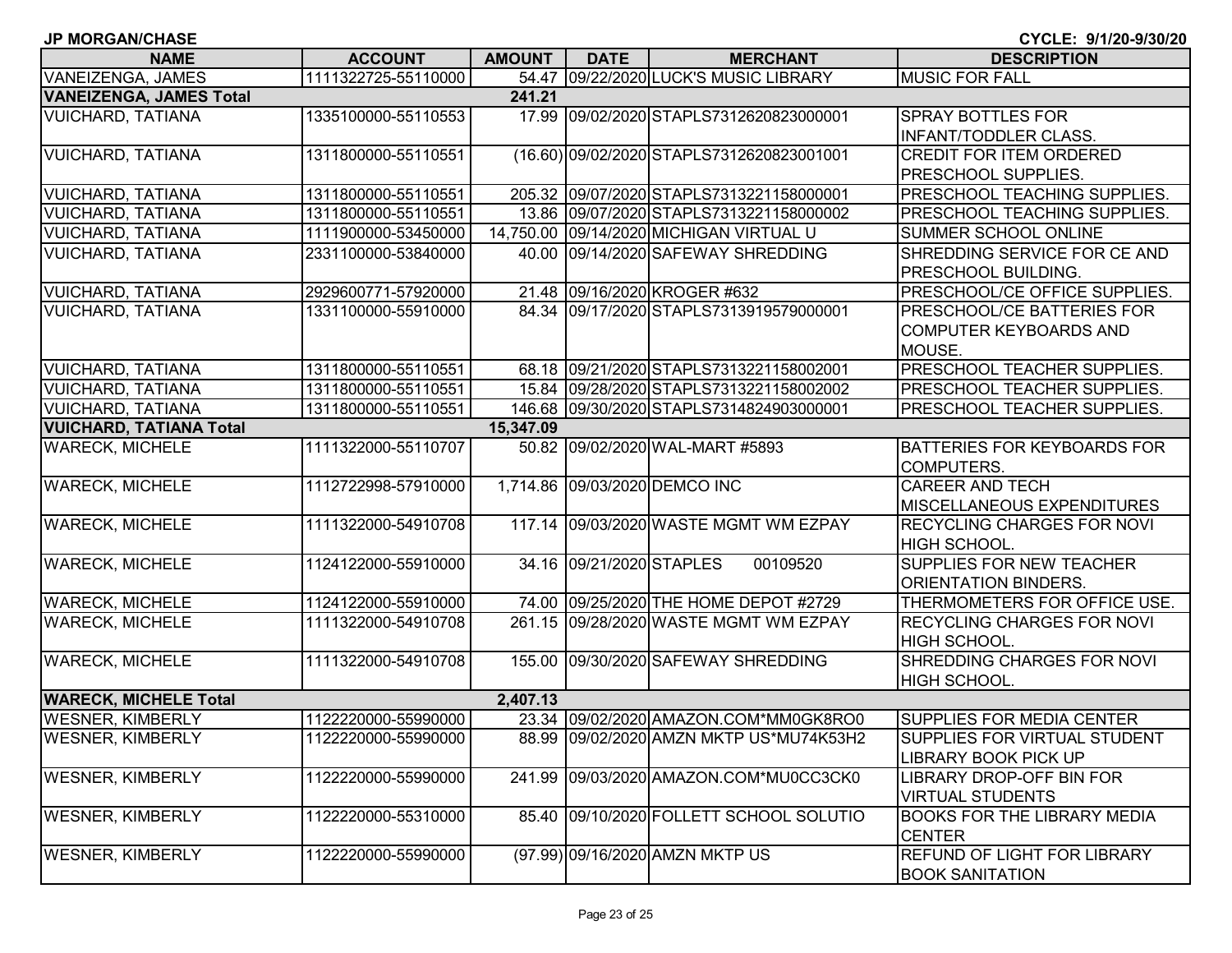| <b>NAME</b>                   | <b>ACCOUNT</b>      | AMOUNT | <b>DATE</b> | <b>MERCHANT</b>                            | <b>DESCRIPTION</b>                |
|-------------------------------|---------------------|--------|-------------|--------------------------------------------|-----------------------------------|
| <b>WESNER, KIMBERLY</b>       | 1122220000-55990000 |        |             | 573.73 09/30/2020 DEMCO INC                | <b>SUPPLIES FOR LIBRARY MEDIA</b> |
|                               |                     |        |             |                                            | <b>CENTER</b>                     |
| <b>WESNER, KIMBERLY Total</b> |                     | 915.46 |             |                                            |                                   |
| <b>WILLIAMS, LAKEISA</b>      | 1111111000-55110708 |        |             | 58.62 09/02/2020 STAPLS7312799204000001    | <b>TEACHER SUPPLIES</b>           |
| <b>WILLIAMS, LAKEISA</b>      | 1111111000-55110708 |        |             | 20.43 09/02/2020 STAPLS7312878874000001    | <b>TEACHER SUPPLIES</b>           |
| <b>WILLIAMS, LAKEISA</b>      | 1111111000-55110723 |        |             | 1,215.00 09/03/2020 MACIE PUBLISHING COMPA | <b>RECORDERS</b>                  |
| <b>WILLIAMS, LAKEISA</b>      | 1111111000-55110708 |        |             | 49.28 09/03/2020 STAPLS7312956044000001    | <b>TEACHER SUPPLIES</b>           |
| <b>WILLIAMS, LAKEISA</b>      | 1111111000-55110708 |        |             | 67.66 09/03/2020 STAPLS7312959930000001    | <b>TEACHER SUPPLIES</b>           |
| <b>WILLIAMS, LAKEISA</b>      | 1111111000-55110708 |        |             | 12.99 09/03/2020 STAPLS7312959930000002    | <b>TEACHER SUPPLIES</b>           |
| <b>WILLIAMS, LAKEISA</b>      | 1111111000-55110708 |        |             | 49.21 09/03/2020 STAPLS7313000938000001    | <b>TEACHER SUPPLIES</b>           |
| <b>WILLIAMS, LAKEISA</b>      | 1111111000-55110708 |        |             | 21.08 09/07/2020 STAPLS7312669679000002    | <b>TEACHER SUPPLIES</b>           |
| <b>WILLIAMS, LAKEISA</b>      | 1111111000-55110708 |        |             | 77.85 09/08/2020 SSI*SCHOOL SPECIALTY      | <b>TEACHER SUPPLIES</b>           |
| <b>WILLIAMS, LAKEISA</b>      | 1111111000-55110708 |        |             | 11.72 09/08/2020 SSI*SCHOOL SPECIALTY      | <b>TEACHER SUPPLIES</b>           |
| <b>WILLIAMS, LAKEISA</b>      | 1111111000-55110708 |        |             | 2.00 09/08/2020 TEACHERSPAYTEACHERS.CO     | <b>TEACHER SUPPLIES</b>           |
| <b>WILLIAMS, LAKEISA</b>      | 1111111000-55110708 |        |             | 1.92 09/10/2020 STAPLS7312799204000003     | <b>TEACHER SUPPLIES</b>           |
| <b>WILLIAMS, LAKEISA</b>      | 1111111000-55110708 |        |             | 99.52 09/10/2020 STAPLS7313058447000001    | <b>TEACHER SUPPLIES</b>           |
| <b>WILLIAMS, LAKEISA</b>      | 1111111000-55110708 |        |             | 23.59 09/10/2020 STAPLS7313138526000001    | <b>TEACHER SUPPLIES</b>           |
| <b>WILLIAMS, LAKEISA</b>      | 1111111000-55110708 |        |             | 49.15 09/10/2020 STAPLS7313419727000001    | <b>TEACHER SUPPLIES</b>           |
| <b>WILLIAMS, LAKEISA</b>      | 1111111000-55110708 |        |             | 42.29 09/11/2020 STAPLS7313497934000001    | <b>TEACHER SUPPLIES</b>           |
| <b>WILLIAMS, LAKEISA</b>      | 1111111000-55110708 |        |             | 101.06 09/11/2020 STAPLS7313565306000001   | <b>TEACHER SUPPLIES</b>           |
| <b>WILLIAMS, LAKEISA</b>      | 1111111000-55110708 |        |             | 1,143.00 09/14/2020 ROCHESTER 100, INC     | <b>TEACHER SUPPLIES</b>           |
| <b>WILLIAMS, LAKEISA</b>      | 1111111000-55110723 |        |             | 149.95 09/14/2020 SP * THEMES AND VARIAT   | <b>TEACHER SUPPLIES</b>           |
| <b>WILLIAMS, LAKEISA</b>      | 1111111000-55110708 |        |             | 19.92 09/14/2020 SSI*SCHOOL SPECIALTY      | <b>TEACHER SUPPLIES</b>           |
| <b>WILLIAMS, LAKEISA</b>      | 1111111000-55110708 |        |             | 127.11 09/14/2020 ZOOM.US 888-799-9666     | <b>TEACHER SUPPLIES</b>           |
| <b>WILLIAMS, LAKEISA</b>      | 1111111000-55110708 |        |             | 127.11 09/14/2020 ZOOM.US 888-799-9666     | <b>TEACHER SUPPLIES</b>           |
| <b>WILLIAMS, LAKEISA</b>      | 1111111000-55110708 |        |             | 127.11 09/14/2020 ZOOM.US 888-799-9666     | <b>TEACHER SUPPLIES</b>           |
| <b>WILLIAMS, LAKEISA</b>      | 1111111000-55110708 |        |             | 127.11 09/14/2020 ZOOM.US 888-799-9666     | <b>TEACHER SUPPLIES</b>           |
| <b>WILLIAMS, LAKEISA</b>      | 1111111000-55110708 |        |             | 179.04 09/15/2020 AMAZON.COM*M48LP0FY2     | <b>TEACHER SUPPLIES</b>           |
| <b>WILLIAMS, LAKEISA</b>      | 1111111000-55110708 |        |             | 369.48 09/16/2020 REALLY GOOD STUFF        | <b>TEACHER SUPPLIES</b>           |
| <b>WILLIAMS, LAKEISA</b>      | 1111111000-55110708 |        |             | 17.26 09/16/2020 STAPLS7313138526000002    | <b>TEACHER SUPPLIES</b>           |
| <b>WILLIAMS, LAKEISA</b>      | 1111111000-55110708 |        |             | 36.99 09/16/2020 STAPLS7313138526000003    | <b>TEACHER SUPPLIES</b>           |
| <b>WILLIAMS, LAKEISA</b>      | 1111111000-55110708 |        |             | 9.69 09/16/2020 STAPLS7313138526000004     | <b>TEACHER SUPPLIES</b>           |
| <b>WILLIAMS, LAKEISA</b>      | 1111111000-55110708 |        |             | 5.99 09/16/2020 STAPLS7313138526000005     | <b>TEACHER SUPPLIES</b>           |
| <b>WILLIAMS, LAKEISA</b>      | 1111111000-55110708 |        |             | 101.13 09/16/2020 STAPLS7313758867000001   | <b>TEACHER SUPPLIES</b>           |
| <b>WILLIAMS, LAKEISA</b>      | 1111111000-55110708 |        |             | 32.64 09/16/2020 STAPLS7313808662000001    | <b>TEACHER SUPPLIES</b>           |
| <b>WILLIAMS, LAKEISA</b>      | 1111111000-55110708 |        |             | 6.72 09/16/2020 STAPLS7313808669000001     | <b>TEACHER SUPPLIES</b>           |
| <b>WILLIAMS, LAKEISA</b>      | 1111111000-55110708 |        |             | 63.06 09/16/2020 STAPLS7313835377000001    | <b>TEACHER SUPPLIES</b>           |
| <b>WILLIAMS, LAKEISA</b>      | 1111111000-55110708 |        |             | 110.25 09/16/2020 STAPLS7313847706000001   | <b>TEACHER SUPPLIES</b>           |
| <b>WILLIAMS, LAKEISA</b>      | 1111111000-55110708 |        |             | 159.96 09/22/2020 HEGGERTY LITERACY RES    | TEACHER SUPPLIES                  |
| <b>WILLIAMS, LAKEISA</b>      | 1111111000-55110708 |        |             | 61.79 09/23/2020 STAPLS7314259802000001    | <b>TEACHER SUPPLIES</b>           |
| <b>WILLIAMS, LAKEISA</b>      | 1111111000-55110708 |        |             | 305.32 09/23/2020 STAPLS7314330598000001   | <b>TEACHER SUPPLIES</b>           |
| <b>WILLIAMS, LAKEISA</b>      | 1111111000-55110708 |        |             | 1,128.00 09/25/2020 PAPER EXPRESS INC      | <b>TEACHER SUPPLIES</b>           |